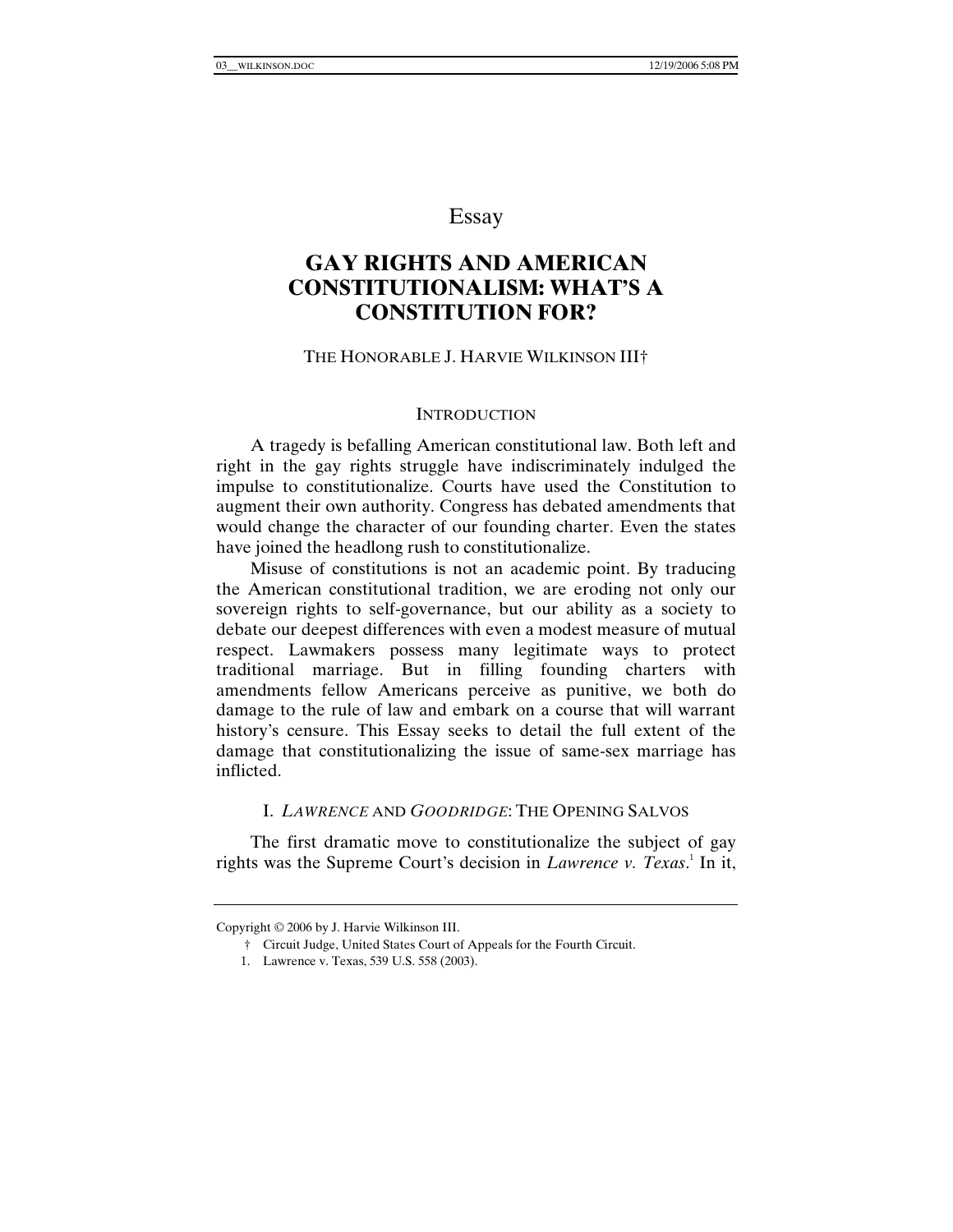the Court struck down a Texas statute criminalizing certain private consensual sexual conduct between adults of the same sex. $^2$  The Court's tone was emphatic and, at points, quite eloquent. "When sexuality finds overt expression in intimate conduct with another person, the conduct can be but one element in a personal bond that is more enduring. The liberty protected by the Constitution allows homosexual persons the right to make this choice."<sup>3</sup>

Few decisions have been criticized on so many grounds. Lawrence has been taken to task for overblown rhetoric,<sup>4</sup> its overruling of precedent, its repudiation of traditional moral values,  $6\%$ its reliance on unenumerated rights, $\alpha$  and its resort to foreign law, most especially a decision of the European Court of Human Rights.<sup>8</sup> Still, the result in *Lawrence* is eminently just and humane; the real flaw of the decision was to set the struggle over gay rights on a constitutional course. The Court's lack of faith and trust in democracy was endemic. The majority simply assumed that the people of America could not be trusted to curb sufficiently the intrusive powers of the state. Only courts acting as guardians of the Constitution could do this, though the evidence in *Lawrence* itself of the growing generosity of popular instincts was overwhelming. Ironically, the Court itself took notice of the "emerging awareness" in the political process "that liberty gives substantial protection to adult persons in deciding how to conduct their private lives in matters pertaining to sex."<sup>9</sup> And it admitted that "[t]he 25 States with laws prohibiting the relevant conduct [largely sodomy] are reduced now to 13, of which 4 enforce their laws only against homosexual conduct."10 Prosecution even in those states was a rarity.<sup>11</sup> In short, democracy itself was on a decent and humane path, and the Court's decision to preempt it with a problematic constitutional pronouncement was dangerously shortsighted.

9*. Id.* at 572.

10*. Id.* at 573.

11*. Id.*

<sup>2</sup>*. Id.* at 578.

<sup>3</sup>*. Id.* at 567.

<sup>4</sup>*. Id.* at 586 (Scalia, J., dissenting).

<sup>5</sup>*. Id.* at 586–92.

<sup>6</sup>*. See id.* at 602–03.

<sup>7</sup>*. Id.* at 592.

<sup>8</sup>*. Id.* at 598. The majority cites *Dudgeon v. United Kingdom*, 45 Eur. Ct. H.R. (ser. A) ¶ 52 (1981), a decision of the European Court of Human Rights. *Id.* at 573 (majority opinion).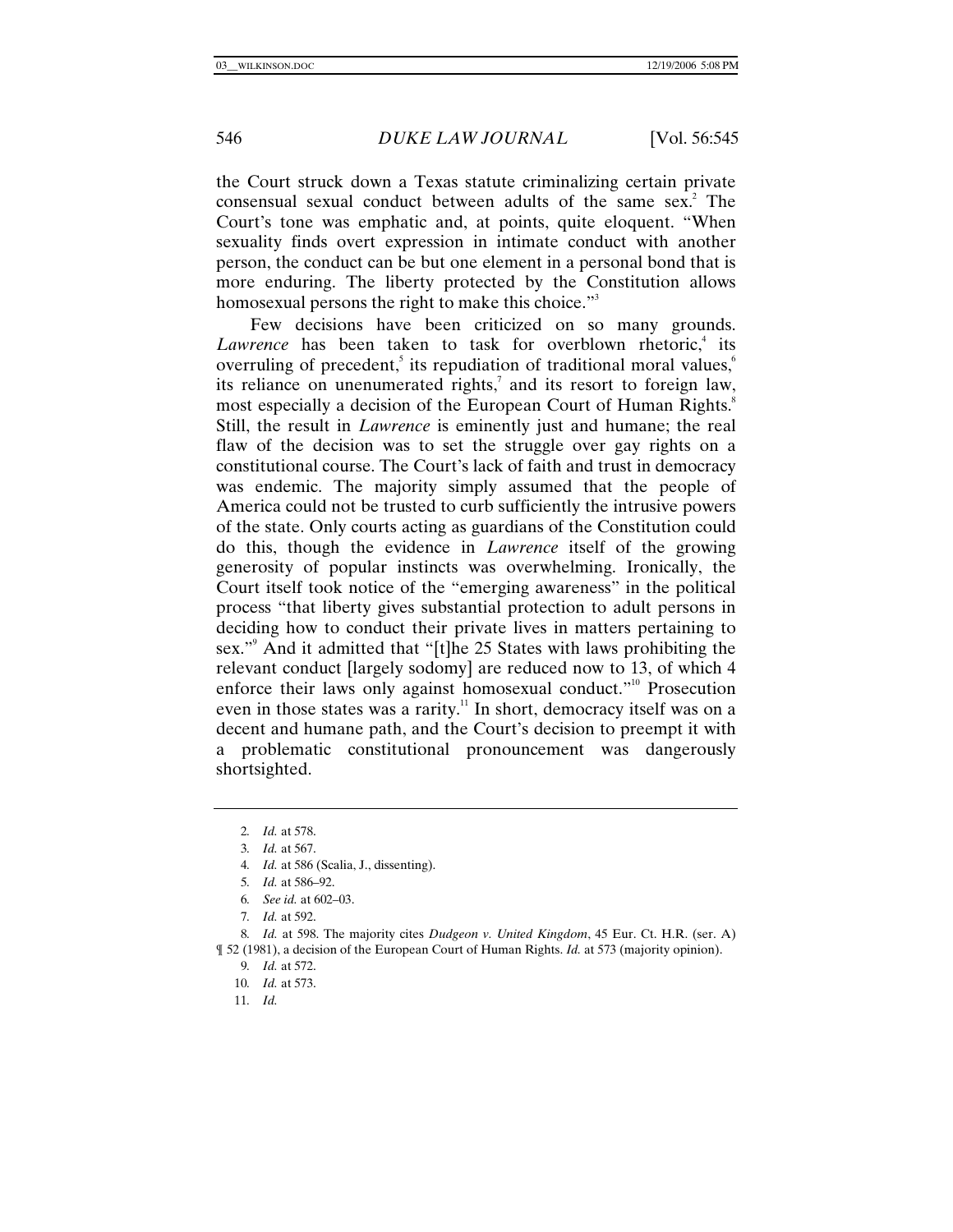In *Goodridge v. Department of Public Health*, the Massachusetts Supreme Judicial Court held that legislation denying the benefits and obligations of civil marriage to same-sex couples violated precepts of liberty and equality in that state's constitution.<sup>13</sup> As with *Lawrence*, the decision is moving as a matter of oration. "Because it fulfils yearnings for security, safe haven, and connection that express our common humanity," noted the Court, "civil marriage is an esteemed institution, and the decision whether and whom to marry is among life's momentous acts of self-definition."<sup>14</sup> To deny persons of the same sex this choice, the Court concluded, "works a deep and scarring hardship on a very real segment of the community for no rational reason."<sup>15</sup>

Justice Greaney, in concurrence, issued a simple and poignant plea. The plaintiffs, he noted, "are members of our community, our neighbors, our coworkers, our friends. . . . Simple principles of decency dictate that we extend to the plaintiffs, and to their new status, full acceptance, tolerance, and respect. We should do so because it is the right thing to do."<sup>16</sup>

As well it may be. But the *Goodridge* court was so supremely sure of its own moral universe that it at best paid lip service to powerful opposing arguments, and at worst ran roughshod over them. *Goodridge* began by describing civil marriage as "a wholly secular institution," noting that "[n]o religious ceremony has ever been required to validate a Massachusetts marriage."<sup>17</sup> After thus draining the institution of spiritual significance, the majority proceeded to say the history of one-man, one-woman unions likewise mattered little, because "history must yield to a more fully developed understanding of the invidious quality of the discrimination."18 The court likewise saw no state interest in promoting civil marriage as the optimal setting for procreation, noting simply that "[f]ertility is not a condition of marriage .... People who cannot stir from their deathbed may marry.<sup>"19</sup> Indeed so convinced was the majority of its

- 16*. Id.* at 973 (Greaney, J., concurring).
- 17*. Id.* at 954 (majority opinion).

19*. Id.* at 961 (citation omitted).

 <sup>12.</sup> Goodridge v. Dep't of Pub. Health, 798 N.E.2d 941 (Mass. 2003).

<sup>13</sup>*. Id.* at 968.

<sup>14</sup>*. Id.* at 955.

<sup>15</sup>*. Id.* at 968.

<sup>18</sup>*. Id.* at 958.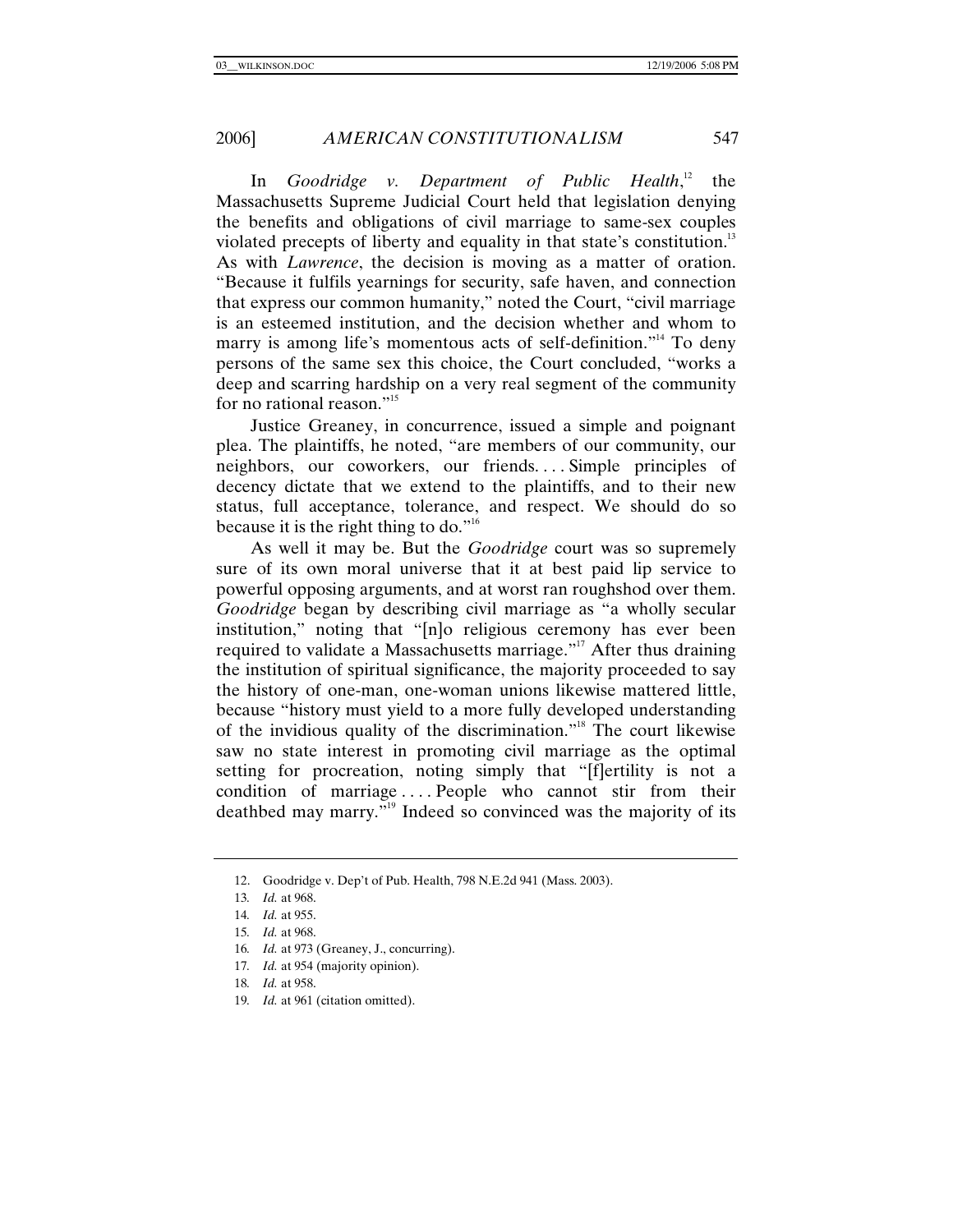view that it considered the opposing arguments to lack even a "rational basis."<sup>20</sup> In other words, centuries of common law tradition, legislative sanction, and human experience with marriage as a bond between one man and one woman were deemed unworthy to the point of irrationality.

Predictably, then, this ever-cresting judicial certitude manifested itself in the impulse to constitutionalize. The court found that "[t]he Massachusetts Constitution is, if anything, more protective of individual liberty and equality than the Federal Constitution. $^{21}$ Whether the basis of decision was the Federal Constitution (as in *Lawrence*) or state constitution (as in *Goodridge*), the effect was to subordinate the wishes of the people and their elected representatives to the wisdom of judges.

The fact that *Goodridge* invoked a state constitutional ground and thus immunized itself from Supreme Court review; embraced the jurisprudence of unenumerated rights; created potential turmoil in other states on such matters as divorce, custody, entitlements, and inheritance; and did this and more on the basis of a highly contentious four to three decision seemed to matter not much to the majority. One can credit the Massachusetts justices both for the sincerity and depth of their convictions and yet wonder how their own intensity of belief failed to apprise them of equally intense opposing views. Indeed, the depth and intensity of the arguments invited, not a constitutional ruling, but a passionate engagement of the people on the issue of same-sex marriage and a democratically derived solution.

#### II. THE FEDERAL CONSTITUTIONAL RESPONSE

In view of this extraordinary judicial overreaching, it would be entirely understandable for proponents of traditional marriage to respond in kind. And the first impulse was to curb judicial misadventures with constitutional handcuffs. Thus the Federal Marriage Amendment, which reads:

Marriage in the United States shall consist only of the union of a man and a woman. Neither this Constitution, nor the constitution of any State, shall be construed to require that marriage or the legal

<sup>20</sup>*. Id.*

<sup>21</sup>*. Id.* at 948.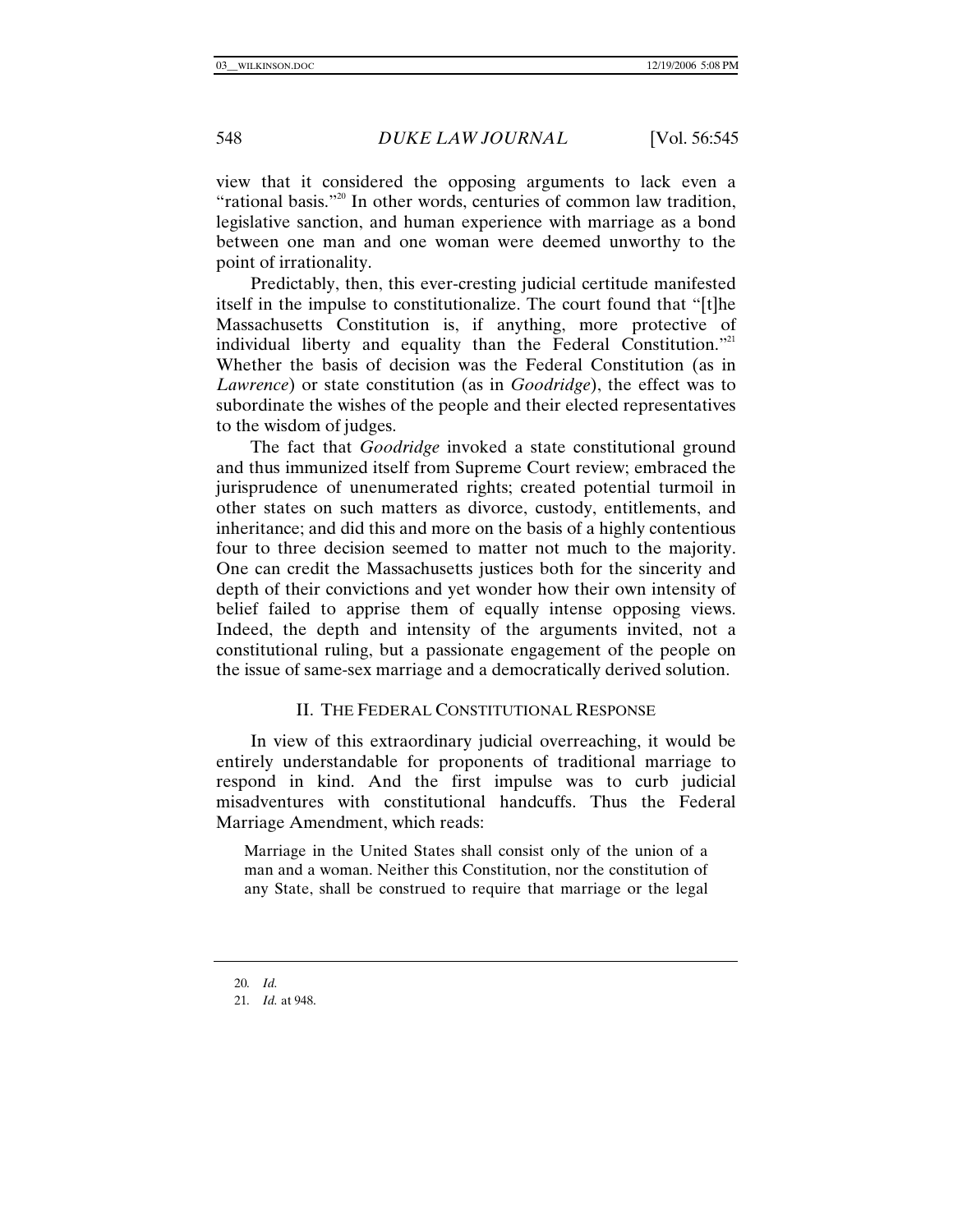incidents thereof be conferred upon any union other than the union of a man and a woman. $^{22}$ 

The whole idea of an amendment gained momentum only after *Lawrence* and *Goodridge*. The White House began researching the possibility of an amendment after the *Lawrence* decision,<sup>23</sup> and the president did not endorse an amendment until after *Goodridge*, when he said the Massachusetts decision was among the reasons for his endorsement.<sup>24</sup> The amendment has reached the floors of both houses of Congress twice since the *Goodridge* decision. The House voted on it for a second time in July of 2006, when 236 voted in favor, with 187 against and one voting present.<sup>25</sup> The tally is short of the two-thirds majority needed for passage, but a slight improvement over the 227 votes that the amendment received in September of  $2004$ .<sup>26</sup> The Senate considered the amendment for a second time in June of 2006, when forty-nine senators voted to advance the amendment by closing  $debate<sup>27</sup>$ —considerably fewer than the sixty-seven votes required for passage, but one more vote than the amendment attracted in July of  $2004^{28}$ 

The amendment's backers described these initial defeats as just opening skirmishes in a long war. "'[H]istory has shown us that it can take several tries before an amendment builds the two-thirds support it needs in both houses of Congress,'" President Bush said after the Senate's 2006 vote.<sup>29</sup> Senator Allard promised to press the amendment again, saying, "'If it's up to me . . . we'll have a vote on this issue every year."<sup>30</sup>

\* \* \*

Supporters of the amendment have pitched it as a cure for judicial overreaching. "An amendment to Constitution is necessary,"

 <sup>22.</sup> S.J. Res. 1, 109th Cong. (2005).

 <sup>23.</sup> Mike Allen & Alan Cooperman, *Bush Plans to Back Marriage Amendment*, WASH. POST, Feb. 11, 2004, at A1.

 <sup>24.</sup> Elisabeth Bumiller, *Bush Backs Ban in Constitution on Gay Marriage*, N.Y. TIMES, Feb. 25, 2004, at A1.

 <sup>25. 152</sup> CONG. REC. H5320 (daily ed. July 18, 2006).

 <sup>26. 150</sup> CONG. REC. H7933 (daily ed. Sept. 30, 2004).

 <sup>27. 152</sup> CONG. REC. S5534 (daily ed. June 7, 2006).

 <sup>28. 150</sup> CONG. REC. S8090 (daily ed. July 14, 2004); *accord* Carl Hulse, *Senate Rebuffs Same-Sex Marriage Ban*, N.Y. TIMES, June 8, 2006, at A20.

 <sup>29.</sup> Hulse, *supra* note 28.

<sup>30</sup>*. Id.*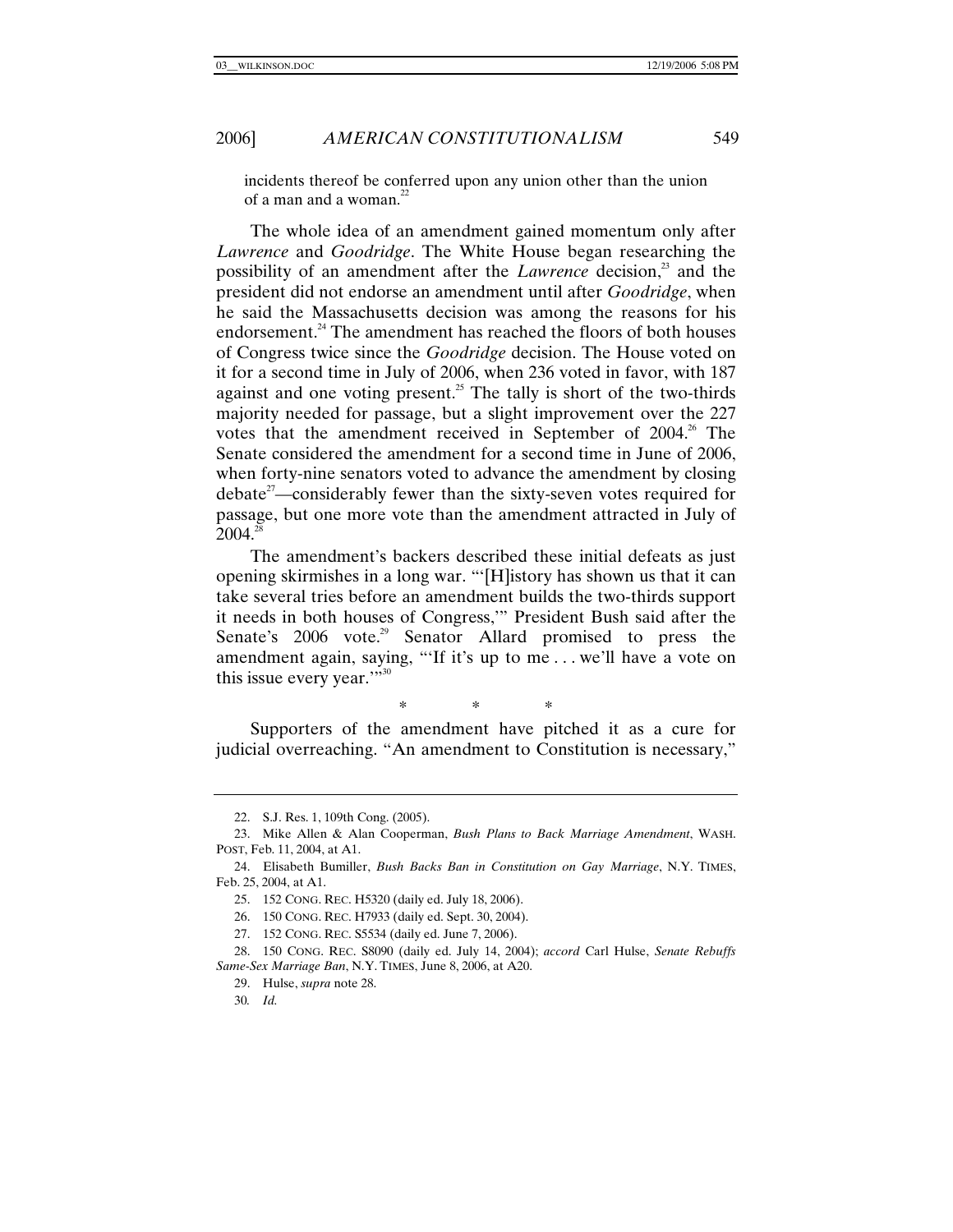President Bush said in June of 2006, "because activist courts have left our Nation with no other choice."<sup>31</sup> The majority leader of the Senate sounded the same theme in bringing the amendment to the Senate floor: "The truth is, on the question of marriage, the Constitution will be amended. The only question is whether it will be amended by Congress as the representative of the people or by judicial fiat."<sup>32</sup> The amendment, he said, would "settle the question of what marriage will be in the United States. . . . an issue that rightly belongs in the hands of the people  $\ldots$ <sup>33</sup>

In fact, the amendment empowers judges. Its effect will be the opposite of what its backers intend. The proposed amendment would withdraw the debate over same-sex unions further from the democratic process than the courts did in *Goodridge* and *Lawrence*. Judges always have the last word when it comes to constitutions. They would be the ultimate interpreters of ambiguities that are the common and perhaps inevitable byproducts of drafting compromises. And although legislatures can reverse judicial interpretations of current laws with new laws, they cannot easily reverse interpretations of constitutional texts. As a result, the proposed amendment presents the ultimate irony: it would give final authority to the same judges that the amendment's proponents have accused of overreaching.

The present proposal illustrates these perils. It is the product of what has been described as "an informal, somewhat 'messy' process'<sup>34</sup> involving multiple constituencies with differing goals, so perhaps it is no surprise that the text answers some questions, but leaves unanswered many others. The definition of marriage as "only . . . the union of a man and a woman"<sup>35</sup> would seem to prevent courts from mandating same-sex marriage as the Massachusetts Supreme Judicial Court did in *Goodridge*. It would also forbid democratic majorities from sanctioning same-sex marriage through legislation. But as legislators considering the amendment and commentators evaluating it have noted, the terms "marriage" and "incidents of marriage" are

 <sup>31.</sup> President's Radio Address, 42 WEEKLY COMP. PRES. DOC. 1073, 1074 (June 3, 2006).

 <sup>32. 152</sup> CONG. REC. S5393 (daily ed. May 26, 2006) (statement of Sen. Frist).

<sup>33</sup>*. Id.* at S5394.

 <sup>34.</sup> Alan Cooperman, *Little Consensus on Marriage Amendment: Even Authors Disagree on the Meaning of Its Text*, WASH. POST, Feb. 14, 2004, at A1.

 <sup>35.</sup> S.J. Res. 1, 109th Cong. (2005).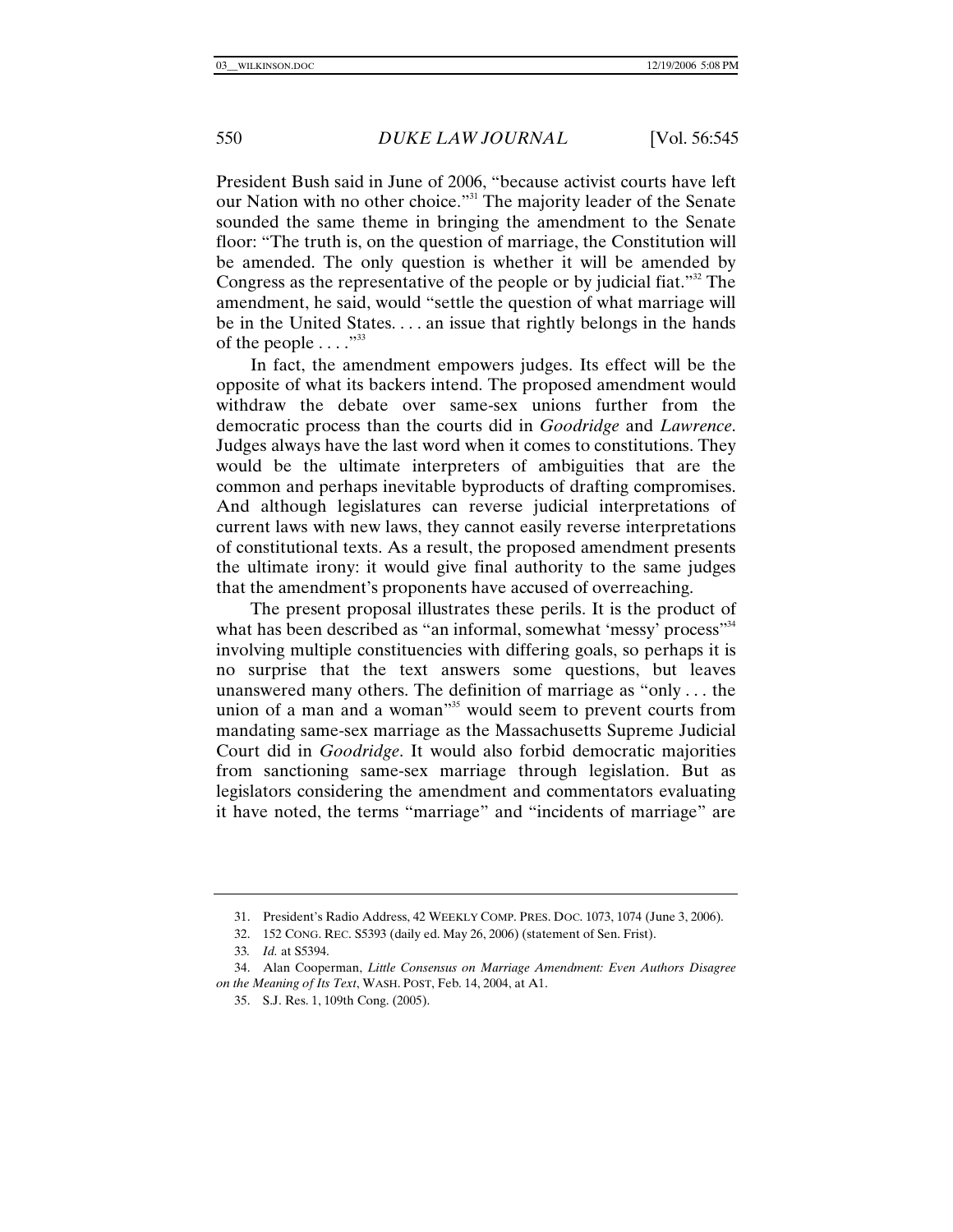ambiguous.<sup>36</sup> As a result, the amendment would leave to courts the question of whether civil unions are forbidden, required, or treated as a matter of legislative choice.

The ambiguities begin with the amendment's very first word. Courts might allow or forbid same-sex civil unions based upon their interpretation of "marriage" in the sentence, "Marriage in the United States shall consist only of the union of a man and a woman."<sup>37</sup> Under a narrow reading, marriage represents a legal status that states may define however they wish. The amendment simply forbids states from conferring that status—however states define it—upon same-sex couples. States could still give same-sex couples the benefits traditionally associated with marriage through civil unions or domestic partnerships. This narrow reading could be derided for formalism, or praised for acknowledging the symbolic significance of marriage as more than just the sum of its parts. It may find sanction in public opinion, because many Americans oppose same-sex marriage but support domestic partnership arrangements.

An alternative reading, however, would treat "marriage" as encompassing the rights and privileges to which the term has historically referred.<sup>38</sup> The amendment would thus forbid states from conferring those benefits upon same-sex couples. Two professors involved in drafting the amendment<sup>39</sup> have advanced that reading using the following analogy: If the Constitution prohibited states from keeping a navy, states could not maintain fleets of battleships just by calling them an armada.<sup>40</sup> Similarly, they argue, the amendment would not allow governments to give same-sex couples the rights and

 <sup>36.</sup> For discussion of the amendment's ambiguities in Senate proceedings, see *A Proposed Constitutional Amendment to Preserve Traditional Marriage: Hearing Before the S. Comm. on the Judiciary*, 108th Cong. 45–46 (2004). Dale Carpenter has perceptively noted the disagreement among the amendment's drafters concerning whether the amendment's first sentence would ban civil unions, and has pointed out that the amendment would leave it to courts to resolve this and other ambiguities in the text. *Four Arguments Against a Marriage Amendment that Even an Opponent of Gay Marriage Should Accept*, 2 U. ST. THOMAS L.J. 71, 92–94 (2004).

 <sup>37.</sup> S.J. Res. 1.

<sup>38</sup>*. See* Cooperman, *supra* note 34 (describing arguments of Robert P. George of Princeton University and Gerard Bradley of Notre Dame Law School).

<sup>39</sup>*. Id.*

 <sup>40.</sup> Ramesh Ponnuru, Times *vs. Sullivan: In defense of the* New York Times, NAT'L REV. ONLINE, Feb. 9, 2004, http://www.nationalreview.com/ponnuru/ponnuru200402091407.asp (last visited Sept. 18, 2006).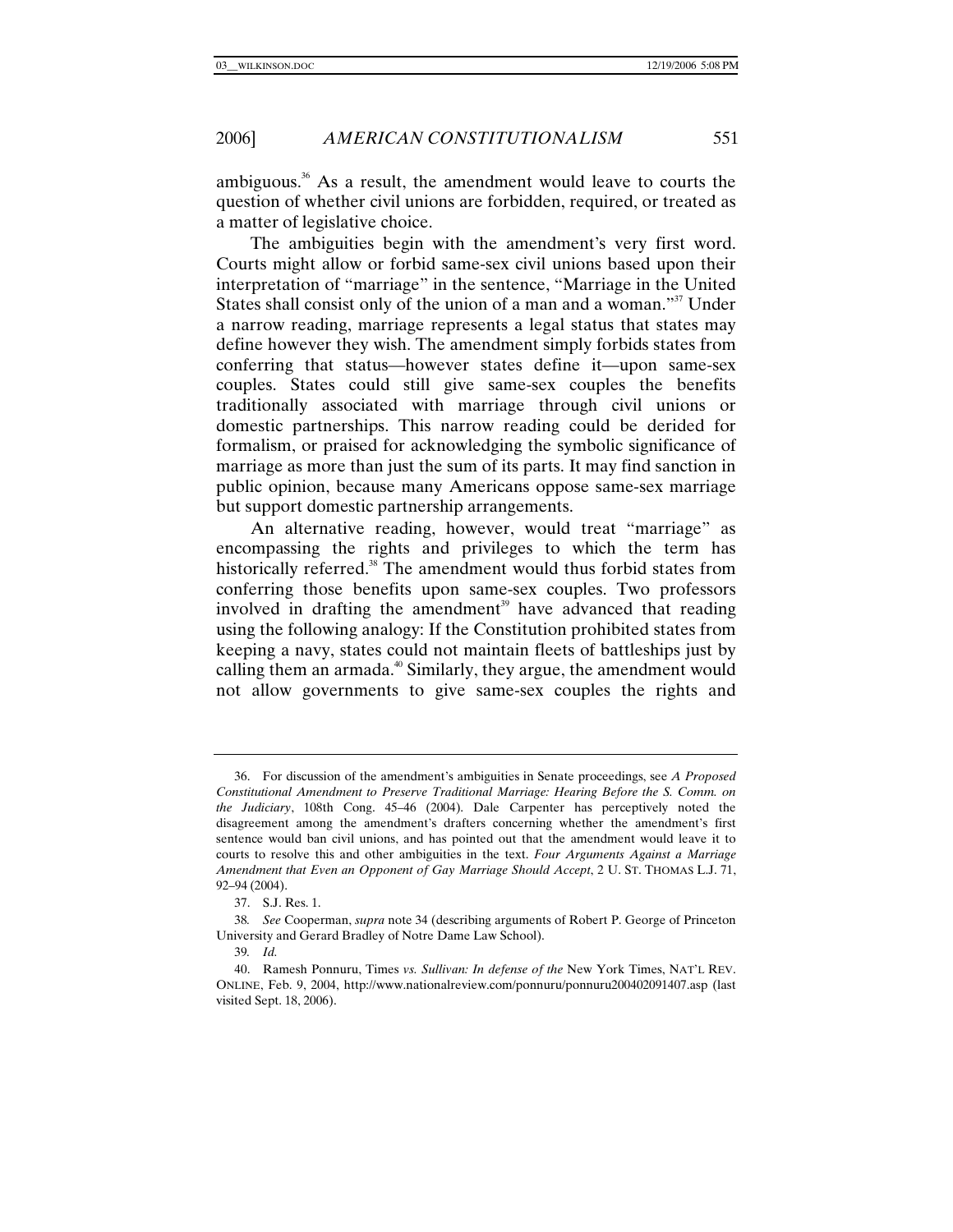privileges of marriage simply by retitling them.41 It is easy enough to see how either conception could convince a court. Either way, the amendment leaves the final crucial say to judges.

Whereas the proposed amendment's first sentence would force judges to define marriage, its second sentence would force judges to define its "incidents." Through the provision that "[n]either this Constitution, nor the constitution of any State, shall be construed to require that marriage or the legal incidents thereof be conferred upon any union other than the union of a man and a woman,"<sup>2</sup> some backers hope to prevent judges, but not legislatures, from extending legal protections to same-sex couples. Like the first sentence, however, this second sentence raises as many questions as it answers, and requires judges to decide them once and for all.

In particular, it is unclear what "incidents" the amendment places outside state and federal constitutions. The incidents of marriage typically include certain government benefits and special property and inheritance rights, among others, $43$  but these rights are defined almost exclusively by the states. The amendment might change this, by making the "incidents" of marriage a constitutional term of art. Courts would have to decide whether the amendment governed the incidents of marriage however they are defined by state law—meaning that the amendment would apply to differing benefits from state to state—or whether the amendment required courts to develop a uniform federal definition of the incidents of marriage. Existing jurisprudence offers precedent for both interpretations. For example, the Fourteenth Amendment provides in part that no state shall "deprive any person of life, liberty, or property without due process of law."44 The Supreme Court has derived its definition of "property" under this amendment from state law,<sup>45</sup> but permitted courts to give independent content to "liberty."46 Both approaches to the marriage amendment are possible, and judges would decide.

<sup>41</sup>*. Id.*

 <sup>42.</sup> S.J. Res. 1.

<sup>43</sup>*. See* Turner v. Safley, 482 U.S. 78, 96 (1987) (listing government benefits and property rights as "incidents of marriage").

 <sup>44.</sup> U.S. CONST. amend. XIV, § 1.

<sup>45</sup>*. See* Bd. of Regents v. Roth, 408 U.S. 564, 577 (1972) ("Property interests, of course, are not created by the constitution.").

<sup>46</sup>*. See, e.g.*, Meyer v. Nebraska, 262 U.S. 390, 399 (1923) ("While this court has not attempted to define with exactness the liberty thus guaranteed [by the Due Process Clause]. . . . [w]ithout doubt, it denotes not merely freedom from bodily restraint but also the right of the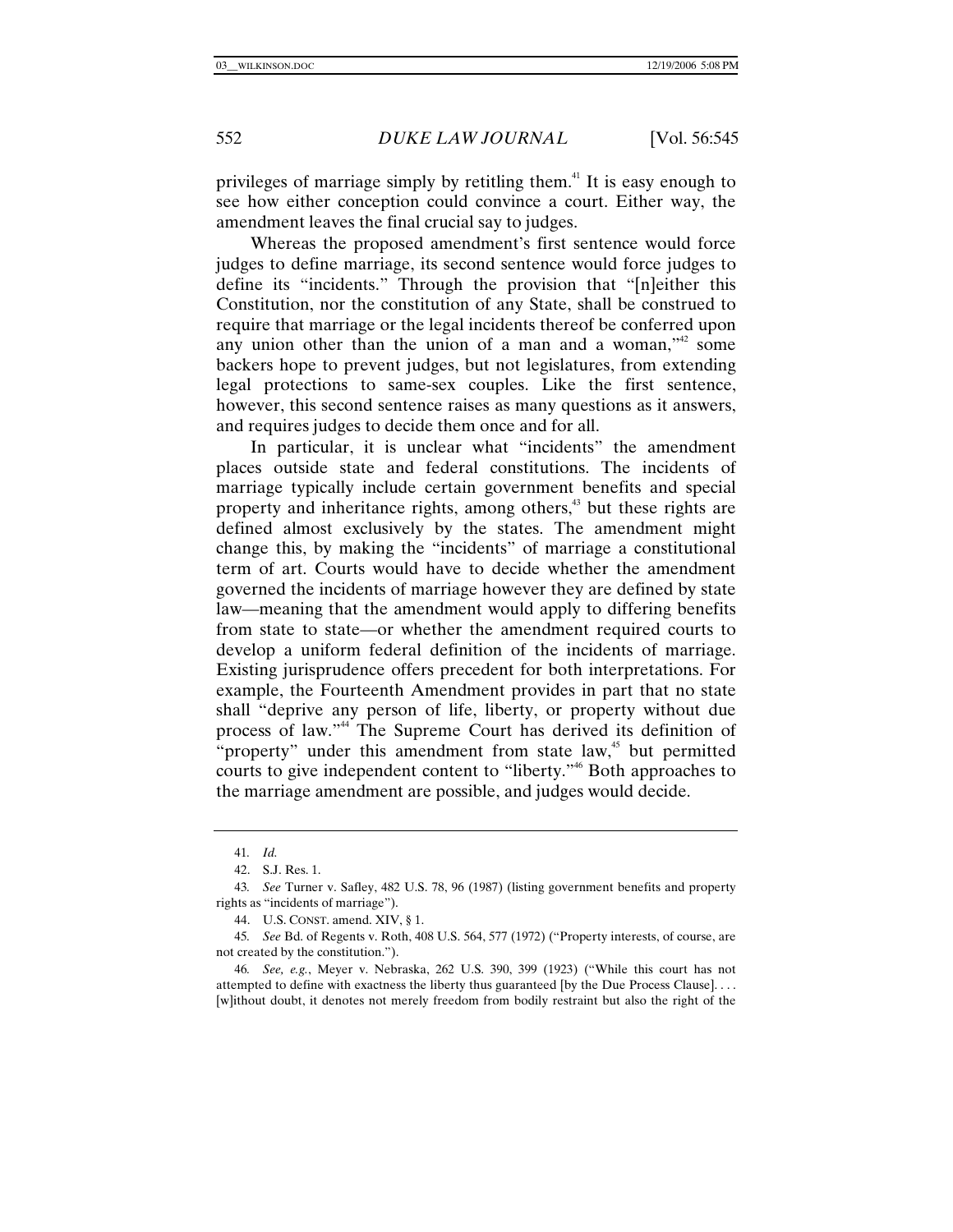Nor would this be the end of the matter. If courts adopted a universal definition of marriage's incidents, what would they include? For instance, would a right be an incident of marriage if it were associated with marriage in every state, or in some proportion of states? Furthermore, under any approach, courts would need to decide whether incidents include only rights that are exclusive to marriage—such as the special tax treatment given to married couples—or whether they include rights made available on the basis of marriage and a few other special relationships, such as those relating to health insurance, hospital visitation, and rent control in many states. The interpretative difficulties run on and on.

Those who would respond to these ambiguities by explaining why their interpretation of the language is best are missing the point. The question is not how the ambiguities should be interpreted, but who will be responsible for the interpreting. Although the proposed amendment seeks to remove the judiciary from the same-sex marriage debate, the amendment will thrust the court further into the debate by giving judges that power. It will validate federal judicial oversight of marriage and all that pertains to it.

Whereas the amendment thus undermines its proponents' first objective of curbing activist judges, it is merely unnecessary to their second goal of preventing one state's recognition of same-sex marriage from forcing other states to follow suit.<sup>47</sup> President Bush has defended the amendment in these terms, saying, "Decisive and democratic action is needed, because attempts to redefine marriage in a single state or city could have serious consequences throughout the country."48 The amendment's backers say they fear these consequences would come about through the constitutional provision which states that "Full Faith and Credit shall be given in each State to the public Acts, Records, and judicial Proceedings of every other

individual to contract, to engage in any of the common occupations of life, to acquire useful knowledge, to marry, establish a home and bring up children, to worship God according to the dictates of his own conscience, and generally to enjoy those privileges long recognized at common law as essential to the orderly pursuit of happiness by free men.").

<sup>47</sup>*. See generally* WILLIAM N. ESKRIDGE, JR. & NAN D. HUNTER, SEXUALITY, GENDER, AND THE LAW 1086–97 (2d ed. 2004) (surveying issues in interstate recognition of same-sex marriage).

 <sup>48.</sup> George W. Bush, President Calls for Constitutional Amendment Protecting Marriage: Remarks by the President (Feb. 24, 2004) (transcript available at http://www.whitehouse.gov/ news/releases/2004/02/20040224-2.html).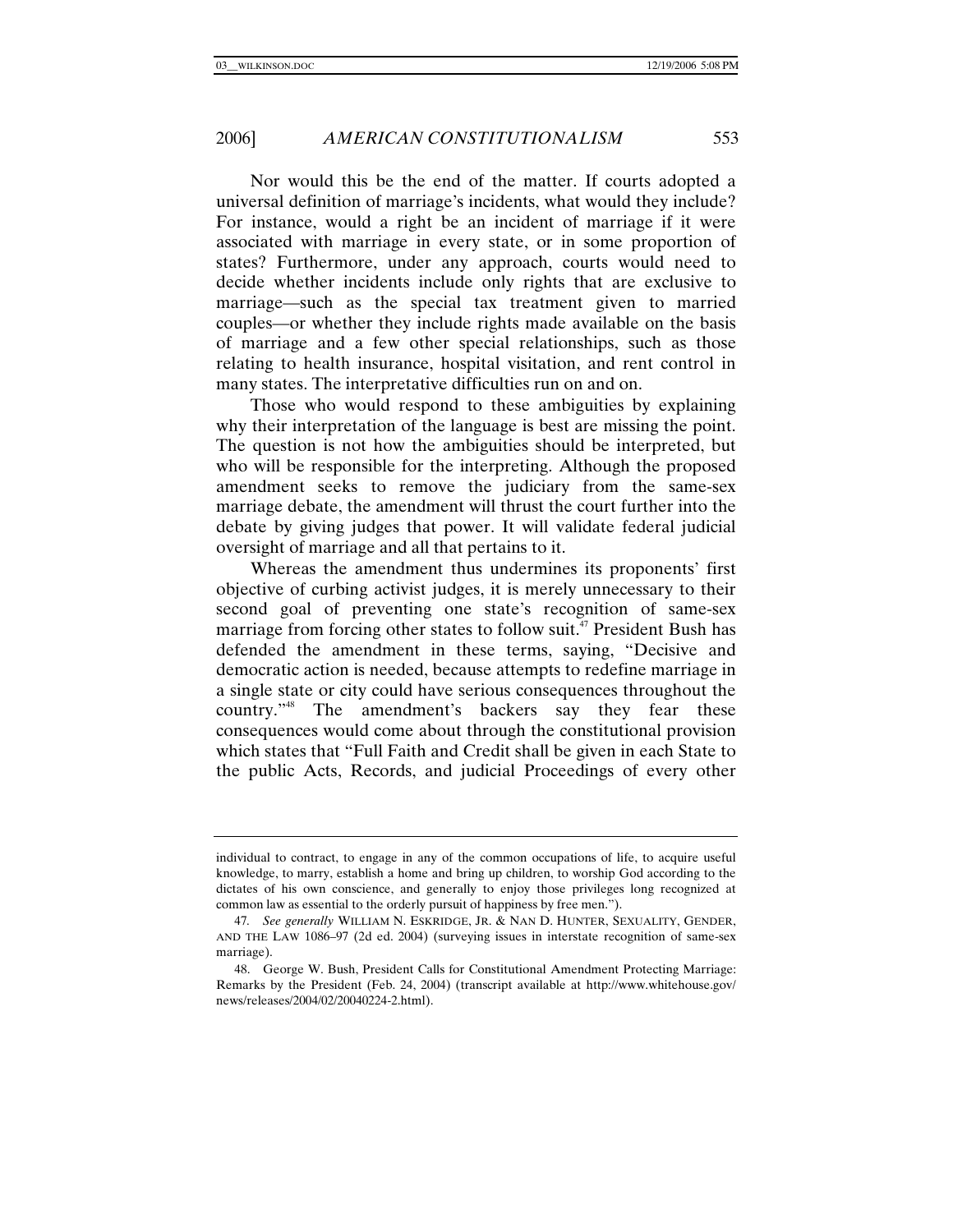State."49 As President Bush said in endorsing the amendment, "Those who want to change the meaning of marriage will claim that this provision requires all states and cities to recognize same-sex marriages performed anywhere in America."<sup>50</sup>

These concerns are misplaced, however, because states have long been free to disregard marriages performed in other jurisdictions when they deem the marriages contrary to their own public policies. Although the Full Faith and Credit Clause applies by its plain terms to "public Acts, Records, and judicial Proceedings of every other State,<sup>"51</sup> the Supreme Court has written that the clause "is not an inexorable and unqualified command."<sup>52</sup> The Court has applied the clause to require states to recognize each other's judgments under almost all circumstances.<sup>53</sup> But thus far it has treated other areas as giving rise to choice-of-law questions that states should be free to answer as they choose, so long as they have significant contacts with the parties or transactions at issue.<sup>54</sup> As the Court has put it, "The Full" Faith and Credit Clause does not compel 'a state to substitute the statutes of other states for its own statutes dealing with a subject matter concerning which it is competent to legislate.<sup>"55</sup> Because marriages are not judgments, $56$  courts have long interpreted the Constitution to allow states to deny recognition to marriages against their own public policies.<sup>57</sup>

All fifty states have adopted choice-of-law approaches that utilize this power. They recognize any marriage that was valid where it was celebrated, but only when doing so would be consistent with the state's strongly held policies.<sup>58</sup> This exception has been used to

 55. Sun Oil Co. v. Wortman, 486 U.S. 717, 722 (1988) (quoting Pac. Employers Ins. Co. v. Indus. Accident Comm'n of Cal., 306 U.S. 493, 501 (1939)).

56. David P. Currie, *Full Faith & Credit to Marriages*, 1 GREEN BAG 2D 7, 10 (1997).

57*. See, e.g.*, cases cited *infra* note 112.

58*. See* RESTATEMENT (SECOND) OF CONFLICT OF LAWS § 283 (1971); *see also* Larry Kramer, *Same-Sex Marriage, Conflict of Laws, and the Unconstitutional Public Policy Exception*, 106 YALE L.J. 1965, 1971 (1997) ("A public policy exception in some form is recognized in every state of the United States and has always been part of conflict-of-laws analysis in this country.").

 <sup>49.</sup> U.S. CONST. art. IV, § 1.

 <sup>50.</sup> Bush, *supra* note 48.

 <sup>51.</sup> U.S. CONST. art. IV, § 1.

 <sup>52.</sup> Pink v. AAA Highway Express, Inc., 314 U.S. 201, 210 (1941).

<sup>53</sup>*. See* Baker *ex rel.* Thomas v. Gen. Motors Corp., 522 U.S. 222, 232–33 (1998) ("A final judgment in one state . . . qualifies for recognition throughout the land.").

<sup>54</sup>*. Id.* at 233.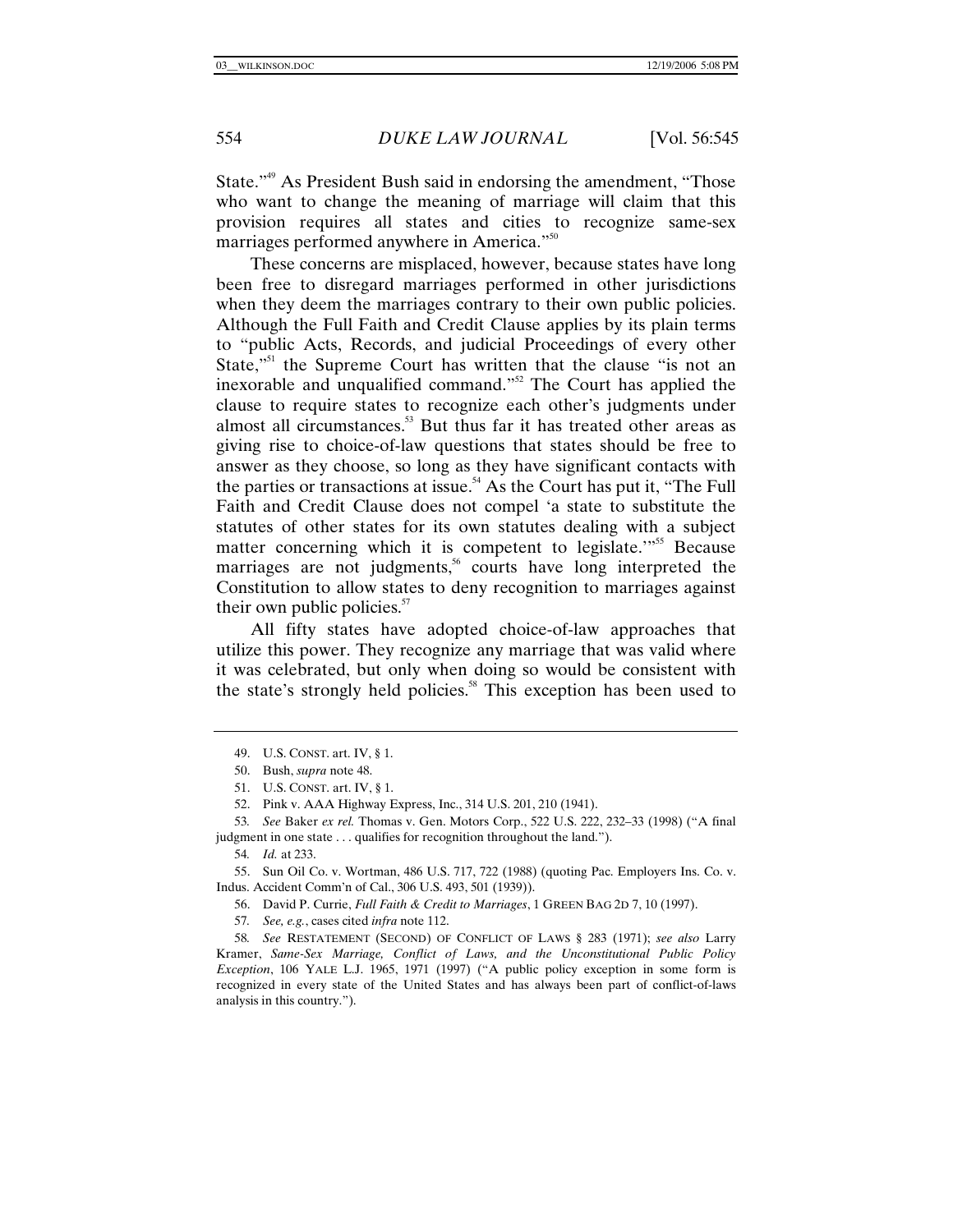deny recognition to marriages regarded as polygamous or incestuous, and, tragically, to deny recognition to interracial marriages before the Supreme Court held that antimiscegenation laws were unconstitutional.<sup>59</sup> It provides a means by which states can ensure that any other sovereign's recognition of same-sex marriage has no effect within their borders. Indeed, the House of Representatives recognized as much when it took up the Defense of Marriage Act  $(DOMA)$ ,<sup>60</sup> for one thing that its supporters and opponents agreed upon was that states would be free to disregard same-sex marriages performed in other jurisdictions even without DOMA. The Act's supporters simply described this aspect of DOMA as a useful insurance policy, whereas its opponents characterized it as grandstanding that could weaken states' rights by implying congressional action was needed.<sup>61</sup>

DOMA adds an additional defense for states that wish to disregard same-sex marriages performed elsewhere. It provides,

No State, territory, or possession of the United States, or Indian tribe, shall be required to give effect to any public act, record, or judicial proceeding of any other State, territory, possession or tribe respecting a relationship between persons of the same sex that is treated as a marriage under the laws of such other State, territory, possession, or tribe, or a right or claim arising from such relationship.<sup>62</sup>

The act is premised upon Congress's power under the Constitution to "prescribe . . . the effect" of each state's "public Acts, Records, and

<sup>59</sup>*. See* ROBERT A. LEFLAR ET AL., AMERICAN CONFLICTS LAW § 221, 609–61 (4th ed. Michie Co. 1986) (1959).

 <sup>60.</sup> Defense of Marriage Act, Pub. L. No. 104-199, 110 Stat. 2419 (1996).

<sup>61</sup>*. Compare* H.R. REP. NO. 104-664, at 9, *as reprinted in* 1996 U.S.C.C.A.N. 2905, 2913 (1996) ("[T]he Committee believes that a court conscientiously applying the relevant legal principles would be amply justified in refusing to give effect to a same-sex 'marriage' license from another state. But even as the Committee believes that States currently possess the ability to avoid recognizing a same-sex 'marriage' license from another State, it recognizes that that conclusion is far from certain."), *with id.* at 37 ("[T]he prevailing view today is that states can by adopting their own contrary policies deny recognition to marriages of a type of which they disapprove, and it is incontestable that states have in fact done this on policy grounds in the past . . . . Indeed, given that the power that states have to reject marriages of which they disapprove on policy grounds derives directly from the Constitution and has never previously been held to need any Congressional authorization, the fact that Congress in this proposed statute presumes to gives the states permission to do what virtually all states think they already now have the power to do undercuts states rights.").

 <sup>62. § 2(</sup>a), 110 Stat. at 2419.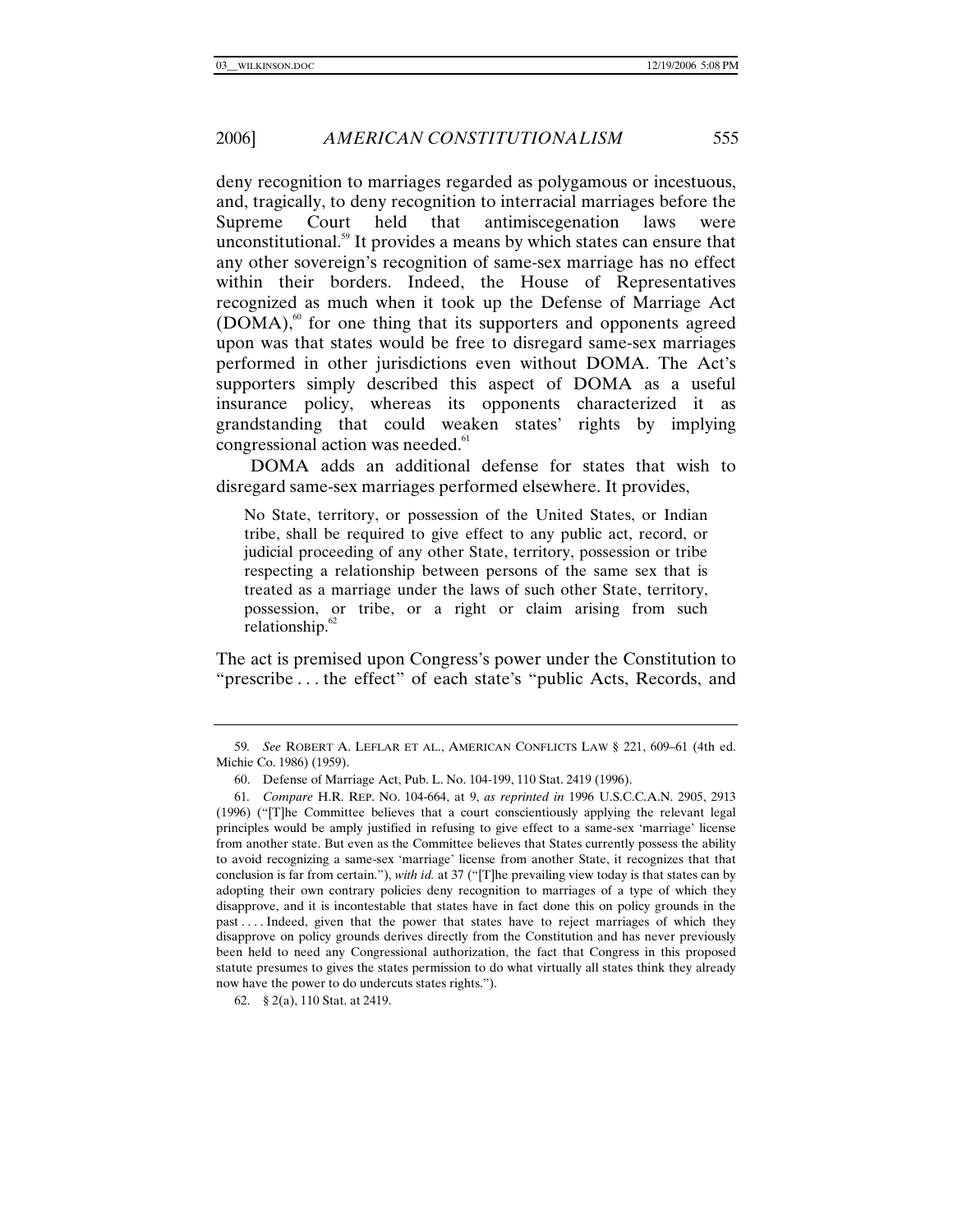judicial Proceedings."63 Because DOMA is one of the first invocations of this power, there is no settled precedent on the extent of Congress's powers to pass such legislation. At a minimum, however, the law offers states another plausible argument to bolster their existing powers to deny recognition to marriages they deem contrary to their public policies. No court in the time since DOMA's passage has deemed the act unconstitutional. As a result, in this arena, a constitutional amendment is at most a backstop to DOMA's backstop for public policy powers that states possess without any congressional action at all. Although the Supreme Court is always free to change its existing jurisprudence, there are no signs that it is likely to do so in the Full Faith and Credit Clause context, and so there is no greater need for a constitutional backstop here than for a constitutional amendment bolstering states' authority to pass a sales tax, establish a transportation department, or support public education.

Some have argued that the Supreme Court's decisions in Lawrence and *Romer v. Evans*<sup>64</sup> do change this landscape by suggesting that disapproval of homosexuality is not a rational basis for state action. John Yoo and Anntim Vulchev have contended that the Court called into question public policy defenses against same-sex marriage by invalidating Texas's law against consensual same-sex sodomy and Colorado's constitutional amendment prohibiting governments from protecting gay citizens from discrimination.<sup>65</sup> But *Lawrence* dealt exclusively with the criminalization of consensual adult conduct, and it is a long leap from striking down a criminal statute governing private conduct to an unprecedented decision telling a state what it can and cannot do with respect to civil marriage. The *Lawrence* majority thus noted that "[t]he present case . . . does not involve whether the government must give formal recognition to any relationship that homosexual persons seek to enter."66 Justice O'Connor made the point more explicit still in an opinion concurring in the judgment, writing, "Unlike the moral disapproval of same-sex relations—the asserted state interest in this case—other reasons exist to promote the institution of marriage beyond mere moral

 <sup>63.</sup> U.S. CONST. art. IV, § 1.

 <sup>64.</sup> Romer v. Evans, 517 U.S. 620 (1996).

 <sup>65.</sup> John Choon Yoo & Anntim Vulchev, *A Conservative Critique of the Federal Marriage Amendment*, 33 HASTINGS CONST. L.Q. 725, 729–30 (2005).

 <sup>66.</sup> Lawrence v. Texas, 539 U.S. 558, 578 (2003).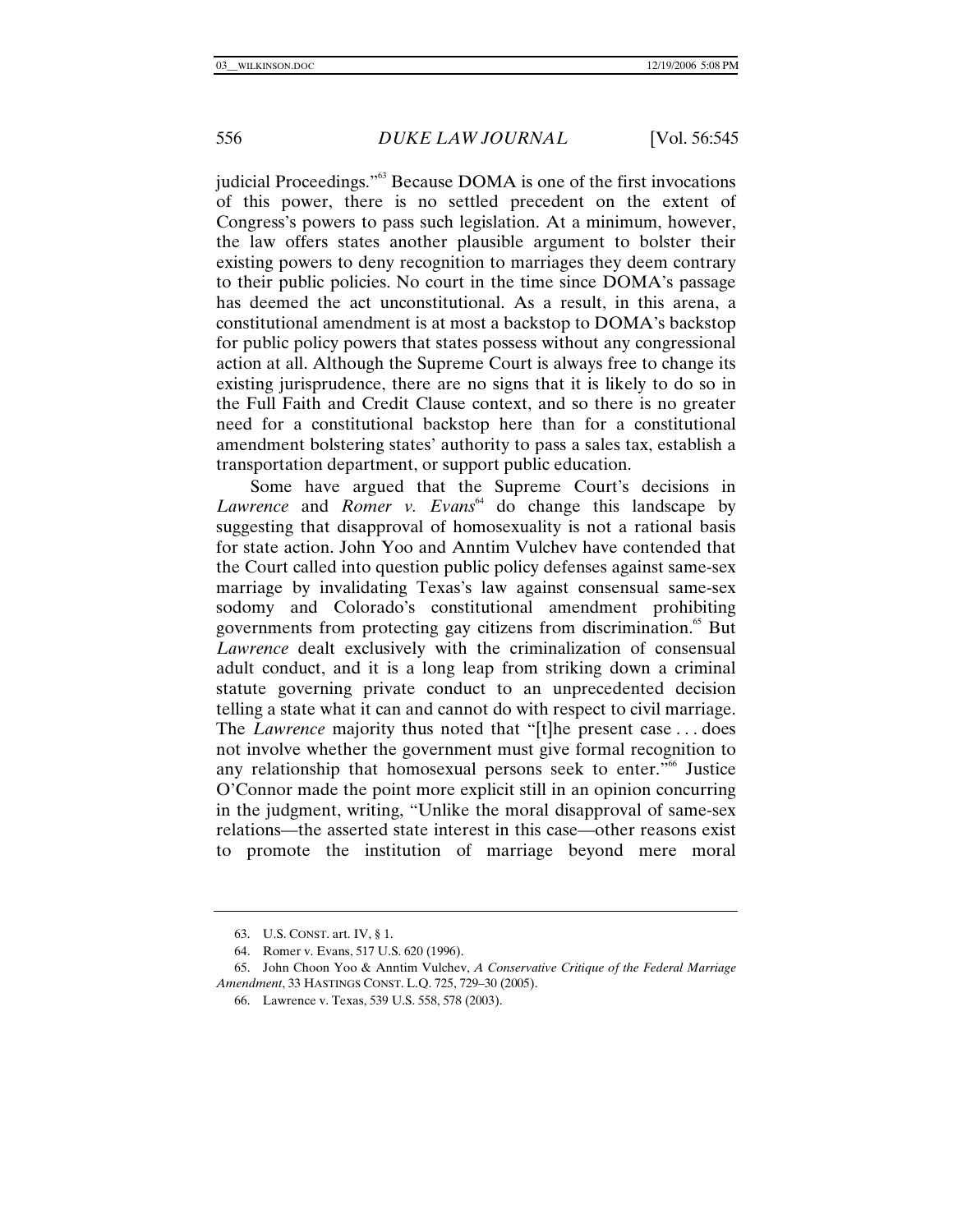disapproval of an excluded group."67 Nor does the Court's handling of the novel Colorado restrictions that *Romer* deemed "unprecedented in our jurisprudence<sup>"68</sup> bear upon states' interests in maintaining a definition of marriage that is anything but unprecedented. It would be astonishing for a court applying the rational basis scrutiny used in *Romer* and arguably in *Lawrence*<sup>69</sup> to hold that a state lacks a rational basis to define marriage in its public policy, resting as that policy does on centuries of tradition and experience. It would be particularly astonishing for courts to make such a pronouncement in the domestic relations sphere that lies at the heart of states' competence. Given that *Lawrence* and *Romer* are a far cry from this momentous step, a federal constitutional amendment here would simply indulge the worst suspicions about the Supreme Court, preempting a decision that may never come.

Although the Federal Marriage Amendment's conception of marriage is firmly rooted in our national tradition, the idea of constitutionalizing this conception is utterly foreign to that tradition. The amendment would trample values this nation has prized since its founding. In addition to shifting power from legislatures to courts, the amendment would impose the values of the present upon the future. The Framers conducted a revolution in favor of self-governance, however, and they were well aware that using a constitution to deny future generations the ability to rule themselves would threaten the charter's legitimacy. As Thomas Jefferson famously declared to James Madison, "The earth belongs always to the living generation," which "may manage it . . . and what proceeds from it, as they please, during their usufruct," but not "make a perpetual constitution, or

\* \* \*

<sup>67</sup>*. Id.* at 585 (O'Connor, J., concurring in the judgment).

<sup>68</sup>*. Romer*, 517 U.S. at 633.

 <sup>69.</sup> Although *Lawrence*, 539 U.S. 558, does not explicitly state the level of scrutiny it applied to Texas's statute, Justice Scalia concluded in a dissenting opinion that the majority must be applying rational basis review, *id.* at 599 (Scalia, J., dissenting). If *Lawrence* actually applied heightened scrutiny to Texas's statute under the precedents giving increased protection to private sexual conduct, as others have argued, it would further reduce *Lawrence*'s relevance to marriage, a legal status with ramifications far beyond the home.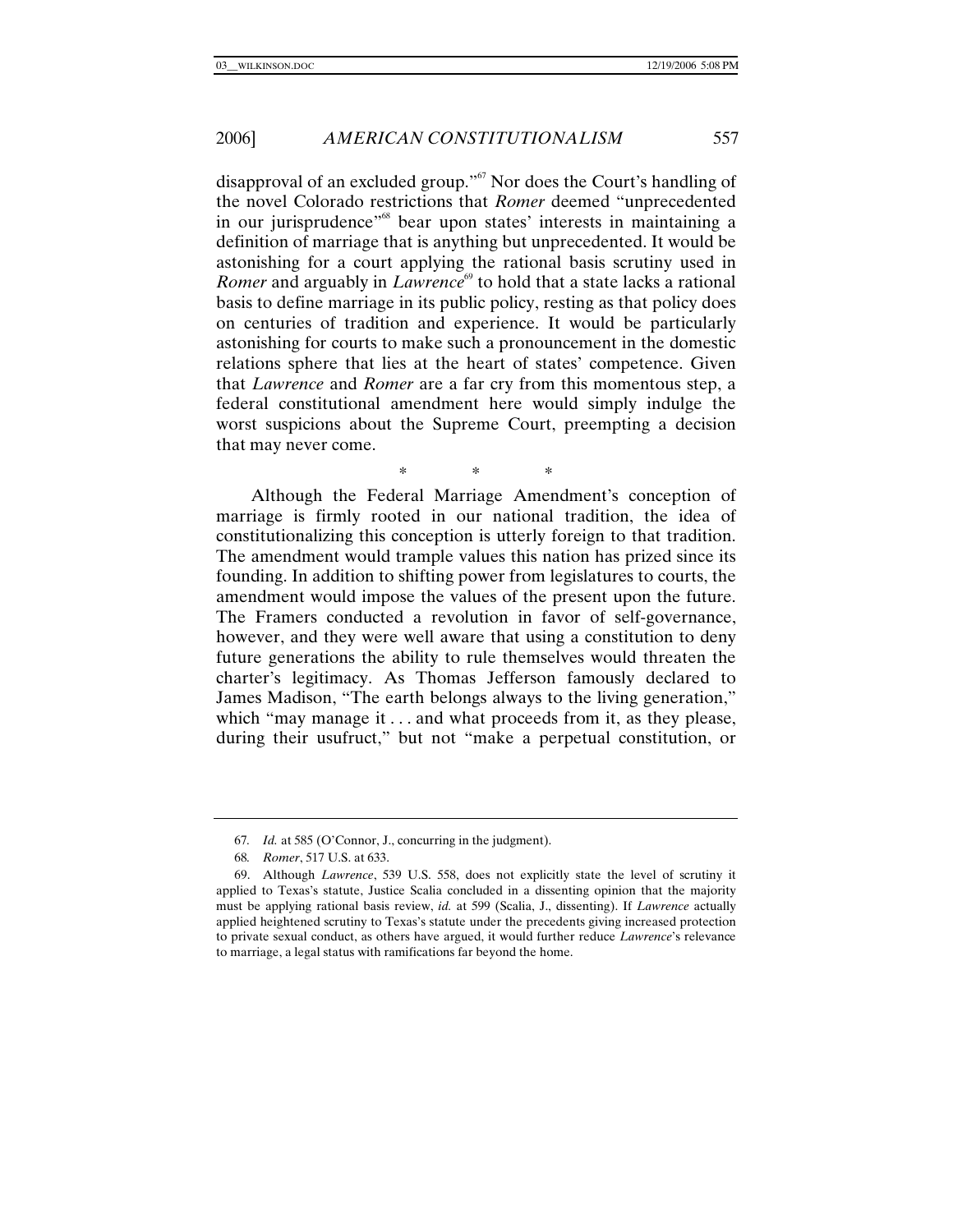even a perpetual law."<sup>70</sup> To do so, Jefferson explained, would be "an act of force, and not of right."<sup>71</sup>

The Constitution demonstrates that the Framers took this concern to heart. They drafted, first and foremost, a framework for majoritarian rule in the present, which enables self-governance rather than undermining it, as Madison suggested in response to Jefferson's letter.<sup>72</sup> The document's other provisions limit majority will, rather than simply embodying its dictates. In this respect, the American Constitution differs from the one proposed for the European Union, $\frac{3}{2}$ whose more than four hundred articles spanning hundreds of pages bear an uncomfortable resemblance to the Federal Register. In contrast, America's founding charter does not "partake of the prolixity of a legal code"<sup> $74$ </sup> that would "deprive the legislature of the capacity to avail itself of experience, to exercise its reason, and to accommodate its legislation to circumstances."75 Rather, it granted Congress broad enumerated powers, but eschewed majoritarian prescriptions, because succeeding generations of majorities were quite capable of prescribing for themselves. The Framers did not handcuff the future to a mishmash of highly valued eighteenth century government programs. It was not that they believed these programs to be unimportant. But they did not equate importance with constitutional embodiment. Indeed, Thomas Jefferson's University of Virginia—whose founding was one of the three accomplishments for which he wished to be remembered—was established through ordinary state law.

In contrast, the proposed marriage amendment seems premised on the assumption that we must look to the Constitution to enshrine every value we hold dear. Contrary to our traditions of succeeding generations of self governance, it simply imposes the values of today upon tomorrow. In doing so the amendment is doubly hubristic, assuming that we know better than our children, whom we would

 <sup>70.</sup> Letter from Thomas Jefferson to James Madison (Sept. 6, 1789), *in* 1 THE FOUNDERS' CONSTITUTION 69 (Philip B. Kurland & Ralph Lerner eds. 2001), *available at* http://presspubs.uchicago.edu/founders/documents/v1ch2s23.html.

<sup>71</sup>*. Id.*

 <sup>72.</sup> Letter from James Madison to Thomas Jefferson (Feb. 4, 1790), *in* 1 THE FOUNDERS' CONSTITUTION, *supra* note 70, at 70–71, *available at* http://press-pubs.uchicago.edu/founders/ documents/v1ch2s24.html.

 <sup>73.</sup> Treaty Establishing a Constitution for Europe, Dec. 16, 2004, 2004 O.J. (C310) 1.

 <sup>74.</sup> McCulloch v. Maryland, 17 U.S. (4 Wheat.) 316, 407 (1819).

<sup>75</sup>*. Id.* at 415.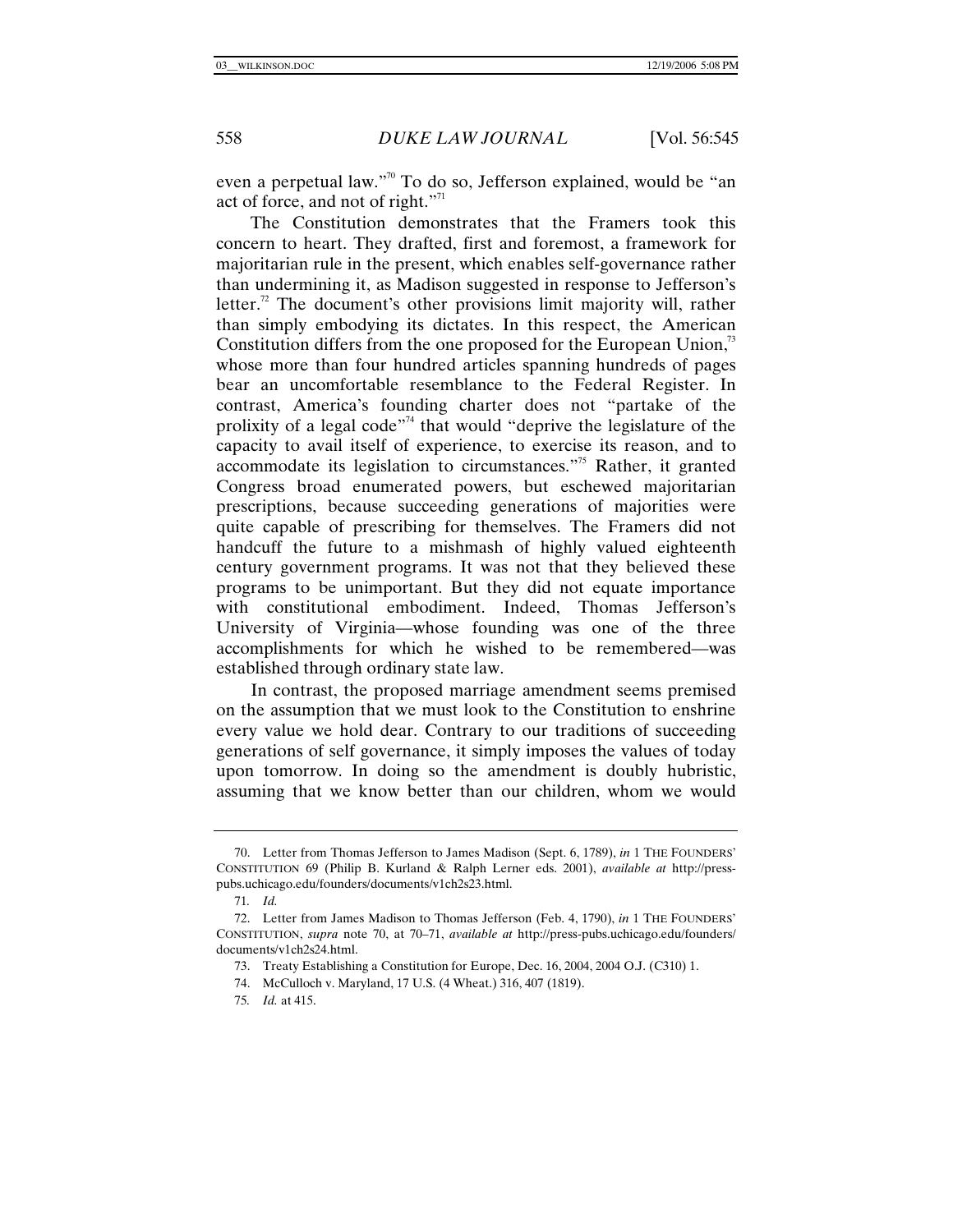constrain, and our forefathers, whose example of restrained constitutionalism we would now disavow.

It is particularly sad that the amendment would impose national uniformity on the subject of domestic relations, an area that has long been a preserve of state and local control. For in contrast to the national government's "few and defined" powers, "[t]he powers reserved to the several states will extend to all the objects which, in the ordinary course of affairs, concern the lives, liberties, and the properties of the people, and the internal order, improvement, and prosperity of the State."76 Domestic relations are the coin of the local realm. In fact, the Supreme Court has rejected a broad interpretation of Congress's power to regulate interstate commerce precisely because it could logically give Congress the power to regulate "marriage, divorce, and childrearing."<sup> $\bar{\tau}$ </sup> One benefit of reserving this power to the states is to facilitate experimentation.<sup>78</sup> Although Justice Brandeis's well-known warning against using the Constitution to stifle the diversity of state perspectives was directed to his colleagues on the Court, it is true for any branch that "[t]o stay experimentation in things social and economic is a grave responsibility," because in stymieing development of multiple approaches and competition among them, "[d]enial of the right to experiment may be fraught with serious consequences to the nation."<sup>79</sup>

Given this tradition, it is no surprise that after Hawaii's courts briefly legalized same-sex marriage,<sup>80</sup> many states deplored the prospect of having Hawaii's policy imposed upon them through the forced recognition of Hawaii marriages. The Defense of Marriage Act affirmed each state's right to avoid having its domestic relations policy determined by another sovereign. But the constitutional amendment that many of DOMA's backers now champion would

79*. Id.* at 386.

 <sup>76.</sup> THE FEDERALIST NO. 45 (James Madison) (Isaac Kramnick ed., 1987).

 <sup>77.</sup> United States v. Morrison, 529 U.S. 598, 616 (2000); *accord* United States v. Lopez, 514 U.S. 549, 564 (1995).

<sup>78</sup>*. See* New State Ice Co. v. Liebmann, 285 U.S. 262, 386–87 (1932) (Brandeis, J., dissenting) ("It is one of the happy incidents of the federal system that a single courageous state may, if its citizens choose, serve as a laboratory; and try novel social and economic experiments without risk to the rest of the country.").

 <sup>80.</sup> Baehr v. Miike, 950 P.2d 1234, 1234 (Haw. 1997), *aff'g* Civ. No. 91-1394, 1996 WL 694235 (Haw. Cir. Ct. Dec. 3, 1996).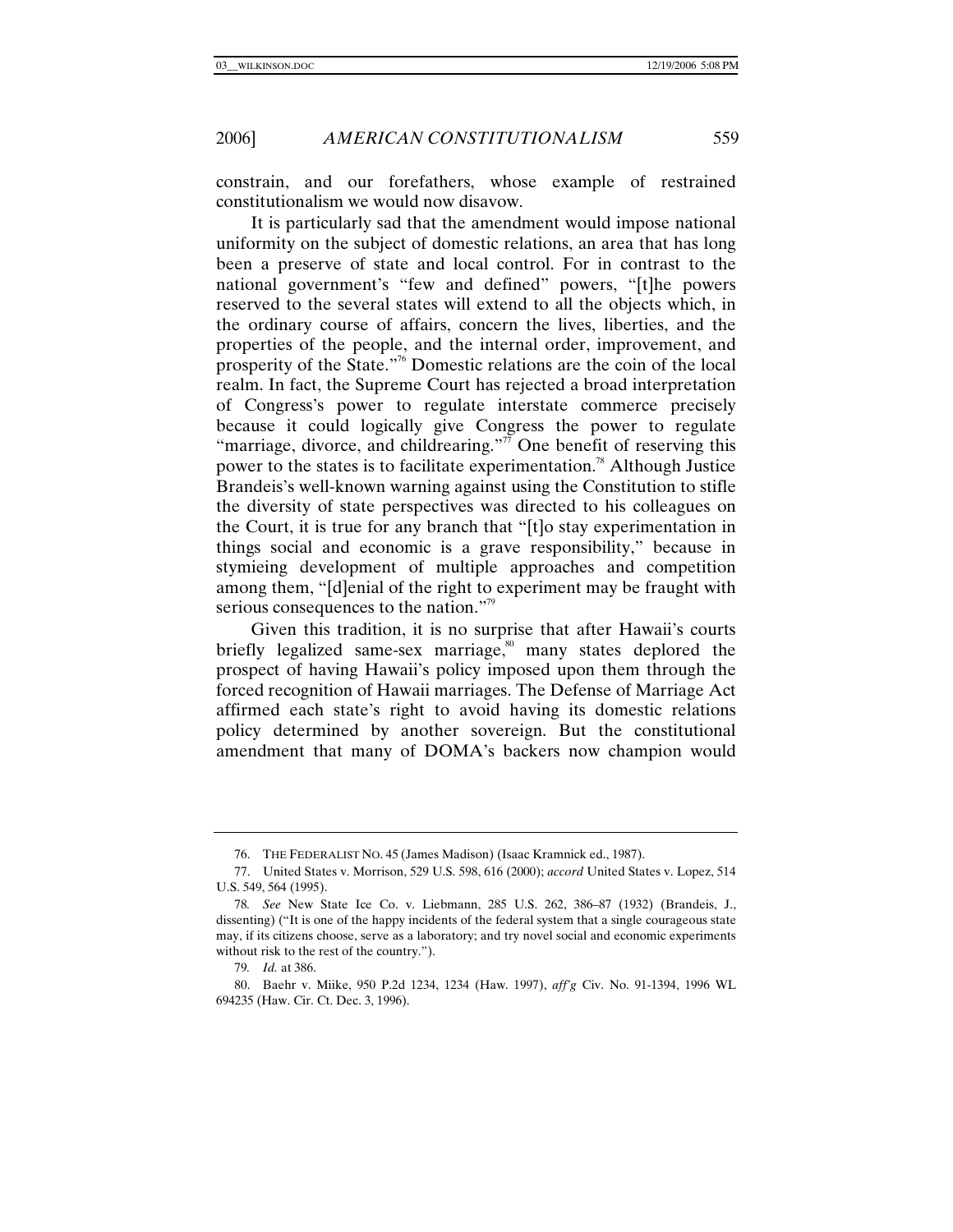undermine this tradition of state autonomy, depriving each state of the ability to define the most basic principles of domestic relations.<sup>81</sup>

Even as it would rework the balance between legislatures and courts, between state and federal governments, and between one generation and the next, the Federal Marriage Amendment would send a powerful message of exclusion, because it would mark the first time that the nation has used a constitutional amendment to limit the rights of one group of citizens. Throughout our history, amendments have been used to enlarge the American embrace. The Thirteenth, Fourteenth, and Fifteenth Amendments all send a message of welcome: The Thirteenth Amendment ended slavery, $\frac{82}{3}$  and the Fourteenth Amendment extended citizenship to the newly freed slaves and guaranteed due process and equal protection of the law to all.83 The Fifteenth Amendment promised the new citizens that neither their status as former slaves nor the color of their skin would be used to deny them the right to vote.<sup>84</sup> The franchise was extended to women through the Nineteenth Amendment in  $1920^{85}$  and to citizens eighteen years or older through the Twenty-Sixth Amendment in  $1971$ .<sup>86</sup> These amendments represent the spirit of the Statue of Liberty: that all persons warrant respect. But many will interpret the proposed marriage amendment to stand for the opposite proposition, and to be motivated at least in part by animus for a particular subset of Americans. The message of exclusion would sound all the starker after so many years of inclusive amendments. And it would sound starker still for disregarding traditions of federalism and limited constitutionalization that have been with us since the Founding. In short, the Federal Marriage Amendment might mean that gay citizens would never see America's founding charter as their own.

- 83. U.S. CONST. amend. XIV.
- 84. U.S. CONST. amend. XV.
- 85. U.S. CONST. amend. XIX.
- 86. U.S. CONST. amend. XXVI.

 <sup>81.</sup> It is also noteworthy that the amendment would encroach on state power through extremely intrusive means. Its second sentence provides that states may confer the incidents of marriage upon same-sex couples through ordinary legislation, but not through their constitutions. S.J. Res. 1, 109th Cong. (2005). As a result, the amendment not only dictates what states may do in the domestic relations sphere, it also dictates how state governments may act with what remains within their power.

 <sup>82.</sup> U.S. CONST. amend. XIII.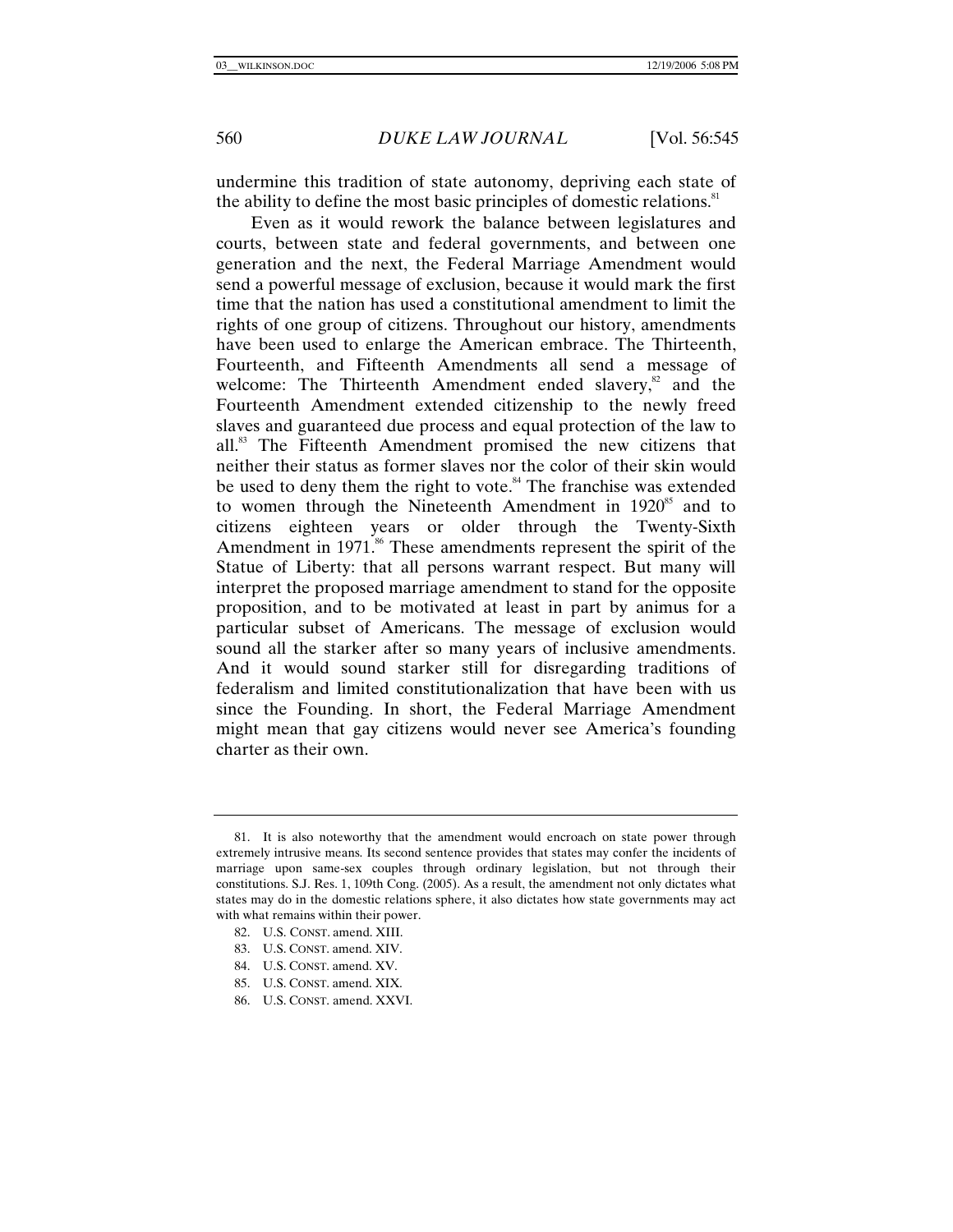Many of the previous arguments may have a familiar ring because backers of the marriage amendment have made them so eloquently in earlier controversies. Consider the following statement concerning hasty federal intrusions upon the sphere of domestic relations:

The very least that can be said is that the complex and delicate field of marital relationships and divorce, into which Congress has sedulously declined to enter in the past, would now be gravely affected by the tangential force of a constitutional amendment, which would not even rest on a study of the manifold problems involved.<sup>87</sup>

That comes not from a liberal critic of the present amendment, but from a canonical critique of the Equal Rights Amendment (ERA), a criticism that was embraced by many of the conservatives who champion the marriage amendment today. Or one could look to the critique of the ERA offered by Robert Bork, who properly said its transfer of power to the judiciary was "a means of displacing democratic choice by moral principle":

That was the reason for the Equal Rights Amendment, which provided that it should be primarily the function of the judiciary to define and enforce equality between the sexes. . . . [T]he amendment represented less a revolution in sexual equality than a revolution in our attitudes about constitutional methods of government.<sup>88</sup>

Or one could recall the critique of *Roe v. Wade*<sup>89</sup> as a "procedurally deficient" intrusion upon state authority offered by Senator Orrin Hatch, who supports the present amendment: "Procedurally, [*Roe*] deprived elected state officials of any authority to govern abortions. It overturned the abortion laws of all fifty states. It overturned the rights of those legislators and the rights of the people who elected them in all fifty states." $\frac{1}{2}$ <sup>90</sup>

 <sup>87. 116</sup> CONG. REC. 8019 (1946) (statement of Professor Paul Freund).

 <sup>88.</sup> ROBERT H. BORK, SLOUCHING TOWARDS GOMORRAH: MODERN LIBERALISM AND AMERICAN DECLINE 324 (1996).

 <sup>89.</sup> Roe v. Wade, 410 U.S. 113 (1973).

 <sup>90.</sup> Orrin G. Hatch & James MacGregor Burns, *Still Adequate for the Twentieth Century? A Debate*, 1987 UTAH L. REV. 871, 880–81. Others have also noted that "Justice Scalia's dissent in *Planned Parenthood v. Casey* could be read as an eloquent warning about the dangers of injuring federalism by nationalizing any social policy . . . ." Yoo & Vulchev, *supra* note 65, at 734.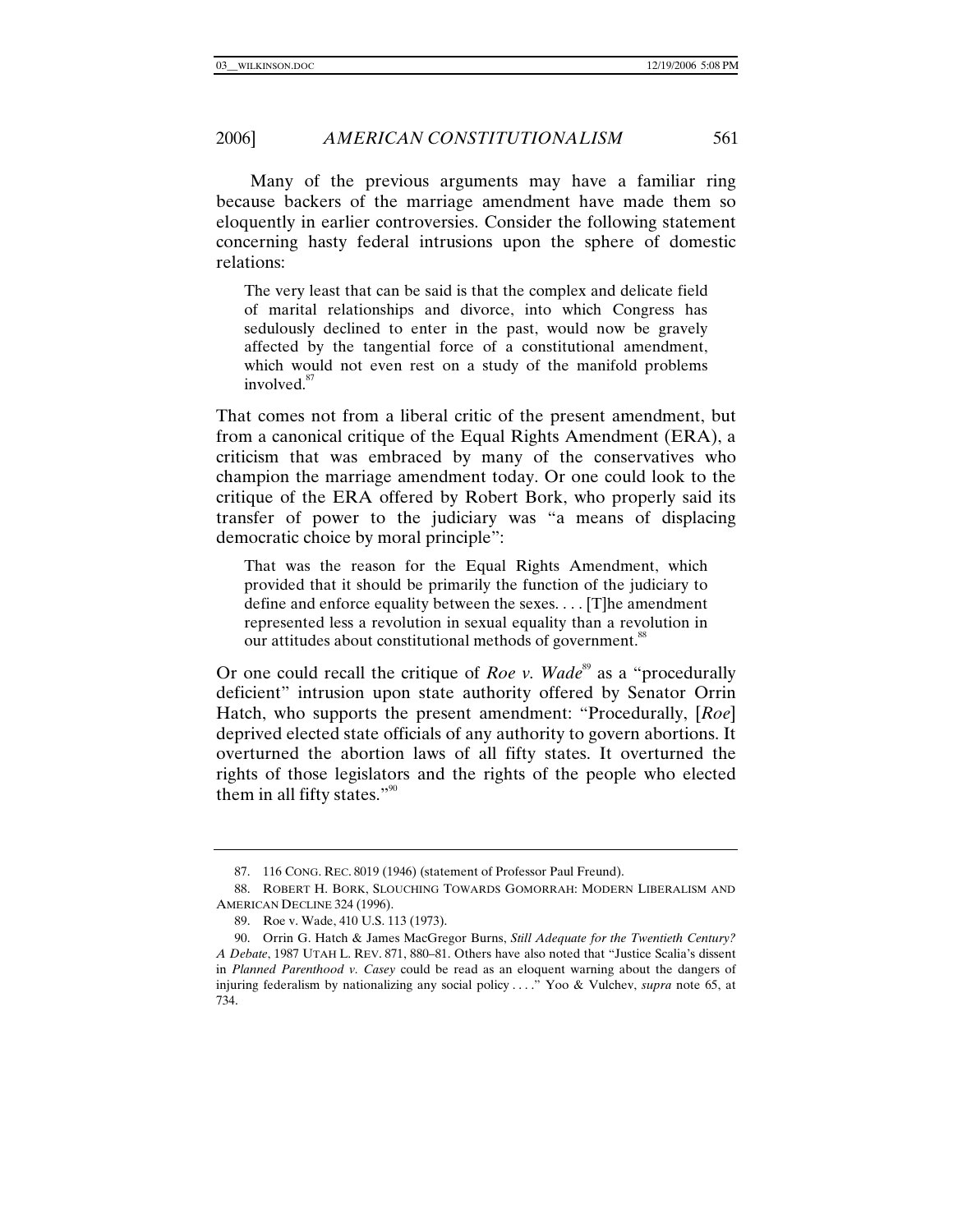To be sure, every proposed amendment is different. Some might argue that the text of the Equal Rights Amendment was particularly ambiguous, or that court-imposed uniformity concerning abortion is particularly inappropriate. And some national crises make amendments necessary no matter what their costs, as with the Reconstruction amendments after the Civil War. But as conservatives have long argued, the costs of constitutionalization are so considerable that the nation should not undertake the process lightly. There is no reason to backtrack on these principles now.

#### III. STATE CONSTITUTIONAL MARRIAGE AMENDMENTS

It apparently was not enough that *Goodridge* prompted a constitutional call to arms in Congress. The movement to constitutionalize the same-sex marriage debate proceeds apace in the states. The movement is as broad as it is swift: twenty states have already placed an amendment banning same-sex marriage into their constitutions, $91$  and similar proposals are afoot in a number of other states. Four states have marriage amendments that predate Lawrence.<sup>92</sup> A surge of similar constitutional measures were adopted on the heels of *Lawrence* and *Goodridge*: thirteen states passed amendments in 2004 alone.<sup>93</sup> Two states—Kansas and Texas—passed a marriage amendment in 2005; and Alabama voters approved a constitutional amendment on June 6, 2006. Constitutional amendments appeared on the ballot in eight states in November  $2006<sup>94</sup>$  and, if approved (for the second time) by the legislature elected in November 2006, a constitutional amendment could appear on the Indiana ballot in 2008.

 <sup>91.</sup> The states are Alabama, Alaska, Arkansas, Georgia, Hawaii, Kansas, Kentucky, Louisiana, Michigan, Mississippi, Missouri, Montana, Nebraska, Nevada, North Dakota, Ohio, Oklahoma, Oregon, Texas, and Utah. *See* Sanctity of Marriage Amendment, No. 2005-35, 2005- 1 Ala. Adv. Legis. Serv. 139–41 (LexisNexis); ALASKA CONST. art. 1, § 25; ARK. CONST. amend. LXXXIII, § 1; GA. CONST. art. I, § 4, ¶ I; HAW. CONST. art. I, § 23; KAN. CONST. art. 15, § 16; KY. CONST. § 233A; LA. CONST. art. XII, § 15; MICH. CONST. art. I, § 25; MISS. CONST. art. 14, § 263A; MO. CONST. art. I, § 33; MONT. CONST. art. XIII, § 7; NEB. CONST. art. I, § 29; NEV. CONST. art. 1, § 21; N.D. CONST. art. XI, § 28; OHIO CONST. art. XV, § 11; OKLA. CONST. art. II, § 35; OR. CONST. art. XV, § 5a; TEX. CONST. art. I, § 32; UTAH CONST. art. I, § 29.

 <sup>92.</sup> The states are Alaska, Hawaii, Nebraska, and Nevada.

 <sup>93.</sup> The states are Arkansas, Georgia, Kentucky, Louisiana, Michigan, Mississippi, Missouri, Montana, North Dakota, Ohio, Oklahoma, Oregon, and Utah.

 <sup>94.</sup> The states are Arizona, Colorado, Idaho, South Carolina, South Dakota, Tennessee, Virginia, and Wisconsin.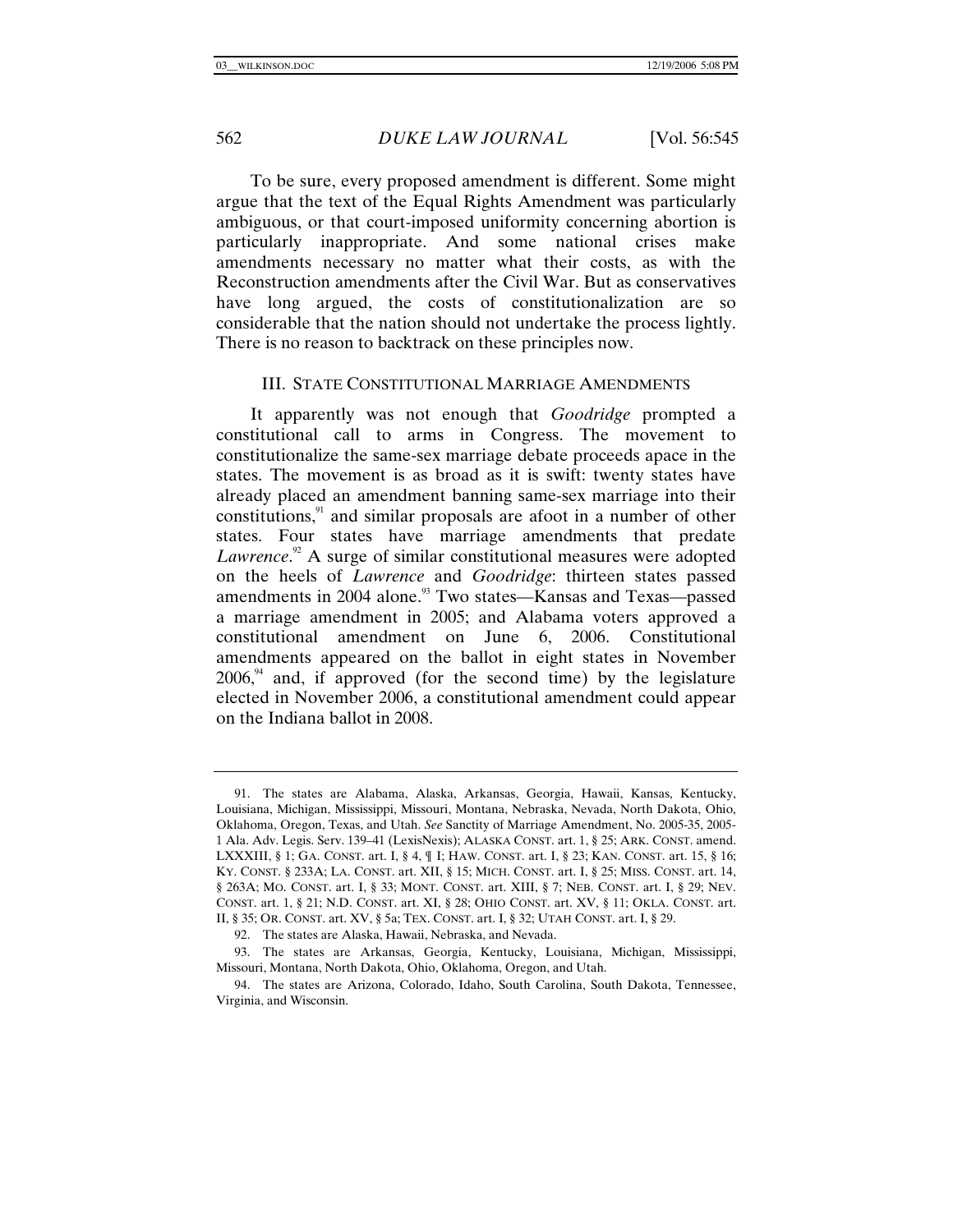The precise wording of constitutional marriage amendments varies considerably; indeed, there are nearly as many renditions of marriage amendments as there are state constitutions. The vast majority begin by defining marriage solely as the union of one man and one woman. Alaska, for example, provides in Section 25 of Article I of its constitution: "To be valid or recognized in this State, a marriage may exist only between one man and one woman."<sup>95</sup> In contrast to every other marriage amendment, however, Hawaii does not purport to define marriage or to limit what the legislature could say about marriage. Rather, the Hawaii amendment constrains only its courts, providing: "The legislature shall have the power to reserve marriage to opposite-sex couples."<sup>96</sup>

In addition to defining marriage, marriage amendments typically prohibit recognition of any same-sex marriage even if valid in another  $j$ urisdiction. $\frac{97}{2}$  Some states extend this nonrecognition mandate to civil unions, domestic partnerships, and other same-sex relationships.<sup>98</sup> And many constitutional amendments make explicit the assumption inherent in each constitutional amendment banning gay marriage: that same-sex marriage is contrary to the state's public policy.<sup>99</sup>

The biggest textual difference among constitutional marriage amendments is the extent to which they apply to domestic partnerships, civil unions, or other same-sex legal relationships. Some amendments appear to ban same-sex couples only from the institution of marriage; they do not facially preclude civil unions, domestic partnerships, or other same-sex legal relationships.<sup>100</sup> Other amendments, however, employ a variety of textual prohibitions designed to prevent both courts and legislators from creating any legal status similar to marriage. For example, Nebraska's constitution states, "[t]he uniting of two persons of the same sex in a civil union,

 <sup>95.</sup> ALASKA CONST. art. I, § 25.

 <sup>96.</sup> HAW. CONST. art. I, § 23.

<sup>97</sup>*. See, e.g.*, LA. CONST. art. XII, § 15 ("No official or court of the state of Louisiana shall recognize any marriage contracted in any other jurisdiction which is not the union of one man and one woman.").

<sup>98</sup>*. See, e.g.*, GA. CONST. art. I, § 4 (no recognition to any "union between persons of the same sex").

<sup>99</sup>*. See, e.g.*, KAN. CONST. art. 15, § 16 ("All other marriages are declared to be contrary to the public policy of this state and are void."); OR. CONST. art. XV, § 5a ("It is the policy of Oregon . . . that only a marriage between one man and one woman shall be valid or legally recognized as a marriage.").

<sup>100</sup>*. See, e.g.*, MONT. CONST. art. XIII, § 7 ("Only a marriage between one man and one woman shall be valid or recognized as a marriage in this state.").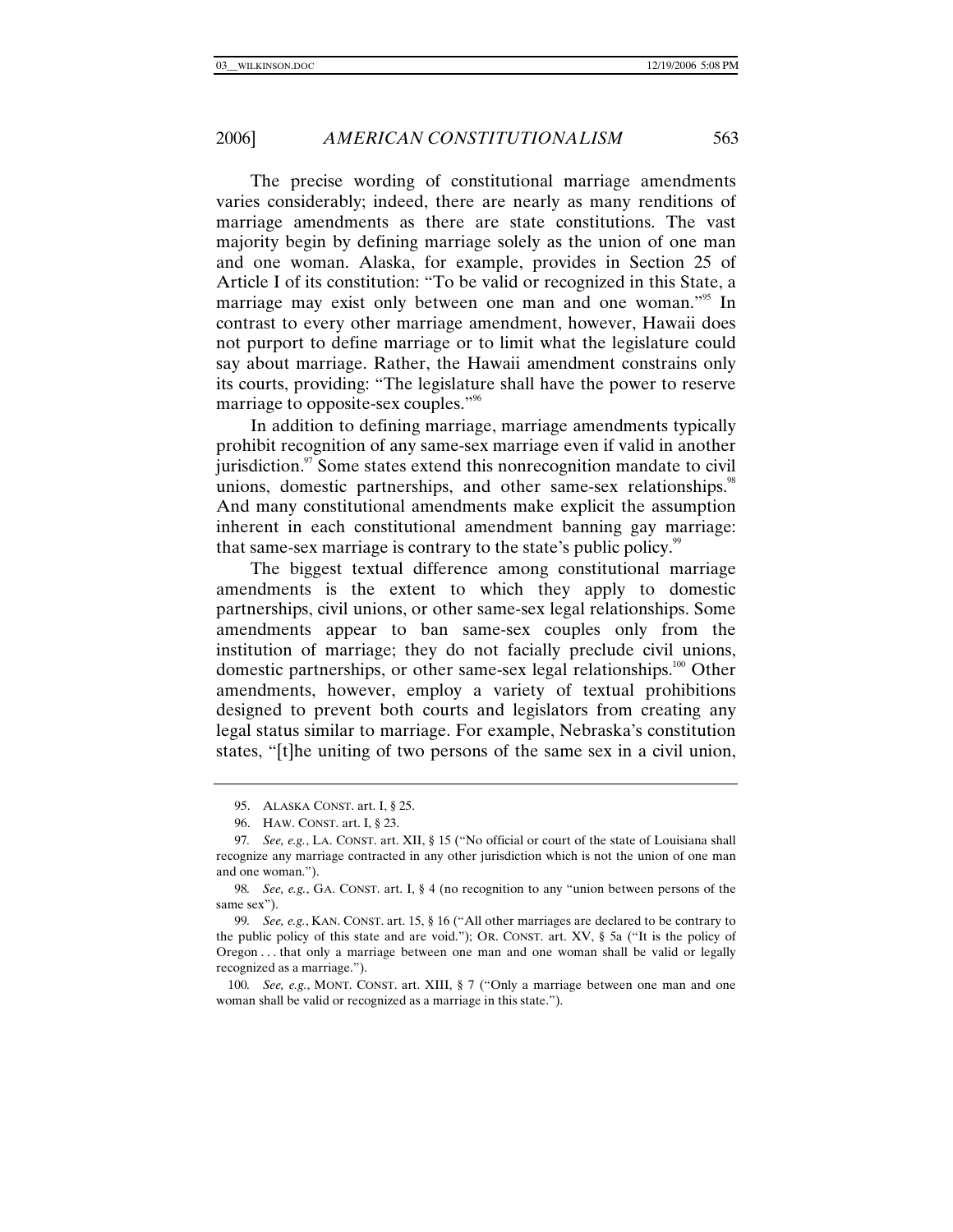domestic partnership, or other similar same-sex relationship shall not be valid or recognized in Nebraska."<sup>101</sup> Other state amendments prohibit not only the recognition of same-sex relationships, but also receipt of the "incidents," "benefits," or "rights" of marriage by same-sex couples. The Oklahoma and Kansas constitutions, for instance, first define marriage as the union of one man and one woman and then provide that "[n]either th[e] Constitution nor any other provision of law shall be construed to require that marital status or the legal incidents thereof be conferred upon unmarried couples or groups." $\overline{102}$  Similarly, in Ohio the state may not "create or recognize a legal status for [same-sex] relationships . . . that intends to approximate the design, qualities, significance or effect of marriage."<sup>103</sup>

In stark contrast, other states—far from denying same-sex couples the incidents or rights of marriage—offer marriage-like benefits to same-sex couples pursuant to civil unions or domestic partnerships. Vermont and Connecticut, for example, define marriage as a union between a man and a woman, but afford same-sex couples access to state-level marriage benefits through civil unions. In those states, "[p]arties to a civil union ... have all the same benefits, protections and responsibilities under law . . . as are granted to spouses in a marriage."<sup>104</sup> Four additional states—California, Hawaii, Maine, and New Jersey—as well as the District of Columbia provide domestic partners with marriage-like benefits.<sup>105</sup>

\* \* \*

The placement of bans on same-sex marriage in state constitutions is admittedly a more difficult question than the enactment of a federal constitutional prohibition. Many of the obvious drawbacks of a federal constitutional amendment are not present in the context of state constitutions. Indeed, it can be argued that state constitutional amendments embody the very multitude of

 <sup>101.</sup> NEB. CONST. art. I, § 29. Constitutional amendments in North Dakota and Utah similarly provide that "[n]o other domestic union, however denominated, may be recognized as a marriage or given the same or substantially equivalent legal effect." N.D. CONST. art. XI, § 28; UTAH CONST. art. I, § 29.

 <sup>102.</sup> OKLA. CONST. art. II, § 35; *accord* KAN. CONST. art. XV, § 16.

 <sup>103.</sup> OHIO CONST. art. XV, § 11.

 <sup>104.</sup> CONN. GEN. STAT. § 46b-38nn (2006); VT. STAT. ANN. tit. 15, § 1204(a) (2002).

 <sup>105.</sup> CAL. FAM. CODE § 297.5 (West 2006); D.C. CODE § 32-701 to -705 (2001); HAW. REV. STAT. § 572C-1 to -6 (2005); ME. REV. STAT. ANN. tit. 22, § 2710 (2005); N.J. STAT. ANN. § 26:8A-4 (West 2006).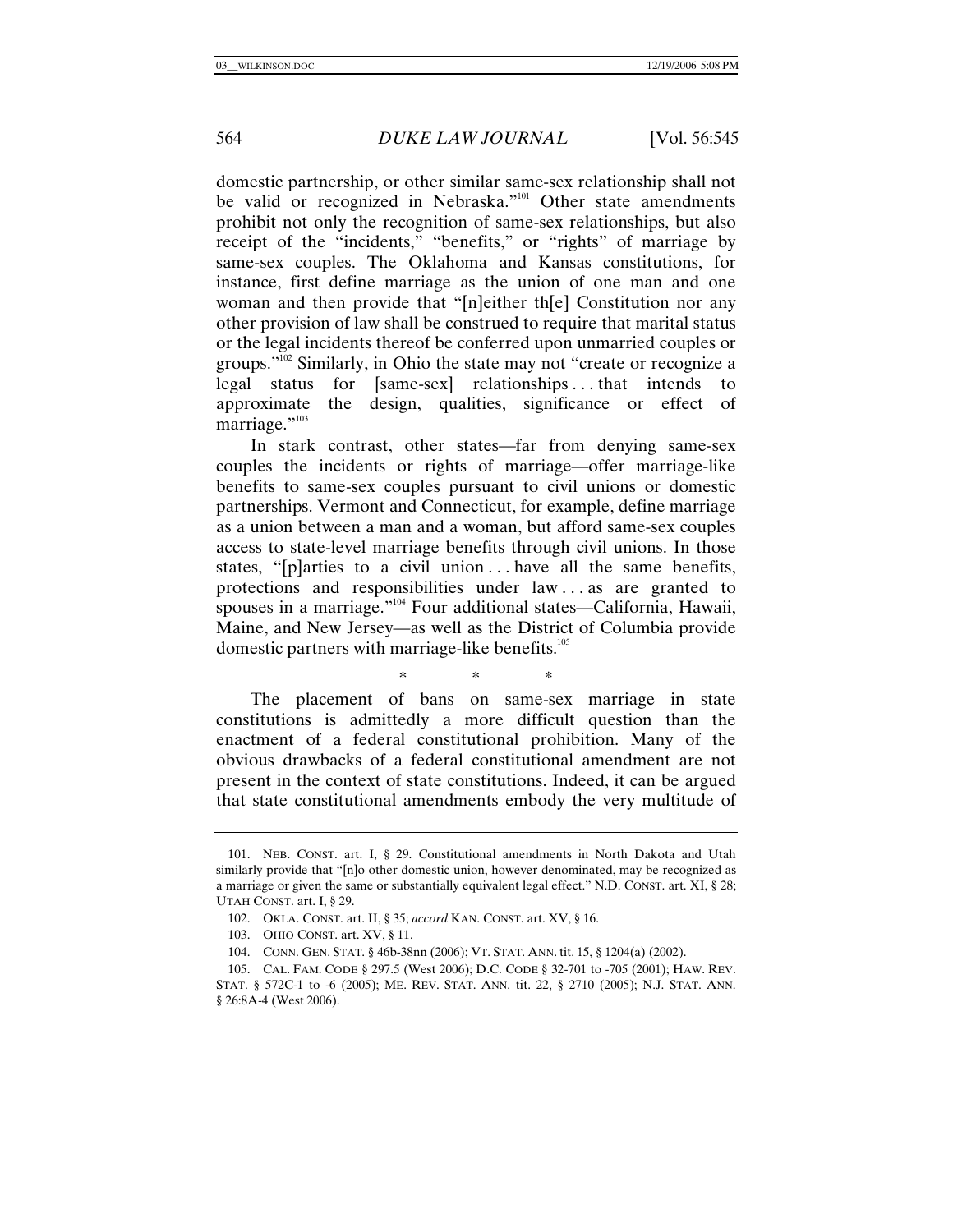approaches to same-sex marriage that the federal system envisions. The amendments of Nebraska and Utah on the one hand, and the more liberal approaches of Vermont and Connecticut on the other, would appear to present precisely the sort of experimental diversity that Justice Brandeis envisioned. State constitutional provisions are also nothing if not democratic. The fact that the voters have approved them may seem to insulate them from the charge that constitutionalization takes government out of the electorate's hand.

Perhaps for these reasons, most arguments against constitutionalization have been directed at federal amendments.<sup>106</sup> But the focus on a federal marriage amendment ultimately misses the point. Constitutionalization at all levels is an inappropriate way of approaching many issues, same-sex marriage included. Amendments to the founding charters of the sovereign states are for many reasons a less desirable approach than legislation to the volatile questions they purport to address.

To begin with, it is doubtful such amendments are necessary. An observer of the same-sex marriage debate might believe—because of the rash of state marriage amendments—that a constitutional crisis is imminent. But this is hardly the case. Only one state currently recognizes same-sex marriage and not once has a state been forced to recognize a same-sex marriage celebrated elsewhere. Indeed, every appellate court to consider the issue post-*Lawrence*—with *Goodridge* being the exception that proves the rule—has left it to state legislatures to define the boundaries of marriage. In 2006, the high courts in three states—Georgia, New York, and Washington rejected invitations to find a right to same-sex marriage in their respective state constitutions.107 Federal judges are unlikely to take a

<sup>106</sup>*. See, e.g.*, Dale Carpenter, *The Federal Marriage Amendment: Unnecessary, Anti-Federalist, and Anti-Democratic*, 570 CATO INST. POL'Y ANALYSIS 3 (2006), *available at* http://cato.org/pubs/pas/pa570.pdf ("A [federal] constitutional amendment banning same-sex marriage is unnecessary . . . ."); Carpenter, *supra* note 36, at 71 ("In this article, I argue against a federal constitutional amendment preventing states from recognizing same-sex marriages."); Yoo & Vulchev, *supra* note 65, at 725 ("This essay . . . lays out the conservative case against the [Federal Marriage Amendment] . . . .").

 <sup>107.</sup> Perdue v. O'Kelley, 632 S.E.2d 110, 113 (Ga. 2006); Hernandez v. Robles, Nos. 86–89, slip op. 5239 at 3, 10 (N.Y. July 6, 2006); Andersen v. King County, 138 P.3d 963, 968, 969, 990 (Wash. 2006). In *Lewis v. Harris*, No. A-68-05, slip op. at 33 (N.J. Oct. 25, 2006), the New Jersey Supreme Court required same-sex partners to be eligible for benefits equivalent to those enjoyed by heterosexual couples but left the question of same-sex marriage to the legislature, stating, "[W]e cannot find that a right to same-sex marriage is so deeply rooted in the traditions, history, and conscience of the people of this State that it ranks as a fundamental right." *See also*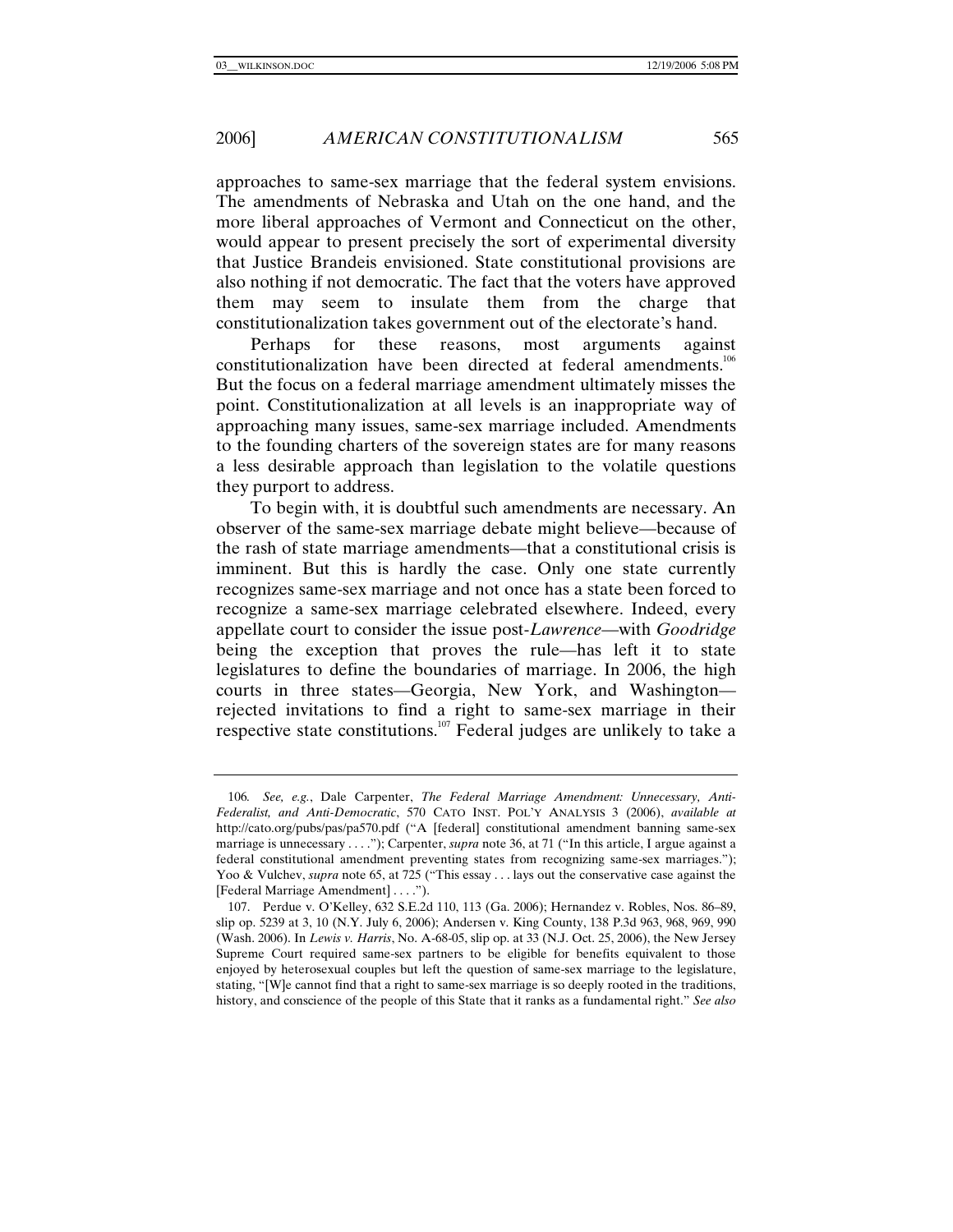different course. In fact, the Eighth Circuit in July 2006 rejected an equal protection challenge to Nebraska's constitutional ban on any form of legal recognition—including marriage, civil unions, and domestic partnerships—for same-sex couples.<sup>108</sup> The Eighth Circuit held that sexual orientation is not a suspect class and that Nebraska's constitutional ban was therefore valid under rational basis review and its "strong presumption of validity."109 This is hardly the *Goodridge*run-amok state of the world that marriage amendment proponents suggest.

The tools the states possess to protect their preferred policies short of a constitutional amendment are actually quite formidable. In this regard, the states confront two separate sets of problems. First, states must be able to hold their own activist judges in check. On this score, states have many options. To begin with, state court judges are subject to the democratic processes of the individual states to a much greater extent than life-tenured federal judges. The vast majority of state court judges—87 percent by one count—are subject to some form of election.<sup>110</sup> A judiciary that is so directly accountable will be less likely to impose under the guise of a state constitution an antimajoritarian view of marriage on its polity.

An activist judicial interpretation—should dire predictions actually come to pass—would, moreover, be reversible. Stare decisis, although an important promoter of predictability and consistency, is not an inexorable command, especially in the realm of constitutional,

Standhardt v. Superior Court, 77 P.3d 451, 465 (Ariz. Ct. App. 2003) ("[I]t is for the people of Arizona, through their elected representatives or by using the initiative process, rather than this court, to decide whether to permit same-sex marriages."); Morrison v. Sadler, 821 N.E.2d 15, 35 (Ind. Ct. App. 2005) ("[T]he Indiana Constitution does not require the governmental recognition of same-sex marriage, although the legislature is certainly free to grant such recognition or create a parallel institution under that document."); Singer v. Hara, 522 P.2d 1187, 1195 (Wash. Ct. App. 1974) ("[T]he [Equal Rights Amendment of Washington's constitution] does not require the state to authorize same-sex marriage."). *Contra* Goodridge v. Dep't of Pub. Health, 798 N.E.2d 941, 948, 949, 969 (Mass. 2003). In addition, state courts have failed to find such a right in the Federal Constitution. Jones v. Hallahan, 501 S.W.2d 588, 590 (Ky. 1973) ("We find no [federal] constitutional sanction or protection of the right of marriage between persons of the same sex."); Baker v. Nelson, 191 N.W.2d 185, 187 (Minn. 1971) ("We hold . . . that [denying a marriage license to a same-sex couple] does not offend the First, Eighth, Ninth, or Fourteenth Amendments of the United States Constitution.").

 <sup>108.</sup> Citizens for Equal Prot. v. Bruning, 455 F.3d 859, 863, 871 (8th Cir. 2006), *reh'g denied*, No. 05-2604, 2006 U.S. App. LEXIS 22372 (8th Cir. Aug. 30, 2006).

<sup>109</sup>*. Id.* at 867 (quoting Heller v. Doe, 509 U.S. 312, 319 (1993) (internal quotation marks omitted)).

 <sup>110.</sup> Carpenter, *supra* note 36, at 76.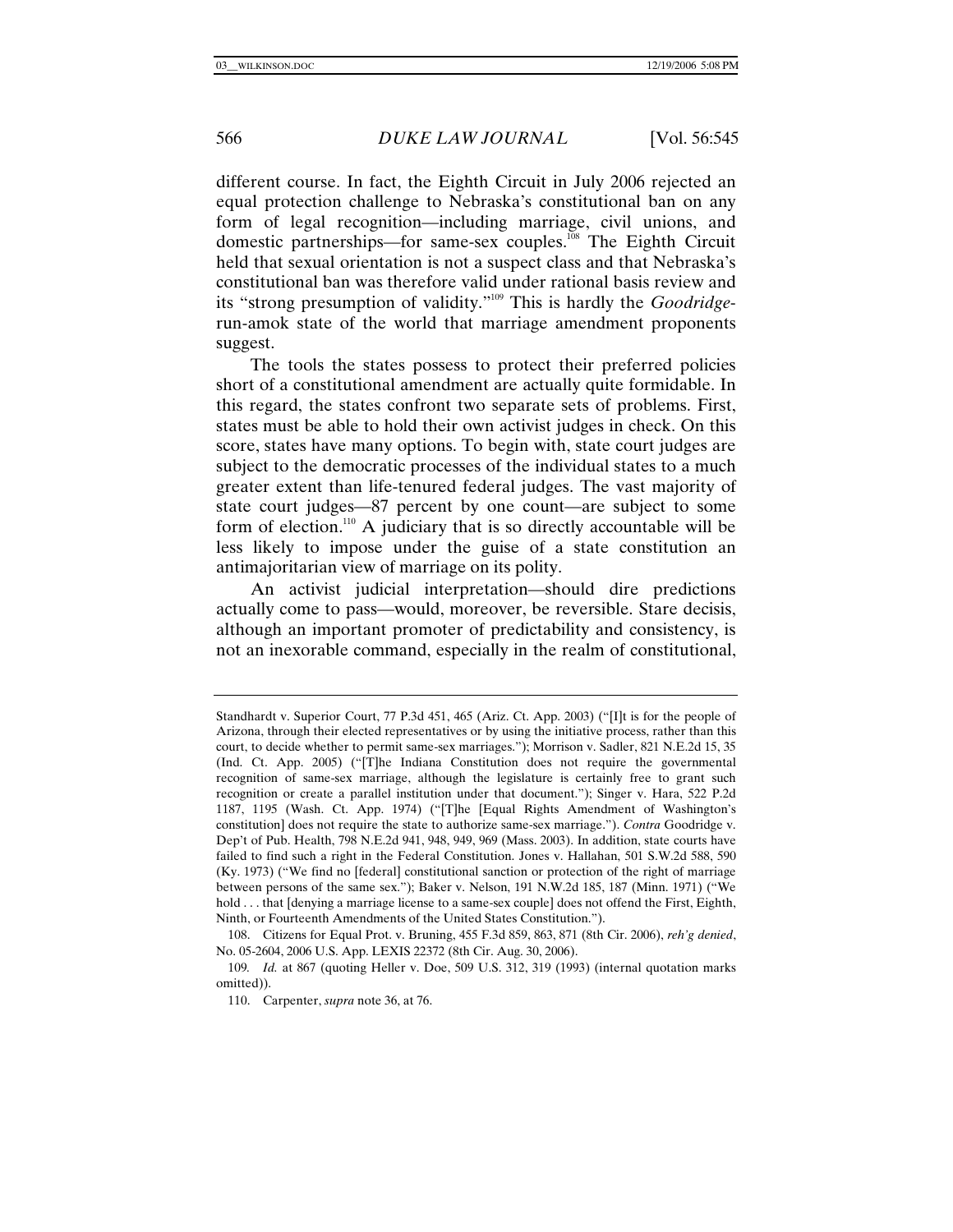rather than statutory, interpretation. Adherence to a publicly censured constitutional interpretation will thus hold little sway, particularly over newly elected state court judges who campaigned on a different interpretation of the constitutional text. In fact, when a state court has suggested that same-sex marriage might be constitutionally required, a prompt democratic response has resulted.111 In some cases, that response has been constitutional in nature, but there is a difference between an amendment adopted as a matter of last resort and one passed preemptively. The Alaska legislature passed a constitutional amendment banning same-sex marriage less than three months after a superior court interpreted the Alaska Constitution to require it, and Alaska voters approved the measure in November of the same year.<sup>112</sup> A constitutional response to *Goodridge* is currently underway; thus even the result in Massachusetts will ultimately be left to state citizens and their elected representatives. In short, states are perfectly capable of dealing in one fashion or another with their own activist judiciaries.

The second problem states face is that of not being subjected under the Full Faith and Credit Clause or otherwise—to same-sex marriages performed in other jurisdictions. Here, just as in the case of holding their own courts accountable, the states are not defenseless in the face of other state enactments and celebrations of same-sex marriage. The previous discussion of the Federal Marriage Amendment made clear the options that states possess on their own

<sup>111</sup>*. See id.* at 77 ("[T]he democratic processes in those states [Alaska, Hawaii, and Vermont] immediately dealt with the issue by preventing the imposition of full-fledged gay marriage.").

 <sup>112.</sup> On February 27, 1998, the Superior Court of Alaska decided *Brause v. Bureau of Vital Statistics*, No. 3AN-95-6562 CI, 1998 WL 88743 (Alaska Super. Ct. Feb. 27, 1998). The marriage amendment passed the Senate on April 16, 1998, S. Journal 3300, 20th Leg., 2d Sess. (Alaska 1998), and then the House on May 11, 1998, H. Journal 3785, 20th Leg., 2d Sess. (Alaska 1998). Similarly, after the Vermont Supreme Court ruled that the state was constitutionally required to extend the benefits of marriage to same-sex couples, Baker v. Vermont, 744 A.2d 864, 867, 886 (Vt. 1999), the Vermont Legislature promptly obviated the need for a constitutional amendment by creating a system of civil unions while defining marriage as between one man and one woman, Act Relating to Civil Unions, 2000-91 Vt. Adv. Legis. Serv. 68 (LexisNexis) (codified at VT. STAT. ANN. tit. 15, § 1201 (2001)). Likewise, less than two years after a lower court appeared to require same-sex marriage, *see* Baehr v. Miike, Civ. No. 91-1394, 1996 WL 694235, at \*21 (Haw. Cir. Ct. Dec. 3, 1996), *aff'd*, 950 P.2d 1234 (Haw. 1997), the Hawaii Legislature passed and Hawaii voters ratified a constitutional amendment overturning that decision, Bill for an Act Proposing a Constitutional Amendment Relating to Marriage, 1997 Haw. Sess. Laws 1246 (codified at HAW. CONST. art. I, § 23 (ratified Nov. 3, 1998)).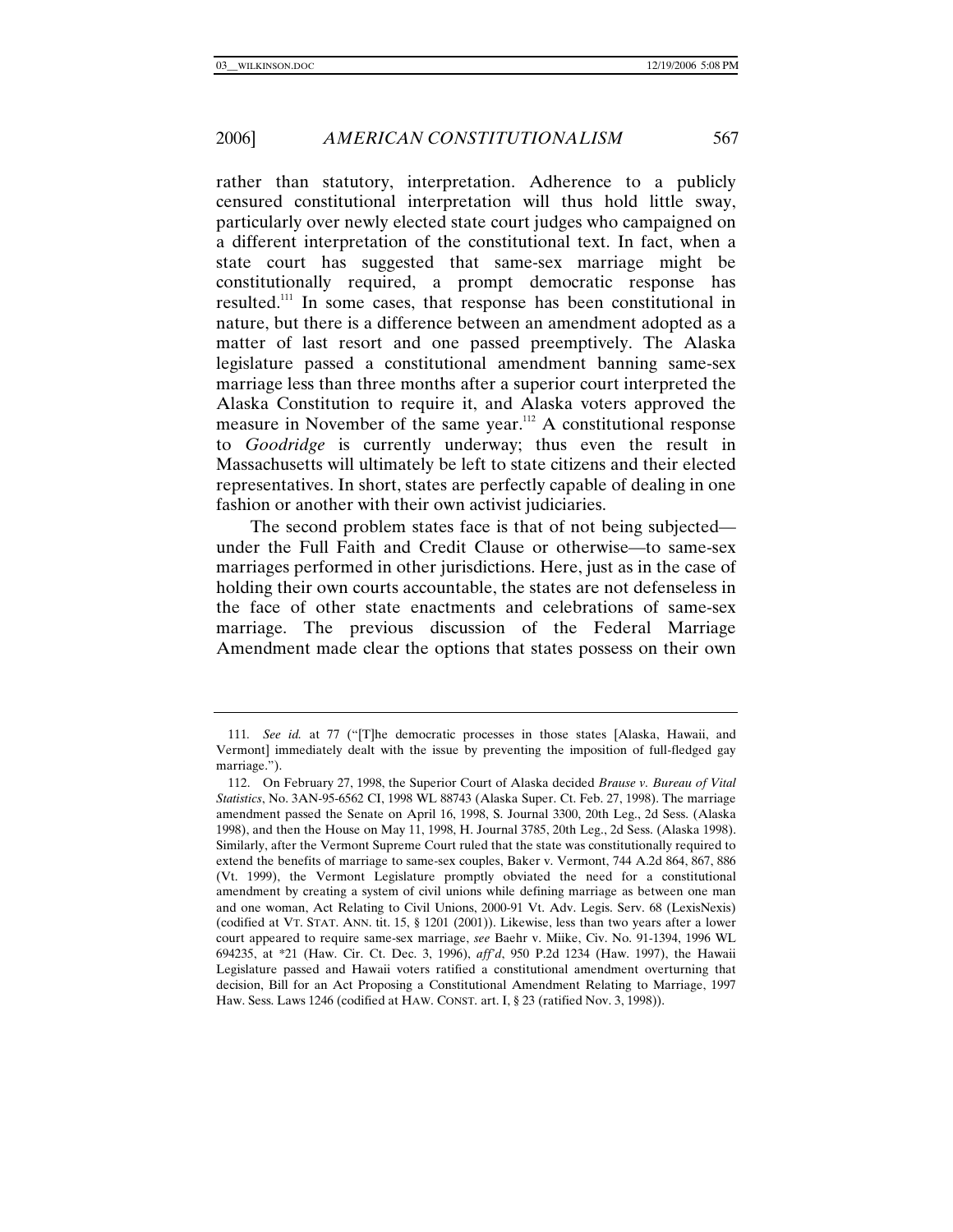without the aid of any amendment to the Constitution.<sup>113</sup> Many of these options make a state as well as a federal constitutional amendment unnecessary, and I recap them only briefly here. The Full Faith and Credit Clause reserves to each state the right to refuse to recognize a marriage if contrary to that state's public policy. States have therefore long refused to recognize marriages that violate public policy regarding polygamy and bigamy, incest, and underage or mentally incompetent parties.<sup>114</sup> Further, the Federal Defense of Marriage Act not only defines marriage for purposes of federal law as the union of one man and one woman, it also authorizes states to deny recognition of same-sex marriages performed elsewhere.<sup>115</sup> In the unlikely event that a state's own policy was less than clear or an application of the public policy doctrine was otherwise in doubt, DOMA articulates an exception to full faith and credit and thus eliminates the need to resort to a public policy analysis at all.

Moreover, the rash of constitutional marriage amendments overlies a comprehensive and nationwide effort by state legislatures to address same-sex marriage. The vast majority of states—forty-five to be exact—preserve the traditional definition of marriage (as between a man and a woman) and/or prohibit same-sex marriage by statute.<sup>116</sup> These so-called "mini-DOMAs" normally authorize the

<sup>113</sup>*. See supra* notes 51–63 and accompanying text.

<sup>114</sup>*. See, e.g.*, Loughran v. Loughran, 292 U.S. 216, 223 (1934) (stating that incestuous and polygamous marriages as well as marriages otherwise contrary to state statute need not be recognized by sister states); Beddow v. Beddow, 257 S.W.2d 45, 48 (Ky. 1952) (applying Kentucky law to the marriage of an incompetent rather than the law of the state where the marriage took place); Wilkins v. Zelichowski, 140 A.2d 65, 69 (N.J. 1958) (granting annulment to underage marriage though valid in sister state).

 <sup>115.</sup> Defense of Marriage Act, 28 U.S.C. § 1738C (2000); *see supra* text accompanying note 62. Although supporters of constitutional marriage amendments have suggested that DOMA may have constitutional infirmities, every federal court to examine the issue thus far has upheld it under constitutional scrutiny.

 <sup>116.</sup> At last count, twenty-six states expressly prohibit by statute same-sex marriage and an additional nineteen define marriage as a union between one man and one woman. *See* The Heritage Foundation, Assessment of Language Used in State Statutes, http://www.heritage.org/ Research/Family/Marriage50/Dataforall50States.cfm (last visited Sept. 22, 2006) (summarizing statutory language regarding marriage)*; see also* ALA. CODE § 30-1-19(b), (d) (LexisNexis 1998); ALASKA STAT. § 25.05.013(b) (2004); ARIZ. REV. STAT. ANN. §§ 25-101(C) (2000); ARK. CODE ANN. §§ 9-11-107, -109, -208(b)–(c) (2002); CAL. FAM. CODE §§ 300, 308.5 (West 2004); COLO. REV. STAT. § 14-2-104(1)(b) (2005); CONN. GEN. STAT. ANN. § 46b-38nn (West Supp. 2006); DEL. CODE ANN. tit. 13, § 101(a) (1999); FLA. STAT. ANN. § 741.212(1) (West 2005); GA. CODE ANN. § 19-3-3.1 (2004); HAW. REV. STAT. ANN. §§ 572-1, -3 (LexisNexis 2005); IDAHO CODE ANN. §§ 32-201(1), -209 (2006); 750 ILL. COMP. STAT. ANN. 5/212(5) (West 2005 & Supp. 2006); IND. CODE ANN. § 31-11-1-1 (LexisNexis 2003); IOWA CODE ANN. § 595.2(1) (West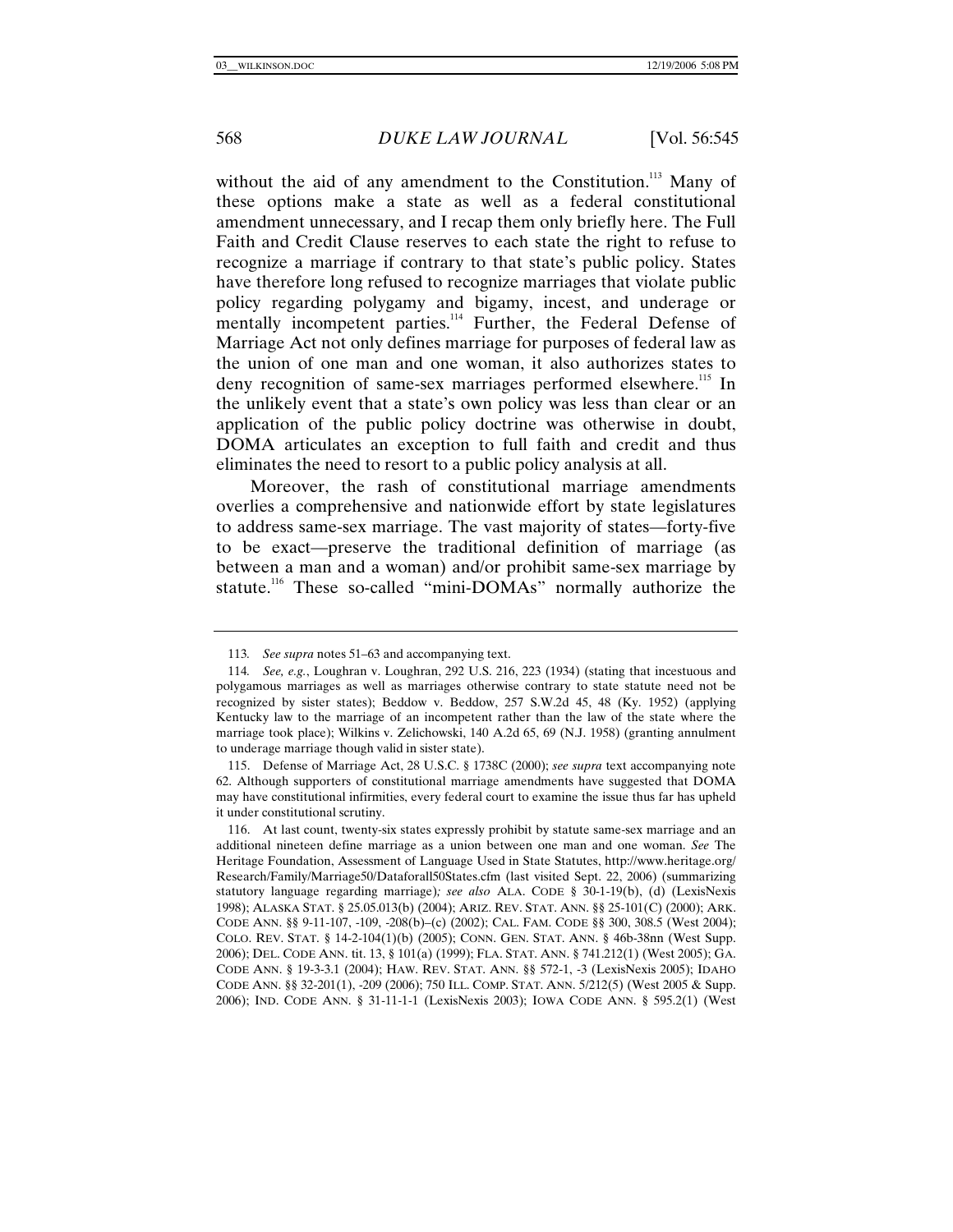## 2006] *AMERICAN CONSTITUTIONALISM* 569

state to refuse to recognize out-of-state same-sex marriages.<sup>117</sup> And a number make explicit what is apparent from statutory bans on samesex marriage: that such marriages are contrary to the state's public policy.118 Only a few states—Massachusetts, New Jersey, New Mexico, New York, and Rhode Island (as well as the District of Columbia) have no statute regarding same-sex marriage.<sup>119</sup> With the exception of Massachusetts, however, the common law in all these states appears to leave with legislatures, not with courts, any decision to break from historical definitions of marriage as between a man and a woman.<sup>120</sup>

117*. See supra* note 112. Twenty-eight states have statutory language denying recognition of out-of-state same-sex marriages. Heritage Foundation, *supra* note 116.

118*. See, e.g.*, GA. CODE ANN. § 19-3-3.1(a) (2004) ("It is declared to be the public policy of this state to recognize the union only of man and woman. Marriages between persons of the same sex are prohibited in this state."). Fifteen states have statutory language indicating that same-sex marriage is contrary to public policy. Heritage Foundation, *supra* note 116.

 119. Although Wisconsin does not specifically speak to the issue of same-sex marriage, it does speak in the gendered terms of husband and wife, and the Wisconsin court has interpreted the statute to prohibit same-sex marriage. *In re* Angel Lace M., 516 N.W.2d 678, 680 n.1 (Wis. 1994) (interpreting WIS. STAT. § 765.001(2) (1994) to mean that "Wisconsin does not recognize same-sex marriages").

 120. The high courts in both New York and the District of Columbia have found no constitutional right to same-sex marriage and thus left it to the legislatures to address same-sex marriage. Dean v. District of Columbia, 653 A.2d 307, 308, 309, 359 (D.C. 1995) (per curiam) (rejecting claims under District statutes and the Federal Constitution that the District should recognize same-sex marriage); Hernandez v. Robles, Nos. 86–89, slip op. 5239 at 3, 10 (N.Y. July 6, 2006); *see also* Lewis v. Harris, No. A-68-05, slip op. at 59 (N.J. Oct. 25, 2006) (leaving it to the legislature "to break from the historical traditions that have limited the definition of marriage to heterosexual couples or to frame a civil union style structure, as Vermont and Connecticut have done"). The New Mexico Attorney General has issued an advisory letter interpreting New Mexico law as precluding same-sex marriage. Letter from Patricia A. Madrid, N.M. Att'y Gen., to Timothy Z. Jennings, N.M. State Senator (Feb. 20, 2004), *available at* http://www.ago.state.nm.us/divs/civil/opinions/a2004/SameSexMarriages.htm ("[N]o county

<sup>2001);</sup> KAN. STAT. ANN. § 23-101 (1995); KY. REV. STAT. ANN. § 402.040(2) (LexisNexis 1999); LA. CIV. CODE ANN. art. 89, 3520(B) (Supp. 2006); ME. REV. STAT. ANN. tit. 19-A, § 701(5) (1998); MD. CODE ANN., FAM. LAW § 2-201 (LexisNexis 2004); MICH. COMP. LAWS ANN. § 551.1 (West 2005); MINN. STAT. ANN. § 517.01 (West 2006); MISS. CODE ANN. § 93-1-1(2) (2004); MO. ANN. STAT. § 451.022 (West 2003); MONT. CODE ANN. § 40-1-401(1)(d) (2005); NEB. REV. STAT. ANN. § 42-103 (LexisNexis 2005); NEV. REV. STAT. ANN. § 122.020(1) (LexisNexis 2004); N.H. REV. STAT. ANN. § 457:1, :2 (LexisNexis 1992); N.C. GEN. STAT. § 51- 1.2 (West 2000); N.D. CENT. CODE § 14-03-01 (2004); OHIO REV. CODE ANN. § 3101.01(C) (West 2005); OKLA. STAT. ANN. tit. 43, § 3.1 (West 2001); OR. REV. STAT. § 106.010 (2005); 23 PA. CONS. STAT. ANN. § 1704 (West 2001); S.C. CODE ANN. § 20-1-15 (Supp. 2005); S.D. CODIFIED LAWS §§ 25-1-1, -38 (2004); TENN. CODE ANN. § 36-3-113 (2005); TEX. FAM. CODE ANN. § 6.204(b)–(c) (Vernon 2006); UTAH CODE ANN. § 30-1-2(5) (1998 & Supp. 2005); *id.* § 30-1-4 (1998); *id.* § 30-1-4.1 (Supp. 2005); VT. STAT. ANN. tit. 15, § 8 (2002); VA. CODE ANN. § 20-45.2 (2004); WASH. REV. CODE ANN. §§ 26.04.010(1), .020(1)(c) (West 2005); W. VA. CODE ANN. § 48-2-603 (LexisNexis 2004); WIS. STAT. ANN. § 765.001(2) (West 2001); WYO. STAT. ANN. § 20-1-101 (2005).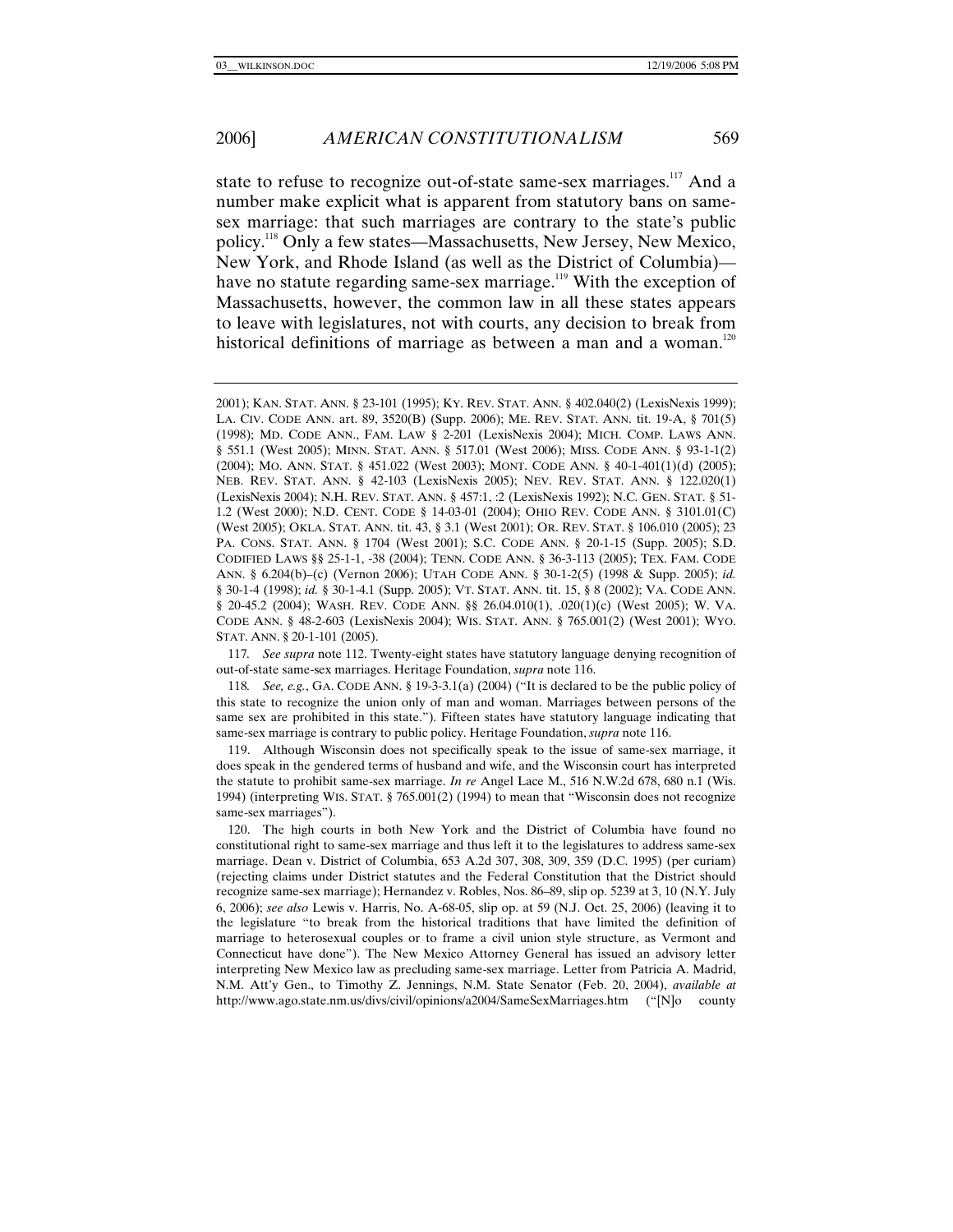State law then, as a clear expression of public policy, precludes the forced recognition of same-sex marriage and renders state constitutional amendments superfluous, at least to the extent they purport to deny such recognition. In fact, a number of amendments merely replicate existing statutory prohibitions. Nevada, for example, incorporated the Federal Defense of Marriage Act into its state constitution in 2002.<sup>121</sup> Likewise, Alabama's 2006 constitutional amendment borrows word-for-word from its current legislative ban on same-sex marriage.<sup>122</sup> This effort at making doubly-sure only goes to show that state marriage amendments are a largely redundant effort.

The marriage amendment phenomenon then can only be viewed as a preemptive strike against what some hypothetical court in some hypothetical jurisdiction might some day say. This is an insufficient basis on which to amend foundational texts like state constitutions. A constitutional amendment is not by nature a preemptive device. It is instead an extraordinary mechanism—a tool of last resort properly reserved for situations which present no other choice. To amend a constitution preemptively, in anticipation of the proverbial rainy day, is, simply put, gratuitous. Such needless use of the amendment process is antithetical to the very essence of constitutional lawmaking and to the notion of a fundamental, guiding, and multigenerational charter. If state constitutional amendments were the only means of addressing public displeasure over the prospect of same-sex marriage then such amendments would certainly be a defensible undertaking. But they are not in any sense the only option. There is a world of difference between a constitutional amendment forced on a state and a constitutional amendment passed preemptively. Although a state with no other recourse is surely justified in responding to an activist constitutional interpretation, gratuitous amendments to our most basic documents of governance are hurtful and alienating in a way all their own. There is no reason to crowd the fundamental charters of this country with slights toward citizens whose friendship and

clerk should issue a marriage license to same-sex couples because those licenses would be invalid under current law."); *see also* R.I. GEN. LAWS §§ 15-1-1, -2, -6 (2003) (defining, in gender specific terms, whom an individual may not marry).

<sup>121</sup>*. See* NEV. CONST. art. 1, § 21 ("Only a marriage between a male and female person shall be recognized and given effect in this state.").

<sup>122</sup>*. Compare* Sanctity of Marriage Amendment, No. 2005-35, 2005-1 Ala. Adv. Legis. Serv. 139–41 (LexisNexis), *with* ALA. CODE § 30-1-19 (LexisNexis 1998).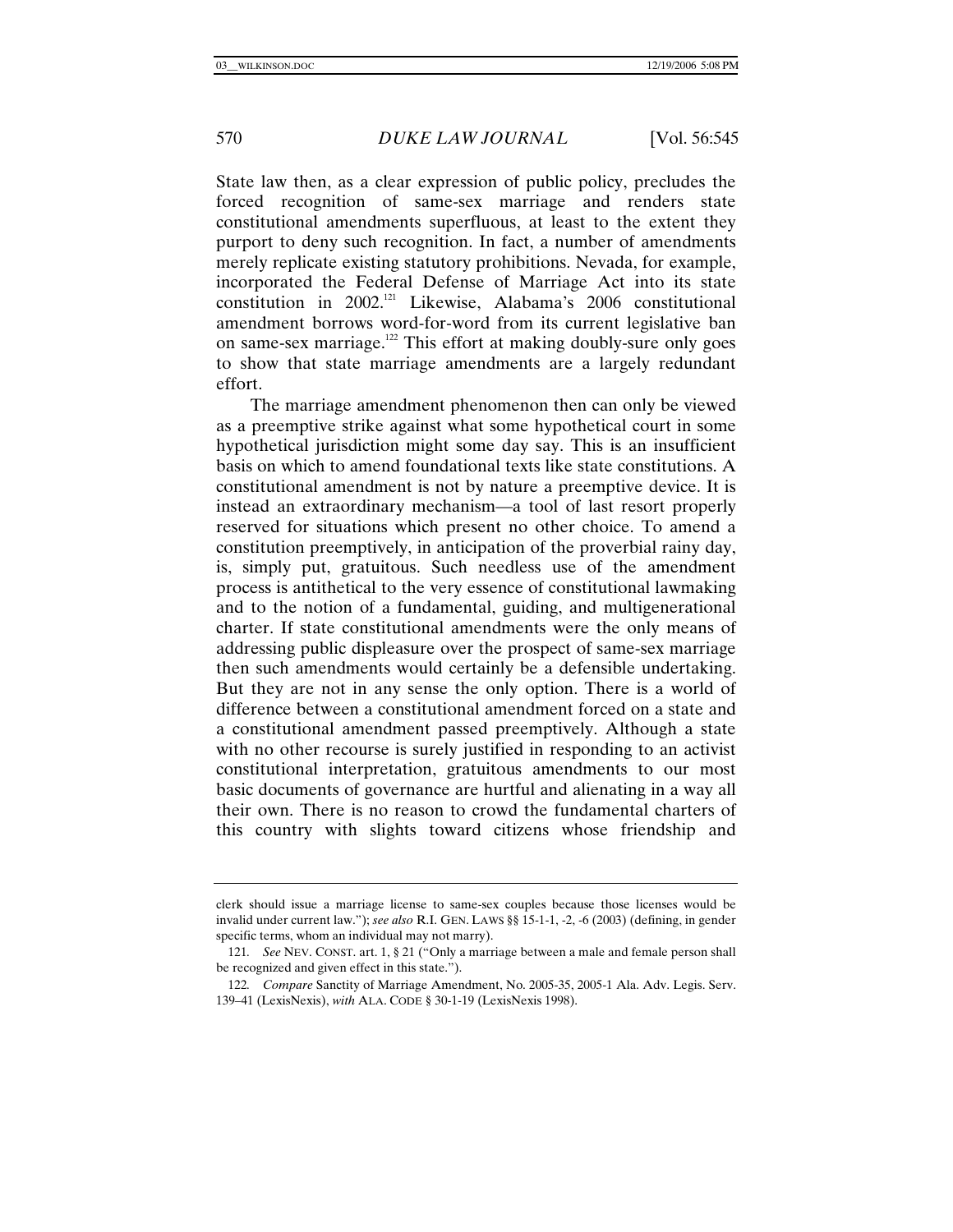contributions we welcome with the rest. Such is not the function of our foundational legal texts.

#### IV. STATE CONSTITUTIONS AND AMERICAN CONSTITUTIONALISM

It is necessary finally to fit proposed amendments to state constitutions within some framework of American constitutionalism. In contrast to the Federal Constitution, the constitutions of the fifty states have given rise to over  $5,800$  amendments as of 1996.<sup>123</sup> For this reason, it is difficult to generalize about what state constitutions do, let alone what they do *not* do. Some state constitutions, like the Federal Constitution, speak mainly to the structure and function of government. Others cover matters as varied and particular as state  $I$  lotteries<sup>124</sup> and proper care of pregnant pigs.<sup>125</sup> The amendment process, too, varies. For some states, the amendment process must begin in the legislature, whereas others allow amendment by popular initiative. Some constitutions can be amended in a matter of months, and others take years. In the face of such diversity of substance and process, it is difficult to posit a unified theory of state constitutionalism.

In some states, the incompatibility of a same-sex marriage amendment with constitutional traditions seems clear enough. Some state constitutions are, like the Federal Constitution, relatively spare. New Hampshire, Missouri, and Virginia are examples of states with constitutions that primarily address the structure and duties of state government, the powers of local governments, and the rights of citizens. For such constitutions, the inappropriateness of a same-sex marriage amendment is self-evident. A constitution concerned with the structure and function of government is no place for an amendment defining the substantive law.

Other state constitutions include a dizzying array of detailed provisions whose substance seems more traditionally legislative than constitutional. The Alabama Constitution, for instance, has over 770 amendments, the majority of which pertain to one county or city.<sup>126</sup> It also includes provisions to promote "the production, distribution,

 <sup>123.</sup> Peter J. Galie & Christopher Bopst, *Changing State Constitutions: Dual Constitutionalism and the Amending Process*, 1 HOFSTRA L. & POL'Y SYMP. 27, 52 (1996).

<sup>124</sup>*. E.g.*, LA. CONST. art. XII, § 6(A); MINN. CONST. art. XIII, § 5; N.Y. CONST. art. I, § 9.

 <sup>125.</sup> FLA. CONST. art. X, § 21.

<sup>126</sup>*. See generally* ALA. CONST.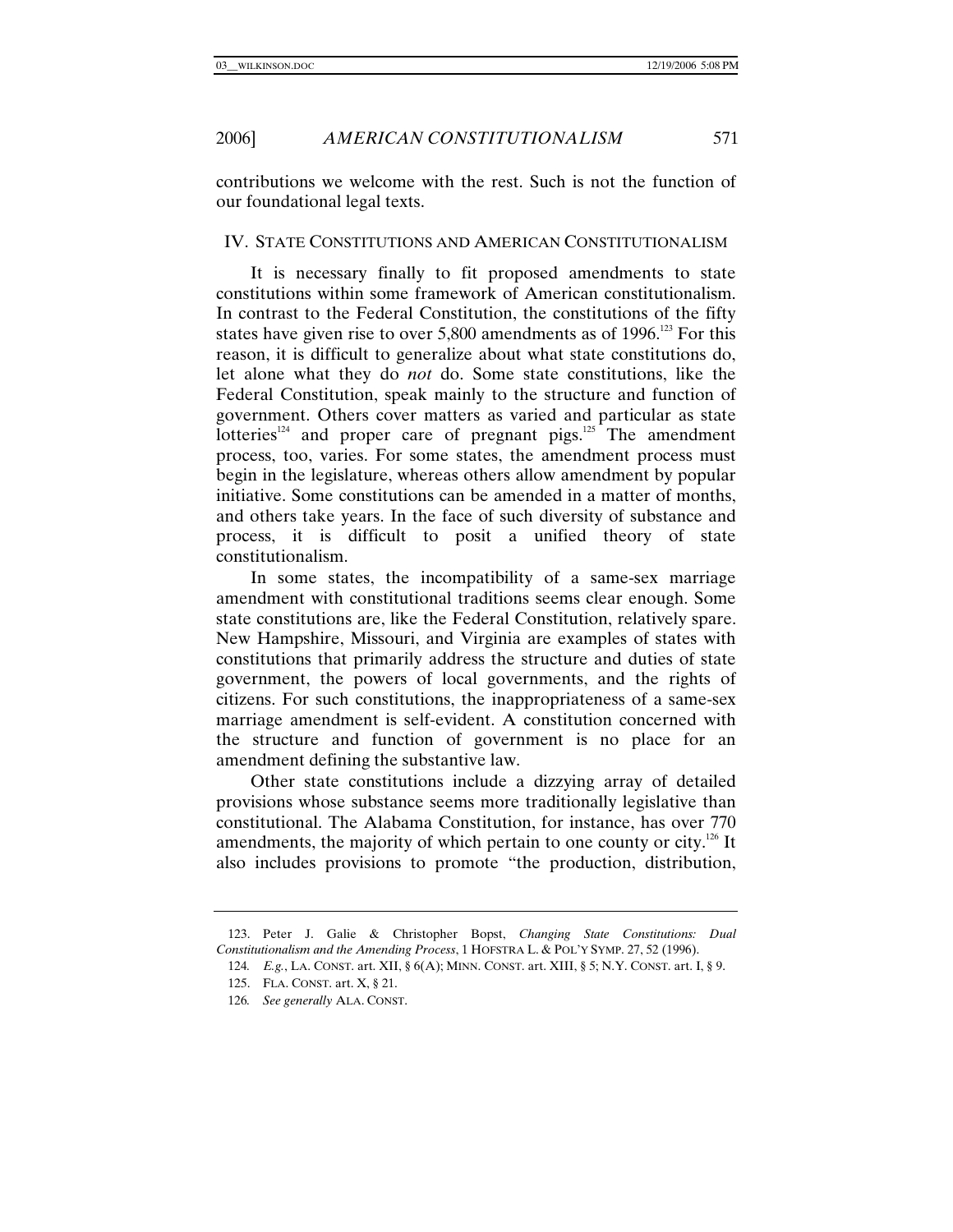improvement, marketing, use and sale of catfish"<sup>127</sup> and to "suppress" the evil practice of dueling."128 The Arkansas Constitution devotes an entire article to railroads, canals, and turnpikes; $129$  the Idaho Constitution devotes one to livestock.<sup>130</sup> Such constitutions resemble "super-codes" rather than constitutions. This approach to state constitutionalism owes something to the rise of amendment by popular initiative, which began with the progressive movement in the early twentieth century and as of 2006 exists alongside legislative amendment procedures in eighteen states.<sup>131</sup> But many of the most detailed state constitutions exist in states, like Alabama and Kentucky, which do not amend by initiative. In the specific context of same-sex marriage, amendments have arisen through both legislative proposal and popular initiative. Of the thirteen amendments passed in 2004, for example, seven began in state legislatures, $\frac{132}{2}$  and six were products of popular initiatives.<sup>133</sup>

It seems undesirable to perpetuate the phenomenon of the detailed constitution, especially at a time when citizens seem increasingly ambivalent about doing so. Detailed constitutions routinely give rise to complaints from one corner or another that they are "too long."134 In Florida, 82 percent of voters surveyed after the

129. ARK. CONST. art. XVII.

 132. The states are Georgia, Kentucky, Louisiana, Mississippi, Missouri, Oklahoma, and Utah. The legislative amendment procedures of every state but Delaware require amendments proposed in the legislature to be approved by popular vote in order to be enacted. Thus the distinction between legislative and popular amendments speaks to how an amendment is initially proposed, not how it is ultimately approved.

133. The states are Arkansas, Michigan, Montana, North Dakota, Ohio, and Oregon.

 134. Press Release, Janet McCoy, Auburn Univ. Press, AU Experts: State Constitution Outdated, Abused and Too Long (Jan. 22, 1999), http://www.auburn.edu/administration/univrel/ news/archive/1\_99news/1\_99constitution.html (last visited Oct. 7, 2006); *see also* Tom Atkinson, *Polparazzo: Constitutional Chicanery, Proposals to Amend Alaska's Constitution Abound*, ANCHORAGE PRESS, Mar. 19, 1998, at 5 ("Too many amendments."); Gary Lindstrom, *Constitutional Amendments Meet the Weissmann Method*, SUMMIT DAILY NEWS (Colo.), May 1, 2006, at A12 ("Constitutional amendments. You either love them or you hate them, but when it

<sup>127</sup>*. Id.* amend. 492.

<sup>128</sup>*. Id.* art. XIV, § 86.

 <sup>130.</sup> IDAHO CONST. art. XVI.

<sup>131</sup>*. See* ARIZ. CONST. art. XXI; ARK. CONST. art. V, § 1; CAL. CONST. art. XVIII, § 3; COLO. CONST. art. V, § 1; FLA. CONST. art. XI; ILL. CONST. art. XIV, § 3; MASS. CONST. amend. art. XLVIII; MICH. CONST. art. XII; MISS. CONST. art. XV, § 273; MO. CONST. art. XII, § 2; MONT. CONST. art. XIV, § 2; NEB. CONST. art. III, §§ 2, 4; NEV. CONST. art. XIX; N.D. CONST. art. III, § 9; OHIO CONST. art. II, § 1; OKLA. CONST. art. V; OR. CONST. art. IV, § 1; S.D. CONST. art. XXIII.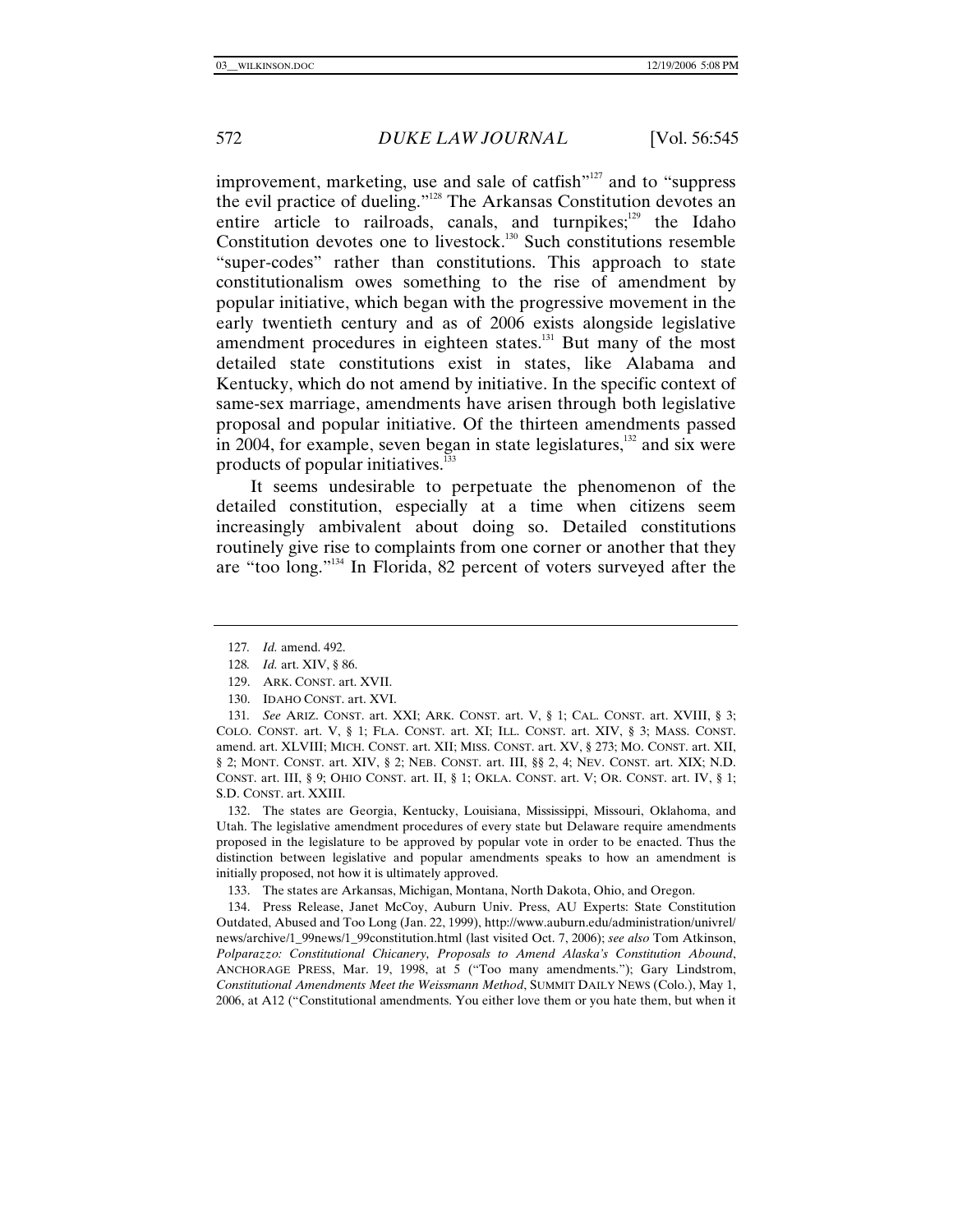2004 election believed that Florida "sometimes" or "often" had amendments on the ballot "that really should not be there," and 72 percent believed that proposed amendments were the product of "well-financed special interest groups."<sup>135</sup> In Alabama, an organization called Alabama Citizens for Constitutional Reform has started a petition drive for a constitutional convention, in part because the Alabama constitution, with over 770 amendments, "is easily the longest in the nation and is [twelve] times longer than the typical state constitution."<sup>136</sup>

I would argue that citizens undertake such efforts because overconstitutionalization is a bad idea. Constitutions should be articulations of fundamental law, not second layers of positive law. Some states have explicitly embraced the notion that not all changes in law rise to the constitutional level. The Kentucky Supreme Court, for instance, rejected a proposed constitutional amendment financing a veterans' bonus on the ground that the issue was an appropriate one for a legislative enactment but not for a constitutional amendment. $137$ The court stated that the provision involved no "change in our organic law" and that a "constitutional amendment [was] neither necessary nor proper" to achieve its result.<sup>138</sup> In support of its position, the court cited an early Missouri Supreme Court case holding that "'[t]he purpose of constitutional provisions and amendments to the Constitution is to prescribe the permanent framework and a uniform system of government, and to assign to the different departments thereof their respective powers and duties."<sup>139</sup> The Montana Supreme Court rejected a state constitutional amendment directing the legislature to apply to the United States Congress for a federal constitutional convention.<sup>140</sup> Characterizing the amendment as "nothing but a legislative resolution" and a "transient amendment for a specialized purpose," the court held that the

comes down to it, amending the Constitution of the state of Colorado is a silly and lazy way to govern.").

 <sup>135.</sup> SUSAN A. MACMANUS & SUSAN SCHULER, FLORIDA VOTER SURVEY: THE CONSTITUTIONAL AMENDMENT PROCESS 13 (Jan. 2005), *available at* http://jamesmadison.org/ pdf/materials/318.pdf.

 <sup>136.</sup> Alabama Citizens for Constitutional Reform, http://www.constitutionalreform.org/ whatswrong5.shtml (last visited Sept. 6, 2006).

 <sup>137.</sup> Stovall v. Gartrell, 332 S.W.2d 256 (Ky. 1960).

<sup>138</sup>*. Id.* at 262.

<sup>139</sup>*. Id.* (quoting State *ex rel.* Halliburton v. Roach, 130 S.W. 689, 694 (Mo. 1910)).

 <sup>140.</sup> State *ex rel.* Harper v. Waltermire, 691 P.2d 826 (Mont. 1984).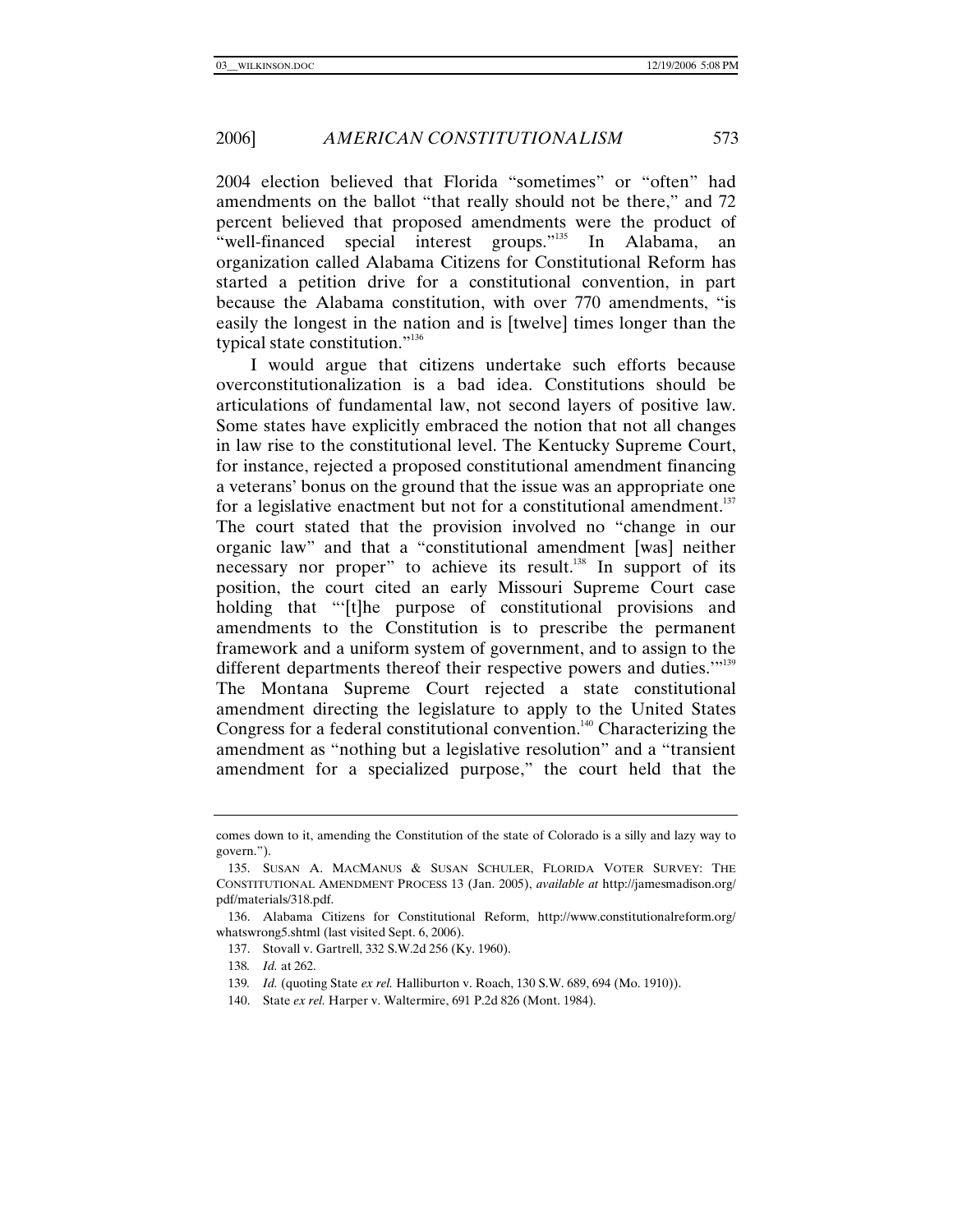provision "[was] not a part of the permanent fundamental law of a state and should not be submitted under the guise of a constitutional amendment."<sup>141</sup>

It is perhaps futile to bemoan the evolution of many state constitutions into baroque collections of essentially statutory material. But that does not mean that we should surrender our commitment to constitutions as articulations of fundamental rather than positive law. When states burden their constitutions with essentially statutory provisions, they risk trivializing them. Constitutions and statutes exist for very different reasons. The former set forth the architecture of government and certain basic rights that individual citizens enjoy against state infringement. The latter exist to regulate all sorts of matters—abortion and capital punishment, divorce and inheritance, schools, roads, property rights, and taxes about which citizens may hold the most passionate and intense beliefs imaginable. That intensity, however, need not and should not translate into constitutionality. Rather, it is legislative bodies that broker compromises among opposing beliefs and zealous factions, and it is legislatures that adapt to changing public preferences and circumstances. It is impossible to predict what views electoral majorities may entertain five, ten, twenty, or fifty years hence on same-sex relations. It is the job of legislatures, not constitutions, to reflect evolving standards and to register change from whatever direction it may arrive. Statutes are more amenable to adjustment and modification than constitutional provisions are. And American constitutional tradition has always preserved for majorities the right to overrule courts on policy matters through statutory amendment rather than through the cumbersome process of constitutional change.

This difference between constitutional and statutory law bears quite directly on the question of gay rights. No constitution should ever assign its citizens pariah status. No constitution should relegate its citizens so symbolically and semipermanently to the shadows of national life. As a matter of statute, however, the balance changes. Statutes exist for the expression of values central to the imperative of social cohesion. Statutes legitimately articulate within limits a community's aspirations for marriage, the raising of children, and the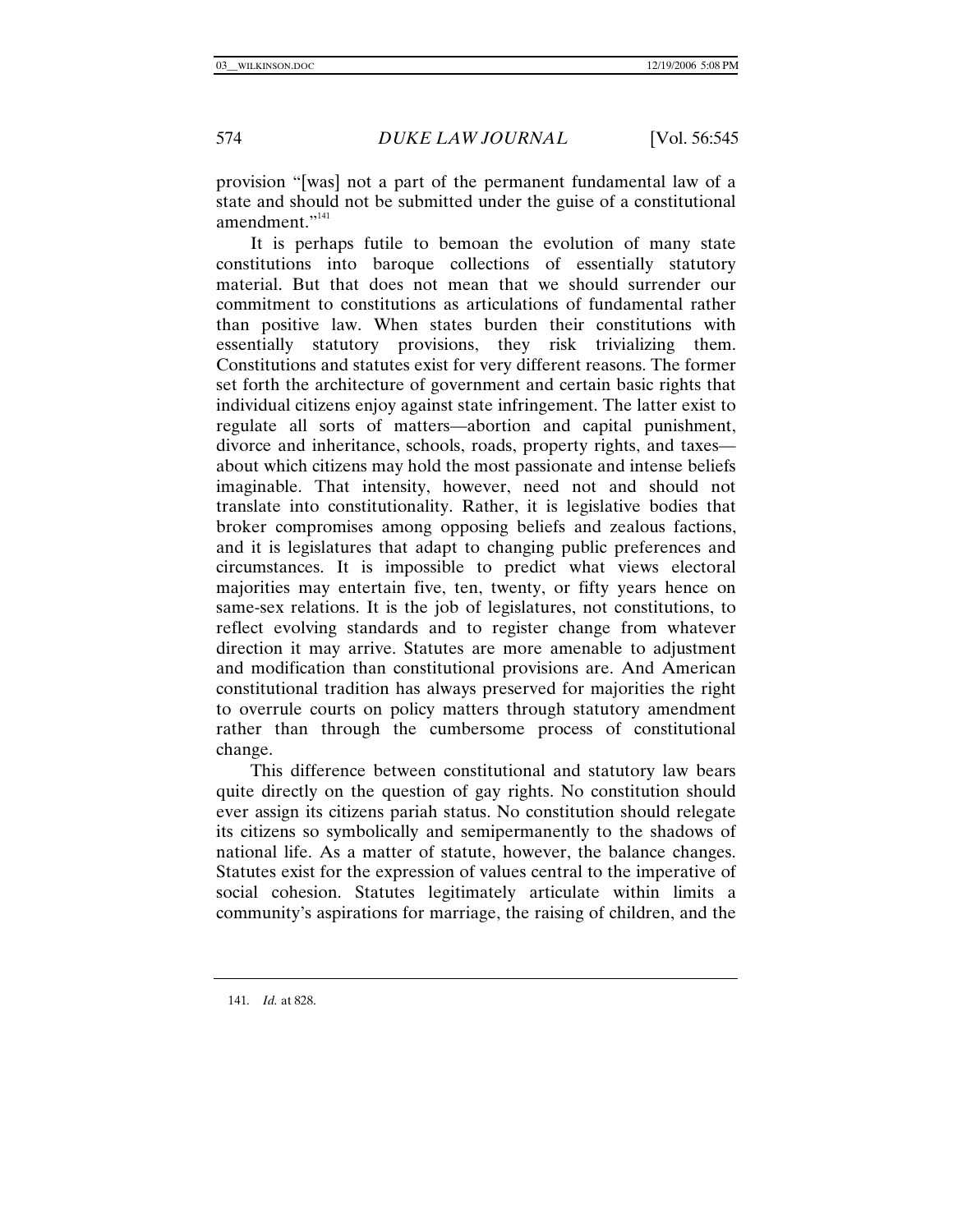conduct of family life.<sup>142</sup> It is in this difference between constitutional and statutory law that America strikes the balance between claims of personal rights and assertions of community prerogative. Judges and legislators who upset this balance tamper with our legal birthright.

Should marriage, however, be an exception to the rule of limited constitutionalism? Marriage, of course, hardly belongs in the category of catfish, dueling, railroads, turnpikes, livestock, or the many other minutiae on which, as I have noted, the constitutions of some states have seen fit to opine. Marriage is rather society's most fundamental institution, and it is entirely a fair question to ask why such a fundamental matter as marriage should not make its way into fundamental law.

The simple answer is that what is fundamental as a matter of social policy has not often been thought to be fundamental as a matter of constitutional law. Traditionally, matters of family law have rarely found their way into state constitutions, even the most detailed ones. The major changes in family law in the nineteenth and twentieth centuries, such as the recognition of married women's property rights and the liberalization of divorce, occurred in most states at the statutory level, despite the fact that these issues were at least as appropriate constitutional material as same-sex marriage.<sup>143</sup> Even interracial marriage, which was infamously outlawed in fortyone states at one time or another, $144$  was banned by constitutional

 <sup>142.</sup> Of course, statutes banning interracial marriage are unconstitutional, Loving v. Virginia, 388 U.S. 1 (1967), and outside of the context of marriage, the Supreme Court has placed boundaries upon states' regulation of extended family relations, e.g., Troxel v. Granville, 530 U.S. 57 (2000) (invalidating a Washington statute allowing "any person" to petition for child visitation rights); Moore v. City of E. Cleveland, 431 U.S. 494 (1977) (invalidating city housing ordinance's constrictive definition of family).

 <sup>143.</sup> A few exceptional states have constitutionalized such aspects of family law. *See, e.g.*, ALA. CONST. amend. CCXC (authorizing the legislature to provide for termination of alimony upon remarriage or cohabitation); ARK. CONST. art. IX, § 7 (recognizing married women's property rights); OR. CONST. art. XV, § 5 (same); S.C. CONST. art. XVII, § 3 (listing grounds for divorce). Some states used constitutional amendments to abolish legislative divorce, a practice in which state legislatures enacted special laws providing for the divorce of specific couples. *E.g.*, MD. CONST. art. III, § 33; N.Y. CONST. art. I, § 9.1; N.C. CONST. art. II, § 24; TENN. CONST. art. XI, § 4. Because the abolition of this practice redefined the powers of the legislative branch, it is unsurprising that it would be achieved constitutionally.

<sup>144</sup>*. See* Harvey M. Applebaum, *Miscegenation Statutes: A Constitutional and Social Problem*, 53 GEO. L.J. 49, 50 n.9 (1964) ("It appears that forty-one states have at one time or another enacted miscegenation statutes.").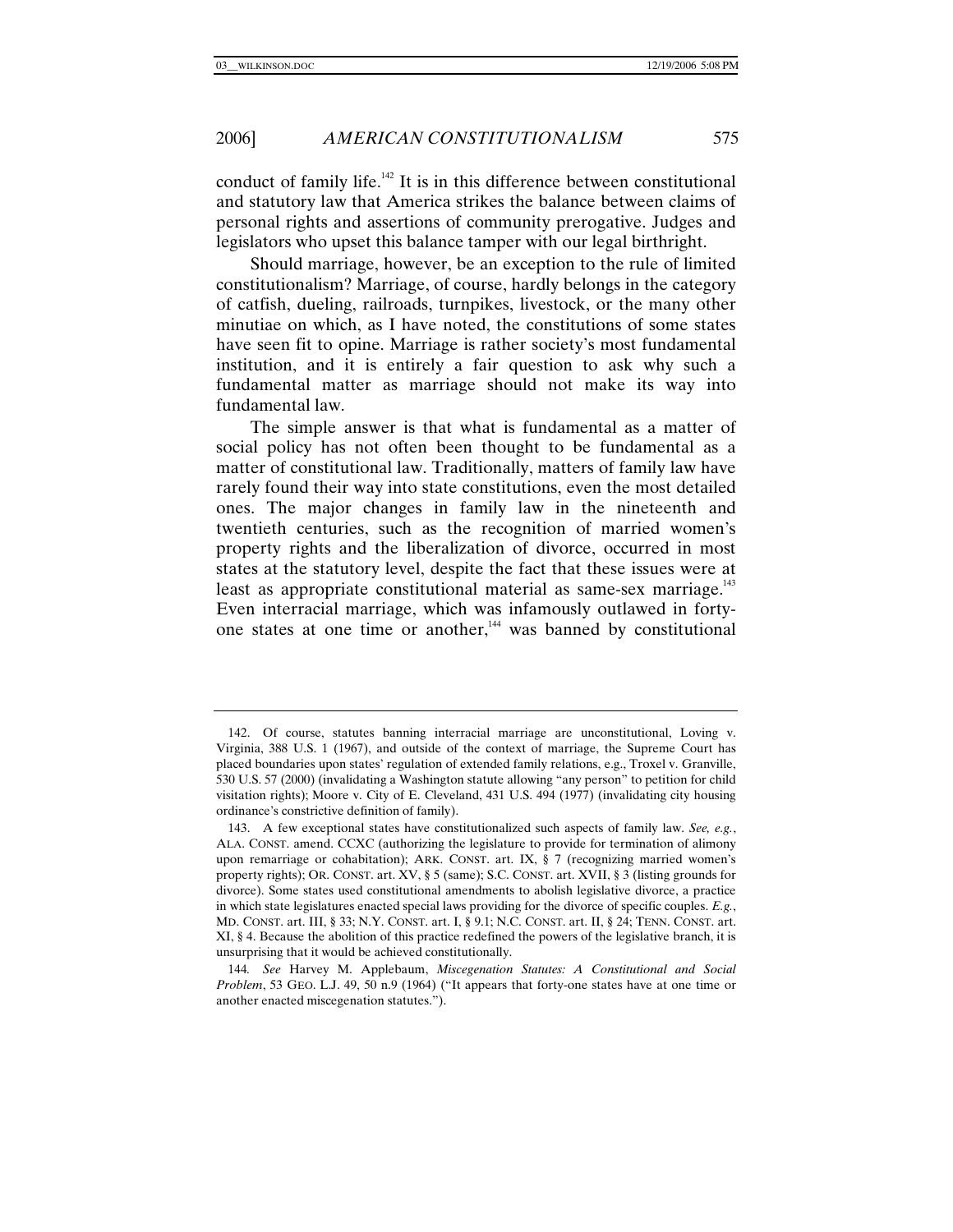amendment in only six.<sup>145</sup> Until now, the constitutionalization of family law has been very much the exception rather than the norm.

Moreover, this is not just any family law measure, but one which singles out a particular group of citizens to confirm their lack of a constitutional right. State constitutions, like the Federal Constitution, are no place for such measures. Although it is not unheard of for state constitutional amendments to restrict individual rights, it is most unusual.<sup>146</sup> Very rare is a constitutional measure singling out a particular group of citizens for restriction of its access to the privileges of free society.<sup>147</sup> The few examples of such measures should give us pause: they include an Oklahoma amendment establishing a "grandfather clause" exempting white voters from literacy tests<sup>148</sup> and an Arkansas amendment directing the state legislature to resist desegregation by all lawful means in the aftermath of *Brown v. Board of Education*. 149

Such restrictions are always wounding, but they are particularly so when they occur at the constitutional level. Making distinctions among citizens based upon facets of their identity is not what American constitutions do.<sup>150</sup> Constitutions should affirm our commonly accepted ideals of equality and our commonly held views of personal rights. To include a negative amendment stating that certain rights do not exist under the state constitution is not only unnecessary from a legal standpoint, but it is also contrary to the spirit of American constitutionalism, which is meant to affirm the rights we do have, not to confirm those we do not.

In abandoning the process of legislative change, state constitutional enactments restrict rather than enlarge democratic freedoms. Just as many in Congress would do with the Federal Marriage Amendment, state legislators and citizens are handing over

148*. See* Guinn v. United States, 238 U.S. 347, 366 (1915) (invalidating OKLA. CONST. art. III, § 4a (1910)); *see also* May, *supra* note 147, at 171–72.

149*. See* May, *supra* note 147, at 175.

150*. See* Plessy v. Ferguson, 163 U.S. 537, 559 (1896) (Harlan, J., dissenting) ("Our constitution . . . neither knows nor tolerates classes among citizens.").

<sup>145</sup>*. Id.* at 51; *see also* Loving v. Virginia, 388 U.S. 1, 6 n.5 (1967) (noting constitutional antimiscegenation provisions on the books in 1967 in Alabama, Florida, Mississippi, North Carolina, South Carolina, and Tennessee).

<sup>146</sup>*. See* Galie & Bopst, *supra* note 123, at 35.

<sup>147</sup>*. See* Janice C. May, *The Constitutional Initiative: A Threat to Rights?*, *in* HUMAN RIGHTS IN THE STATES: NEW DIRECTIONS IN CONSTITUTIONAL POLICYMAKING 163, 171–72 (Stanley H. Friedelbaum ed., 1988) (discussing instances in which the Supreme Court has struck down state laws that discriminated against a segment of society).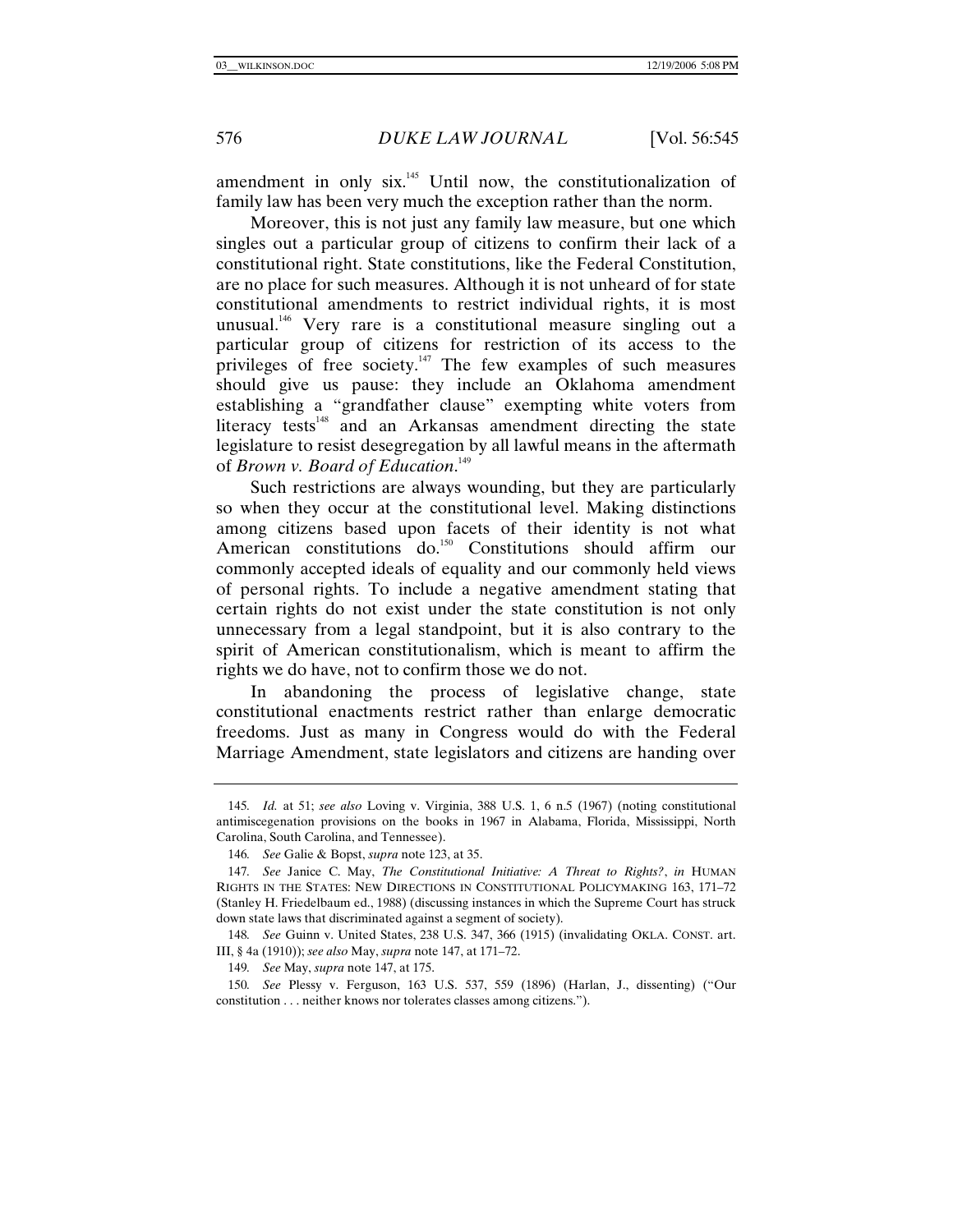ultimate interpretive authority to the very judges they worry may prove too activist. Even the most carefully drafted amendment will not be immune from the unpredictable process of judicial interpretation. State constitutional amendments are no exception; indeed, they are replete with ambiguous language. State judges are therefore vested with the authority, indeed the duty, to interpret such ambiguity: "marriage," "domestic union," "similar to marriage," "substantially similar to marriage," "legal rights, obligations, privileges, and immunities of marriage," "benefits of marriage," and "rights or incidents of marriage" are only a few of the phrases that must be given constitutional meaning. These are not easy questions. Yet ironically, many states are ceding by way of initiative and ballot referenda—the most democratic forms of government—the ultimate interpretation of these difficult questions to judges, the least democratic branch of government.

The spate of constitutional amendments not only thrusts state courts into the unseemly task of constitutionalizing domestic relations law, it may also invite unintended consequences. Constitutional marriage amendments have already been interpreted in ways that interfere with the ability of unmarried couples—regardless of sexual orientation—to make health care decisions and have rendered domestic violence laws unconstitutional. Ohio's constitutional amendment, for example, is relatively simple. The two-sentence amendment, at first blush, appears straightforward.<sup>151</sup> Yet this "straightforward" amendment has led two judges to declare portions of Ohio's Domestic Violence Act unconstitutional, and, as a result, to dismiss felony charges of abuse against unmarried (but heterosexual) males accused of battery.<sup>152</sup>

OHIO CONST. art. XV, § 11.

 <sup>151.</sup> The Ohio Constitution states,

Only a union between one man and one woman may be a marriage valid in or recognized by this state and its political subdivisions. This state and its political subdivisions shall not create or recognize a legal status for relationships of unmarried individuals that intends to approximate the design, qualities, significance or effect of marriage.

<sup>152</sup>*. See* State v. McCaslin, No. 05 CO 44, 2006 WL 459261, at \*1 (Ohio Ct. App. Feb. 21, 2006) (reversing the trial court's dismissal of a domestic violence charge and invalidation of the state domestic violence statute); State v. Burk, No. CR 462510, 2005 WL 786212, at \*8 (Ohio Ct. Com. Pl. Mar., 23 2005); *see also* Phelps v. Johnson, No. DV05 305642, 2005 WL 4651081, at \*1– 2 (Ohio Ct. Com. Pl. Nov. 28, 2005). In April, Ohio Representative William J. Healy introduced a bill that would clarify the amendment, allowing protections for cohabitating unmarried couples. H.R. 161, 126th Gen. Assemb., Reg. Sess. (Ohio 2005). But this bill misunderstands the fundamental nature of a constitutional amendment and thus highlights the difficulty with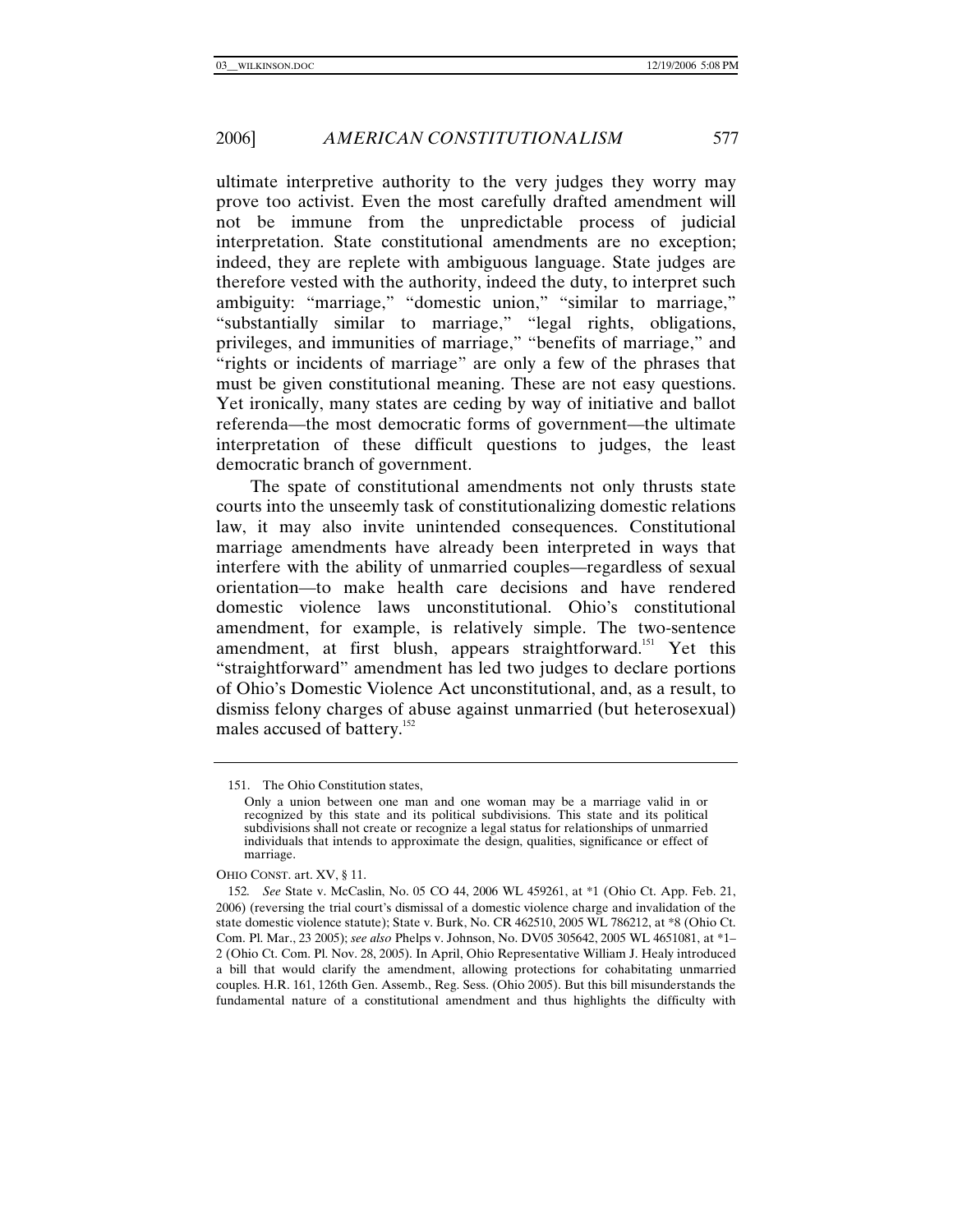Many amendments, moreover, prohibit a state or its subdivisions from recognizing any "legal status" for unmarried individuals. Such language could reasonably be interpreted to prohibit public employers from providing health care benefits to unwed heterosexual couples as well as same-sex partners. Indeed, according to Michigan's Attorney General this is just what the Michigan amendment means.<sup>153</sup> Common law marriages are yet another institution that may be called into question by marriage amendments. In Texas, for example, a couple may register an "Informal Marriage" by filing a declaration with the county clerk. It is not too much of a stretch to view this informal arrangement as a "legal status" granted to unmarried individuals and thus prohibited under the Texas constitutional marriage amendment. Again, it will be judges who decide.

The proposed Virginia amendment brings to a head all the pitfalls of constitutionalization that I have discussed in the preceding sections. For a constitutional amendment to take effect in Virginia, the legislature must twice pass the measure and then submit it to popular referendum.154 The Virginia amendment, which appeared on the ballot in November of 2006, reads as follows:

That only a union between one man and one woman may be a marriage valid in or recognized by this Commonwealth and its political subdivisions.

This Commonwealth and its political subdivisions shall not create or recognize a legal status for relationships of unmarried individuals that intends to approximate the design, qualities, significance, or effects of marriage. Nor shall this Commonwealth or its political subdivisions create or recognize another union, partnership, or other legal status to which is assigned the rights, benefits, obligations, qualities, or effects of marriage.<sup>155</sup>

To say that this wording is opaque is an understatement. Although the Federal Marriage Amendment poses interpretative problems with

constitutional marriage amendments: they cannot be changed by later legislation and any attempt to redefine marriage *legislatively* is thus misguided.

<sup>153</sup>*. See* Constitutionality of City Providing Same-Sex Domestic Partnership Benefits, Op. Mich. Att'y Gen. No. 7171 (Mar. 16, 2005). The attorney general found that health care is a benefit of marriage because routinely provided to an employee's spouse. Thus, provision of those benefits to an employee's domestic partner would constitute impermissible "recognition" of "a similar union for any purpose." *Id.*

 <sup>154.</sup> VA. CONST. art. XII, § 1.

 <sup>155.</sup> VA. CONST. art. I, § 15-A.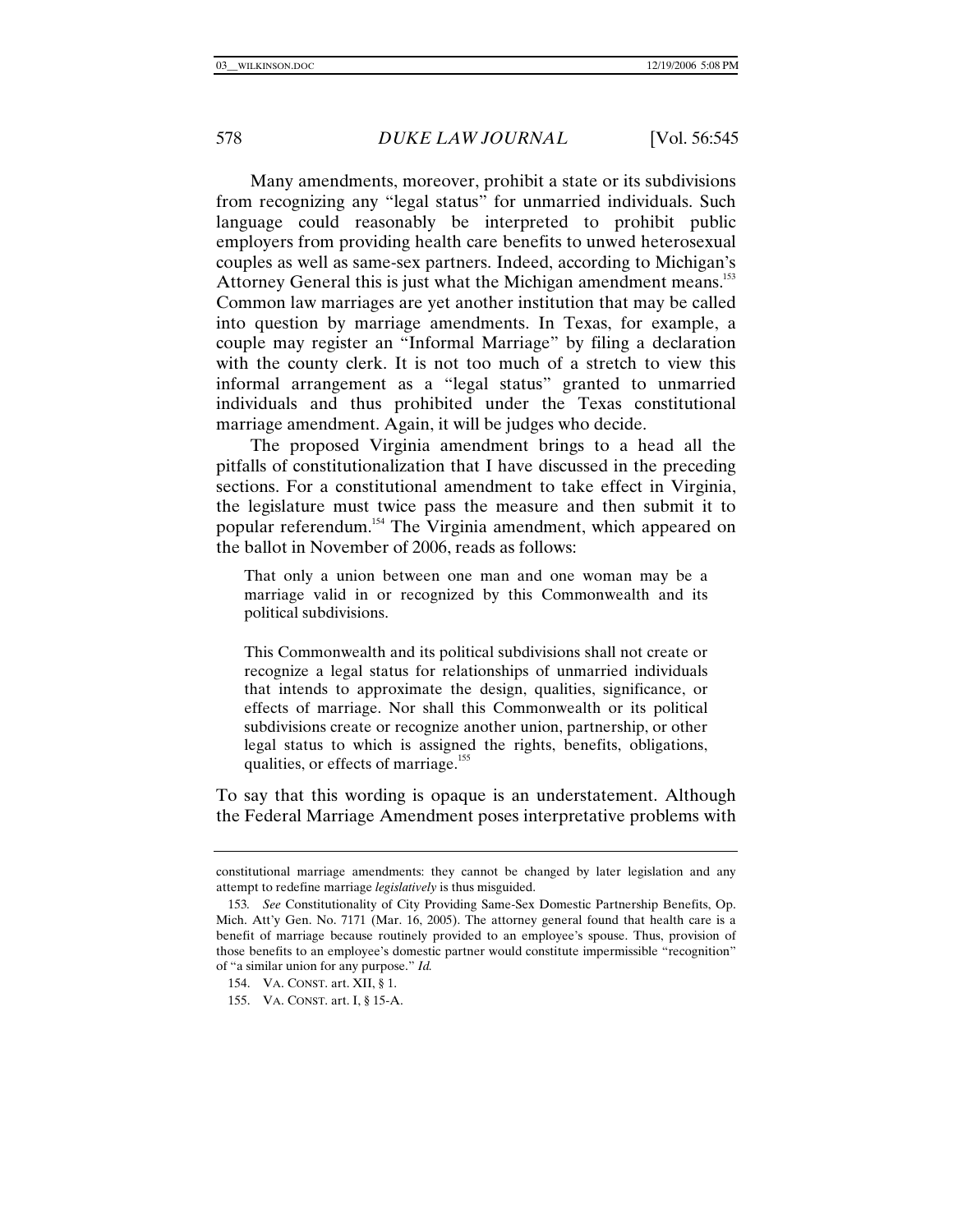the term "incidents of marriage," the Virginia amendment creates a multitude of such quandaries, including what are the "design, qualities, significance, [and] effects of marriage" and what counts as a legal status "intend[ed] to approximate" those features, as well as what are the "rights, benefits, obligations, qualities, [and] effects of marriage," and what "union[s], partnership[s], or other legal status[es]" should be outlawed for bestowing them. The amendment's scope is similarly unclear. Although it speaks ostensibly to the Commonwealth and its political subdivisions, it may reach into the private sphere, because contracts between employers and employees or between two individuals are not permitted to offend the strong public policies of the state.156 The only certainty is that it will be left to the courts to resolve these questions, and those resolutions will be years in the making. Private companies will be left to guess in the meantime whether their employee benefit plans are even lawful.

Moreover, the amendment essentially duplicates existing Virginia statutory law, which provides that "[a] marriage between persons of the same sex is prohibited"<sup>157</sup> and that

[a] civil union, partnership contract or other arrangement between persons of the same sex purporting to bestow the privileges or obligations of marriage is prohibited. Any such civil union, partnership contract or other arrangement entered into by persons of the same sex in another state or jurisdiction shall be void in all respects in Virginia and any contractual rights created thereby shall be void and unenforceable.<sup>158</sup>

It is unclear what the proposed constitutional amendment adds to the protection of marriage afforded by this statute. If the amendment's benefit to the institution of marriage is to say the least uncertain, its impact on the institutions of government is severe. It entails a massive transfer of power to courts and effectively silences legislators who, after a sincere gesture in support of traditional marriage, will be cut

<sup>156</sup>*. See, e.g.*, Ulloa v. QSP, Inc., 624 S.E.2d 43, 48 (Va. 2006) ("Indeed, we have remained committed to the view that parties may contract as they choose so long as what they agree to is not forbidden by law or against public policy." (quoting Coady v. Strategic Res. Inc., 515 S.E.2d 273, 275 (Va. 1997) (internal quotation marks omitted) (internal citation omitted))); *see also* 5 SAMUEL WILLISTON, A TREATISE ON THE LAW OF CONTRACTS § 12:1 (Richard A. Lord ed., 4th ed. 1993) ("Illegal bargains have been classified both by the common law and in statutory enactments as those opposed to positive law, those which are contrary to morality, and those which offend public policy.").

 <sup>157.</sup> VA. CODE ANN. § 20-45.2 (2004).

<sup>158</sup>*. Id.* § 20-45.3.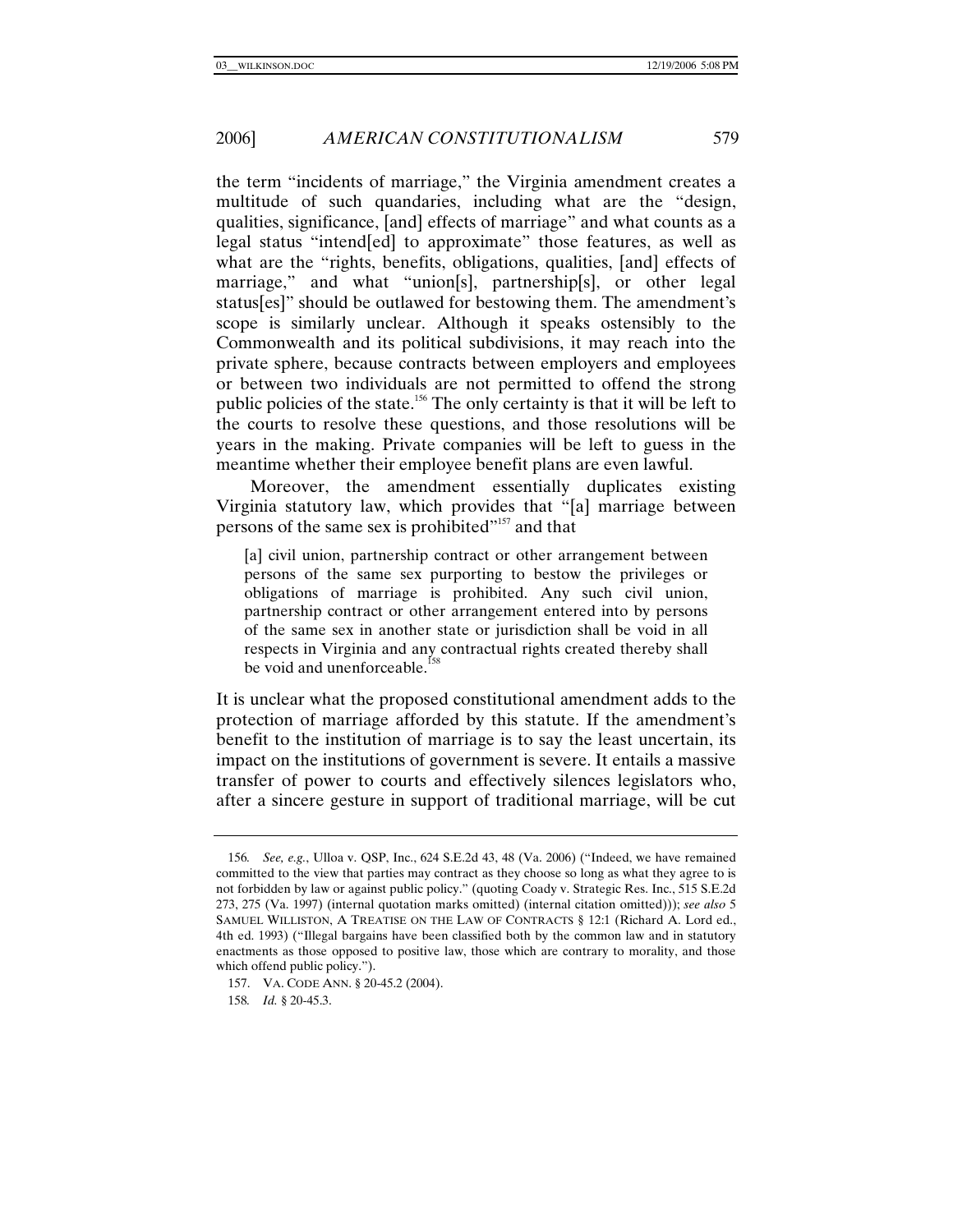off from making further clarifications or emendations by any means other than another constitutional amendment. It portends a diminution of representative government in favor of repeated and protracted litigation, an odd step for a Commonwealth whose House of Burgesses was the first representative assembly in the New World.

#### **CONCLUSION**

At the beginning of this Essay, I noted that a tragedy was befalling American constitutional law. And indeed the chief casualty of the same-sex marriage debate has been the American constitutional tradition. Although electorates understandably are more concerned with results than with process, the Framers were concerned supremely with process, and that process has made possible our civility, self-governance, and greatness as a democratic nation.

I must emphasize finally the boundaries of this argument. I do not contend that same-sex marriage is a good or desirable phenomenon, only that constitutional bans on same-sex unions carry terrible costs. Partisans see only one side of profound controversy, when in fact there are two. It is not wrong for gay citizens to wish to share fully in the life of this country, to partake of its most basic and sacred institution, and to experience the intimacy, bonding, and devotion to another that only an institution such as marriage can bring. To embrace this view one need not believe that sexual infidelities will disappear, but only that many gay couples will make good on their vows and lead fuller, richer, and more productive lives as a result.

That, however, is hardly the end of the matter. Marriage between male and female is more than a matter of biological complementarity—the union of the two has been thought through the ages more mystical and profound than the separate identities of each alone. Without strong family structures, there will be no stable and healthy social order, and alternative marriage structures may weaken the sanction of law and custom necessary for human families to flourish and children to grow. These are no small risks, and present trends are not often more sound than the cumulative wisdom of the centuries.

Is it too much to ask that judges and legislatures acknowledge the difficulty of this debate by leaving it to normal democratic processes? The dangers of doing otherwise are clear. When we